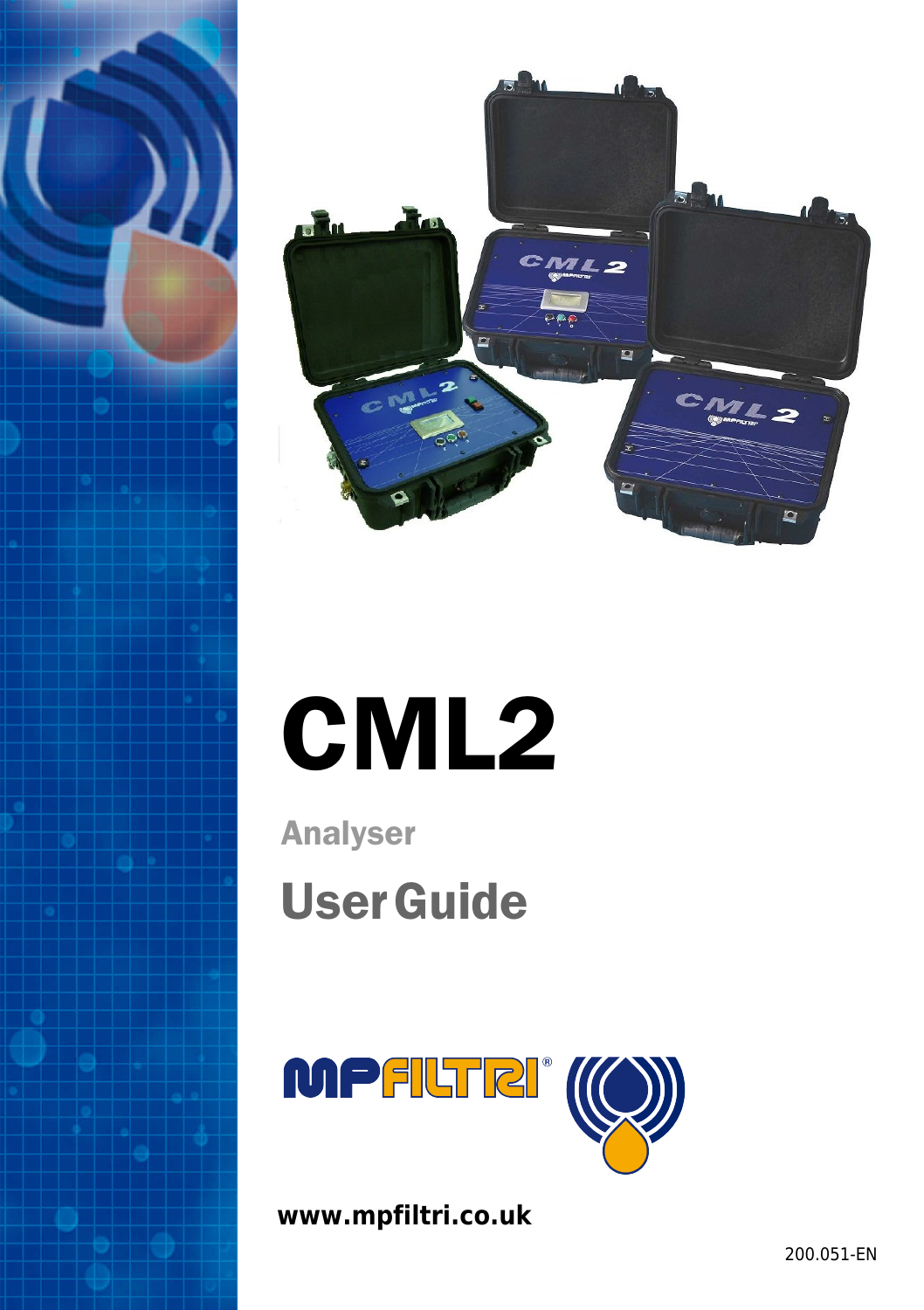Covers Model Numbers

CML2

# **SAFETY WARNING**

Hydraulic systems contain dangerous fluids at high pressures and temperatures. Installation, servicing and adjustment is only to be performed by qualified personnel.

Do not tamper with this device.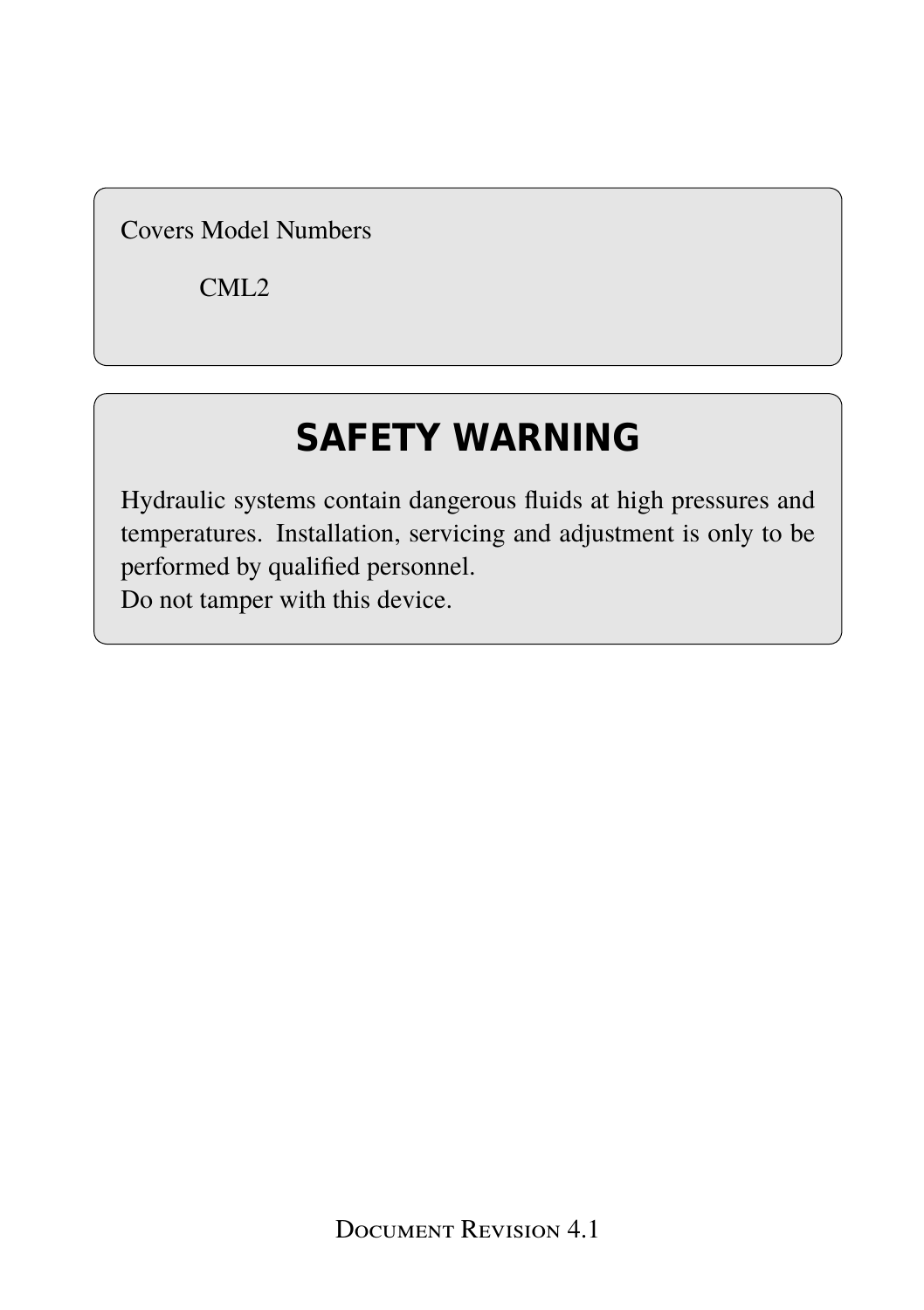# **Contents**

| 1            | <b>Precautions</b>                                                                                        | 5  |
|--------------|-----------------------------------------------------------------------------------------------------------|----|
|              | •Internal Cleaning<br>$\bullet$ <i>Battery</i>                                                            |    |
| $\mathbf{2}$ | <b>Introduction</b>                                                                                       | 6  |
| 3            | <b>Scope of Supply</b>                                                                                    | 11 |
| 4            | <b>Connection</b>                                                                                         | 12 |
|              | <i>•Methods of Operation</i>                                                                              |    |
| 5            | <b>Pushbutton Operation</b>                                                                               | 14 |
|              | •Using the Pushbuttons •Downloading the Results                                                           |    |
| 6            | <b>PC Operation</b>                                                                                       | 19 |
|              | •Using the Computer Serial Port •Determining the COM Port •USB Port<br>•Operating the CML2 •Log •Settings |    |
| 7            | <b>Normal Test</b>                                                                                        | 28 |
|              | •CML2 without Moisture Sensor •CML2-W with Moisture Sensor                                                |    |
| 8            | <b>Continuous Sampling</b>                                                                                | 30 |
|              | •Continuous Test Basic Operation • With Moisture Sensor                                                   |    |
| 9            | <b>Moisture Sensor</b>                                                                                    | 38 |
| 10           | <b>Bottle Sampling</b>                                                                                    | 40 |
| 11           | <b>Battery Charging (series 41 only)</b>                                                                  | 41 |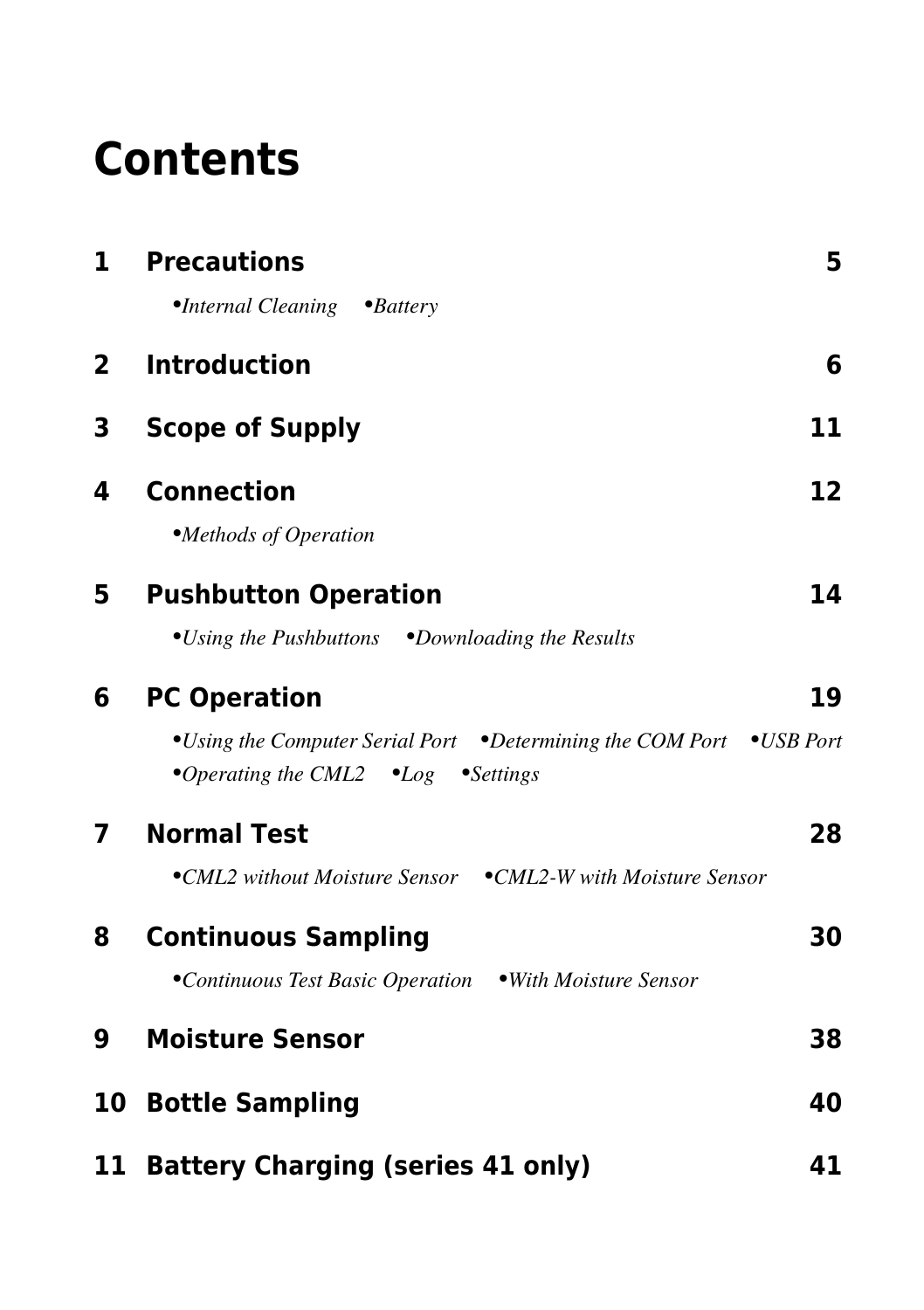|    | 12 Warranty<br>$\bullet$ Recalibration                                                                                                                                                | 42 |
|----|---------------------------------------------------------------------------------------------------------------------------------------------------------------------------------------|----|
| A  | <b>Measuring Water in Hydraulic and</b><br><b>Lubricating Fluids</b>                                                                                                                  | 43 |
| B  | ISO4406:1999 Cleanliness Code System                                                                                                                                                  | 45 |
| C  | <b>NAS1638 Cleanliness Code System</b>                                                                                                                                                | 47 |
| D  | <b>SAE AS4059 REV.E Cleanliness</b><br><b>Classification For Hydraulic Fluids</b>                                                                                                     | 48 |
| Е  | <b>Recommendations</b>                                                                                                                                                                | 51 |
| F  | <b>Hydraulic System Target Cleanliness Levels</b>                                                                                                                                     | 53 |
| G  | <b>New ISO Medium Test Dust and its effect</b><br>on ISO Contamination Control Standards<br>•Calibration •New Test Dust Benefits •Effect on Industry •Correlation<br>•Other Standards | 55 |
| H. | <b>Clean working practises</b>                                                                                                                                                        | 62 |
| I  | <b>Specification</b>                                                                                                                                                                  | 64 |
| J  | <b>Spare Product / Part Numbers</b>                                                                                                                                                   | 66 |
| K  | <b>Fault Finding</b>                                                                                                                                                                  | 67 |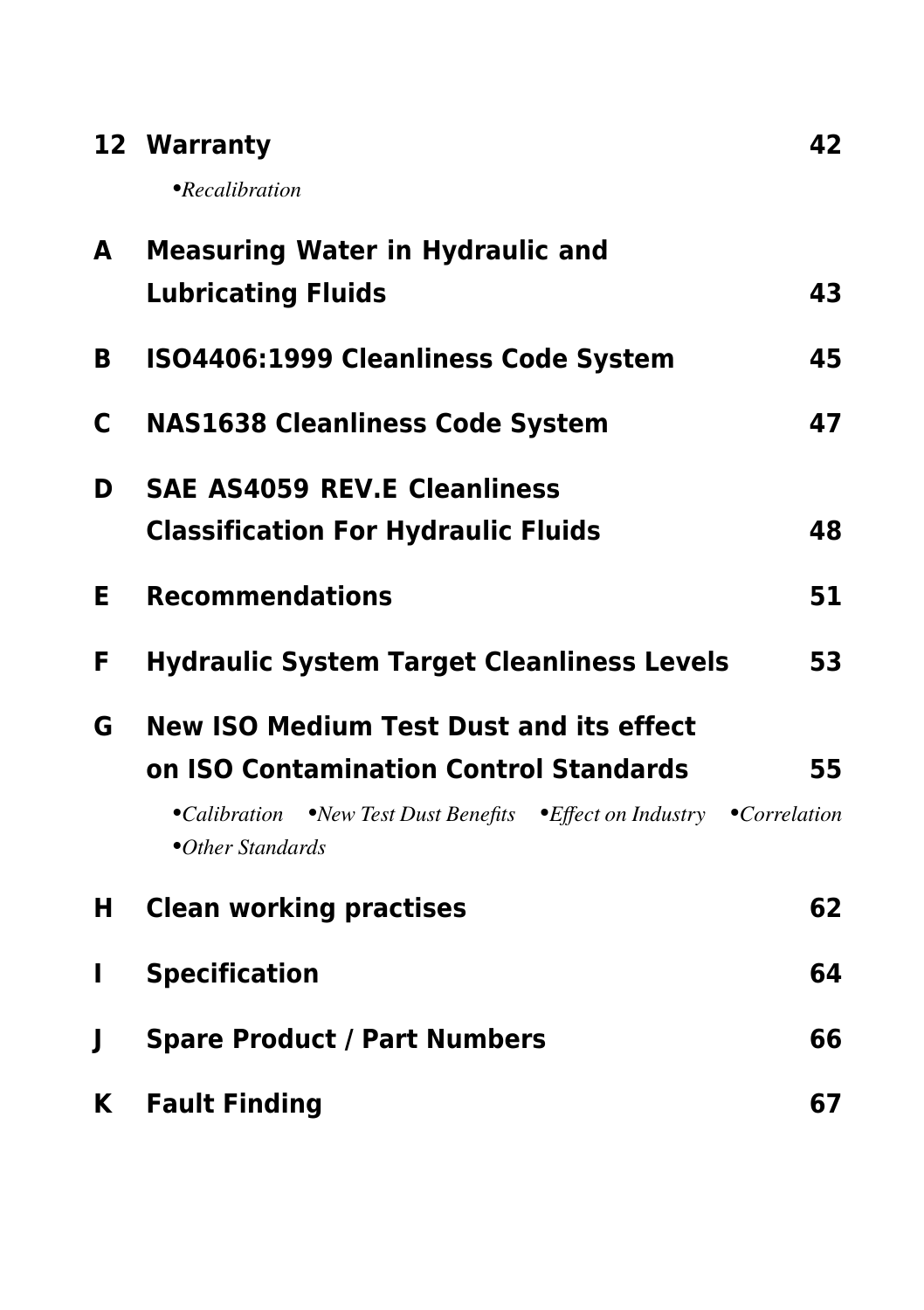# <span id="page-4-0"></span>**1 Precautions**

# **1.1 Internal Cleaning**

Do NOT clean the CML2 or Bottle Sampler with Acetone or similar solvents that are not compatible with the seal. For flushing fluids please see the website: www.mpfiltri.co.uk

The use of a 500μm coarse screen filter, screwed onto the HP connector, is recommended for heavily contaminated system. Please see the website above for part numbers.

### **1.2 Battery**

(Series 41 only) It is recommended that the unit is charged for a minimum of 24 hours prior to first use, to fully charge the internal battery.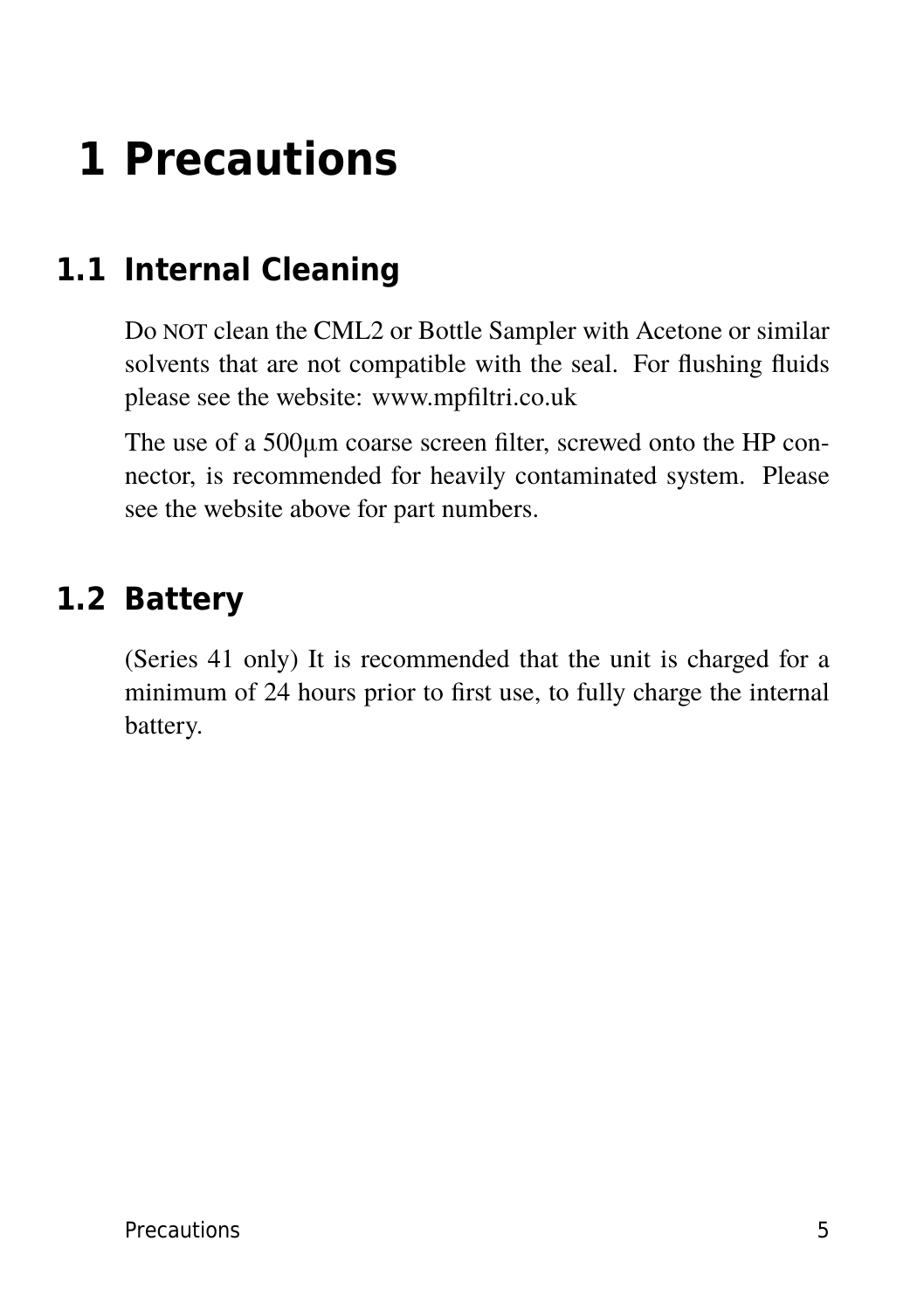# <span id="page-5-0"></span>**2 Introduction**

The CML2 is designed to measure and quantify the numbers of solid contaminants in Hydraulic, Lubrication and Transmission applications. The CML2 is a portable, accurate, instrument suitable for laboratory or "on-site" applications utilising mineral oil as the operating fluid.

The instrument uses the light extinction principle whereby 2 laser light systems shine through the fluid and land on photodiodes. When a particle passes through the beam it reduces the amount of light received by the diode, and from this change in condition, the size of the particle can be deduced.

The CML2-W has the additional feature to allow the measurement of  $\%$  saturation of water in oil (RH), and temperature ( $\degree$ C). The temperature measurement provides a reference temperature for the Relative Humidity reading (RH).

*Due to the temperature gradient existing between the system tapping point and the RH/ temperature module, the temperature reading can be 5°C to 10°C less than the actual system temperature, depending on operating conditions.*

*Hydraulic and Lubricating Systems* consists of sets of continuously moving metal parts, which use hydraulic fluid as the power medium. Hydraulic fluid is also used to create a lubrication film to keep the precision parts separated and it is also used as a cooling medium. The very nature of a hydraulic system is that it produces solid particulate contaminants and these are ever present in all hydraulic systems. There is a revised standard ISO cleanliness code ISO 4406: 1999 which classifies the numbers of particles that can be tolerated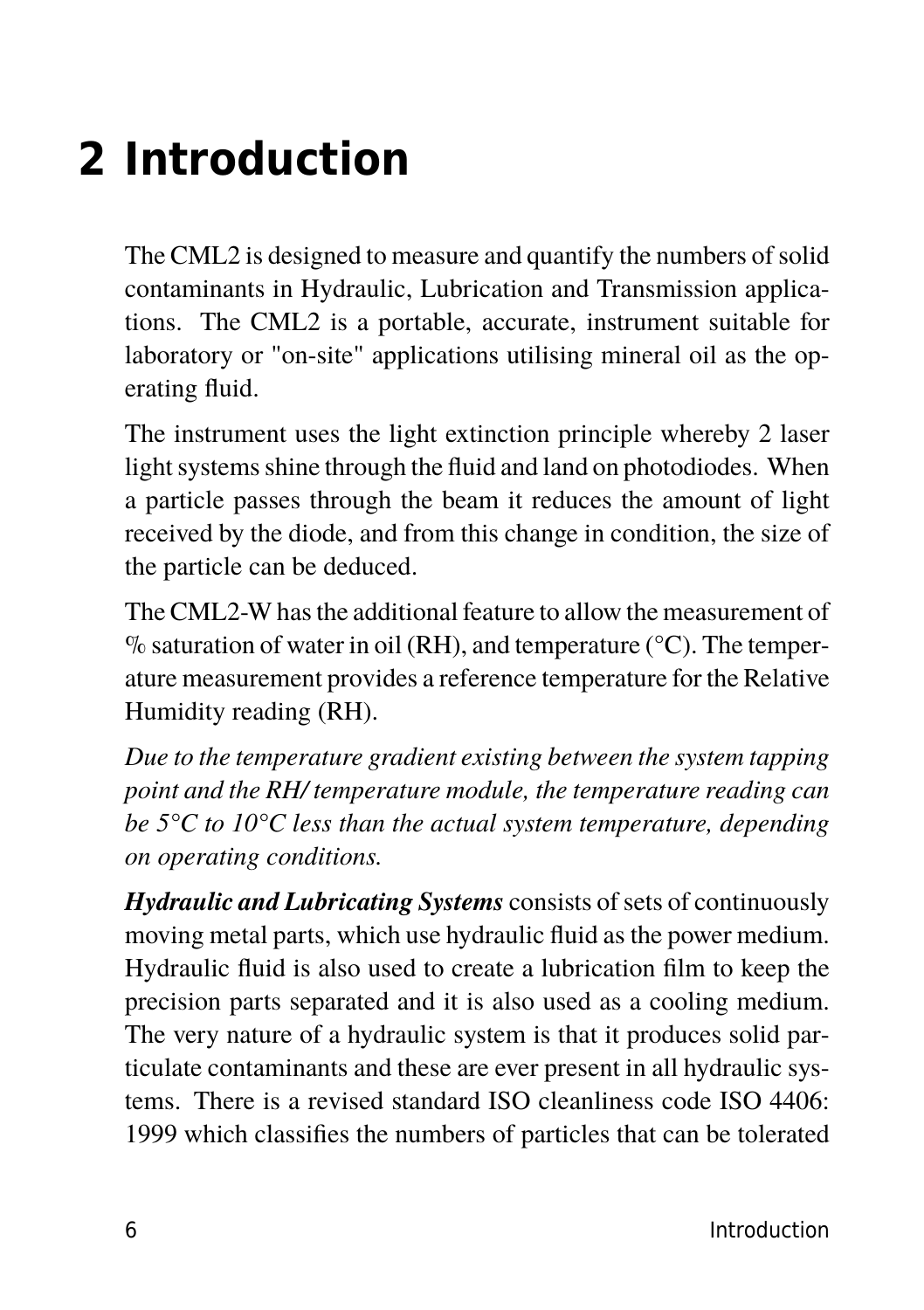within the system and it is these levels of contaminants that the particle counter is designed to measure.<sup>1</sup>

<sup>&</sup>lt;sup>1</sup> ISO Cleanliness Code – The international standard for reporting solid contaminants is ISO4406: 1999, this standard has been revised to incorporate the change to ISO Medium Test Dust as the calibration standard.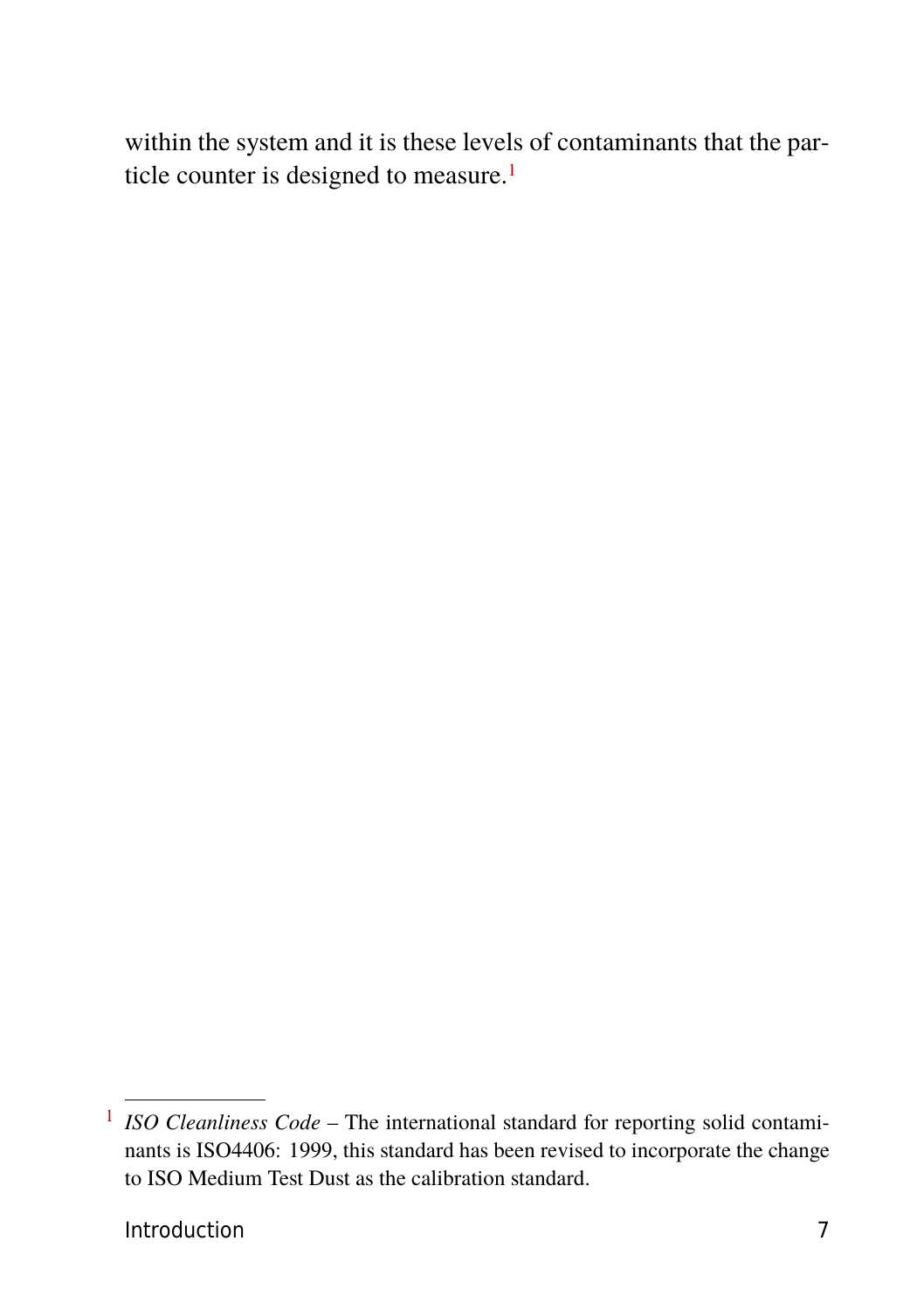<span id="page-7-0"></span>

**Figure 1** Series 35 Key Diagram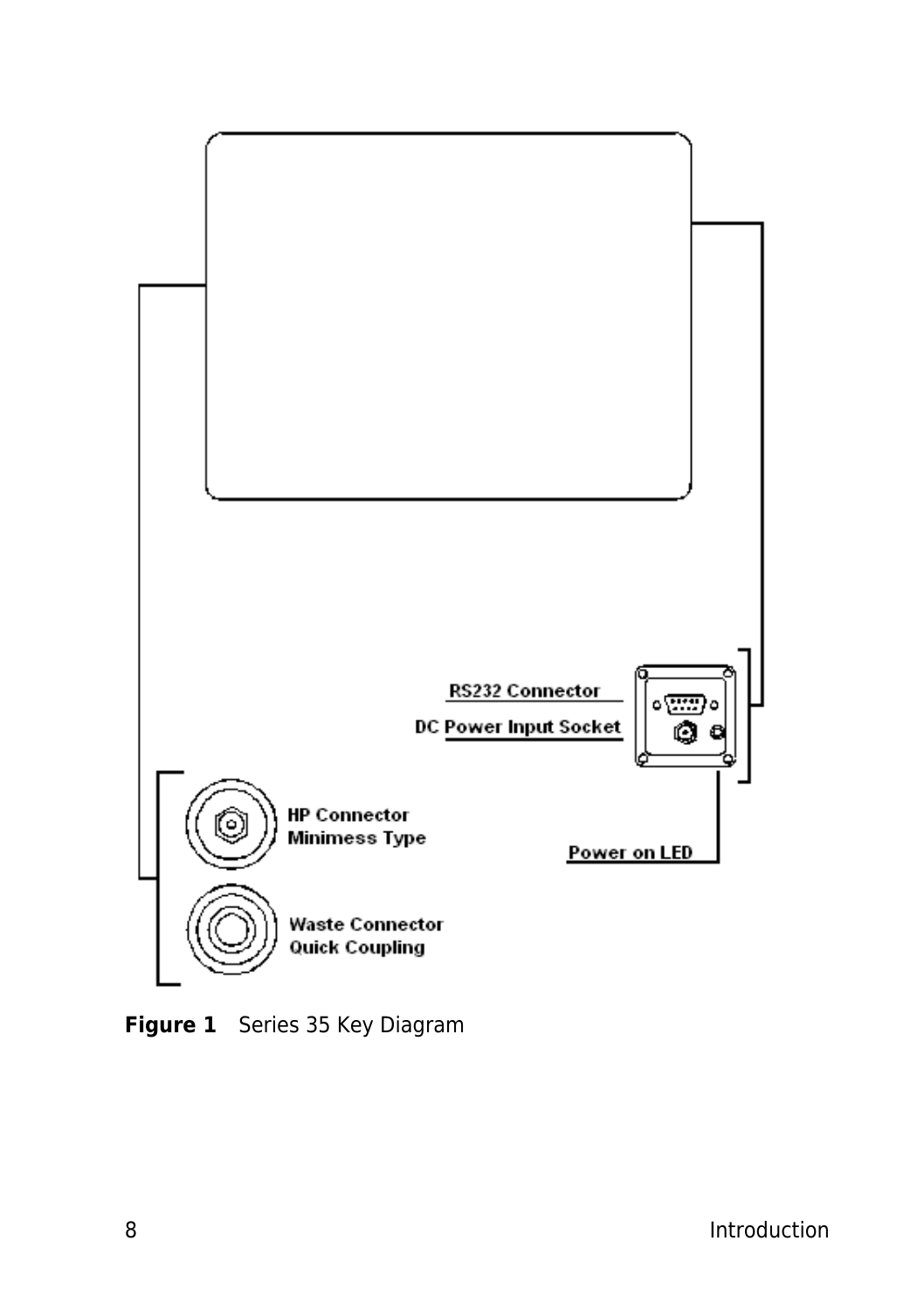

**Figure 2** Series 40 Key Diagram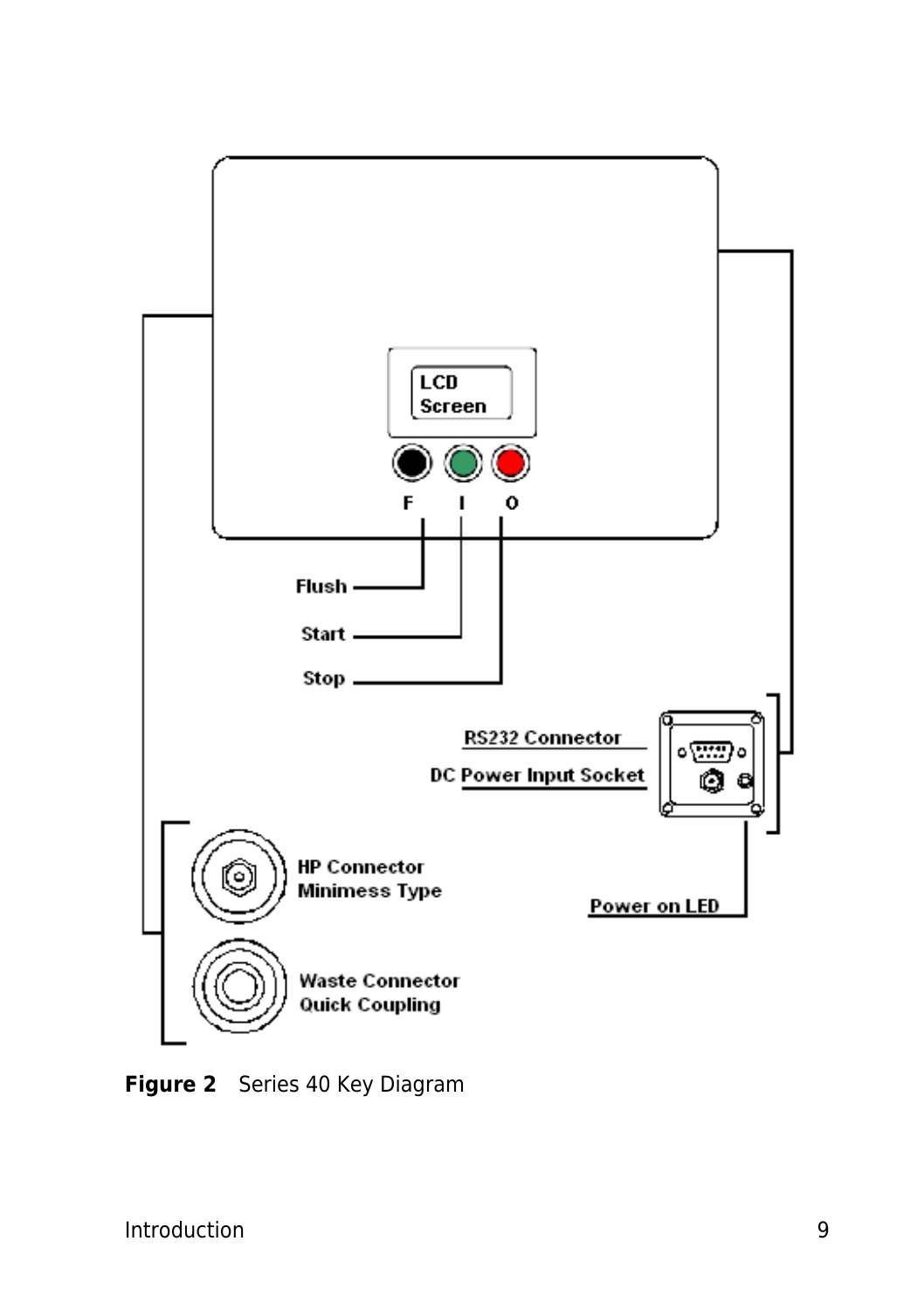

**Figure 3** Series 41 Key Diagram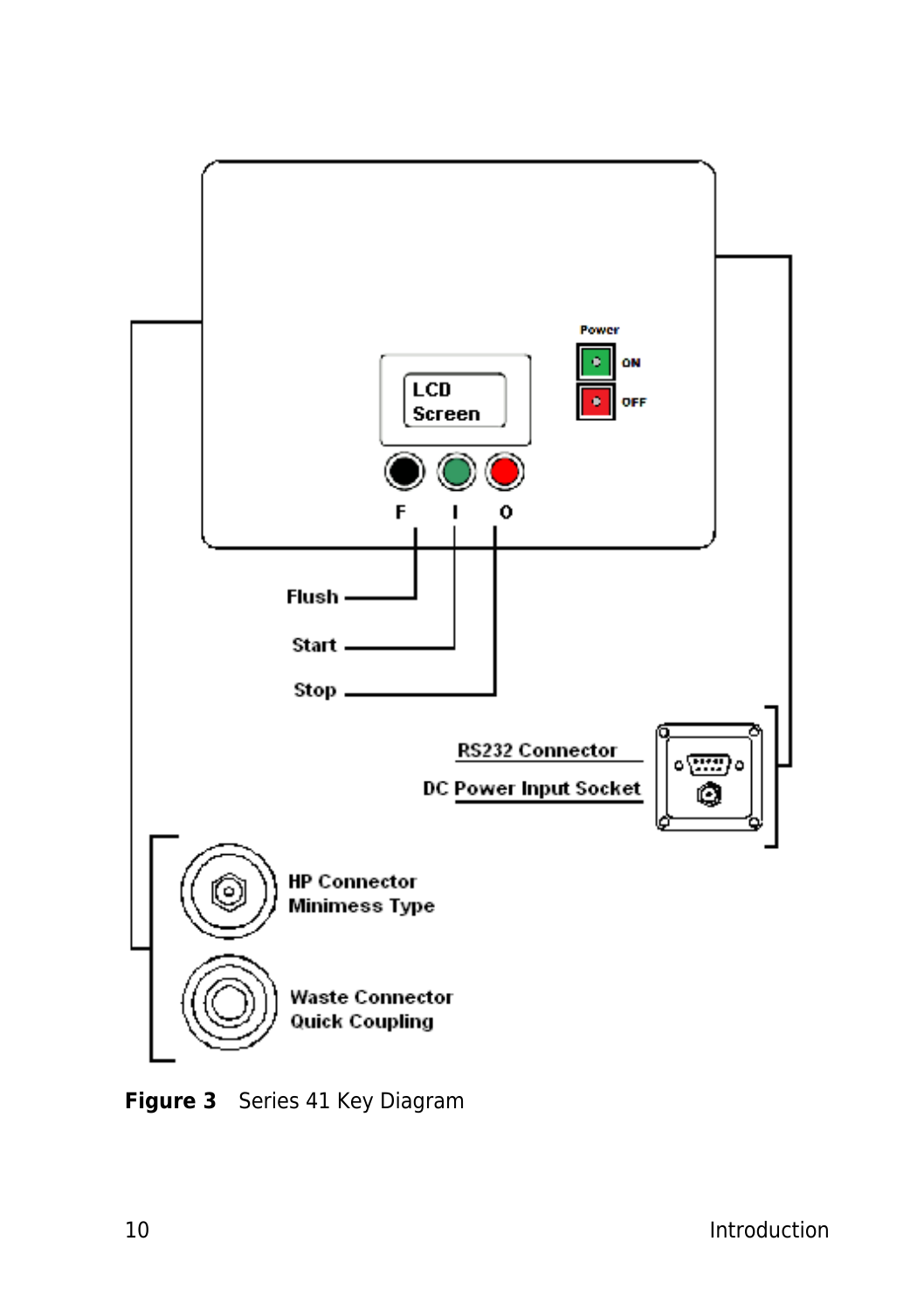# <span id="page-10-0"></span>**3 Scope of Supply**

Each standard CML2 supplied consists of the following:-

- $\bullet$  1 x CML<sub>2</sub>
- 1 x CML2 particle counter accessories bag, containing:-
- 1 x Test hose x 1.5m long
- 1 x Waste hose x 2.0m long
- 1 x Waste bottle
- 1 x 15V DC power supply (series  $35, 40$ )<sup>2</sup> or 12V (series 41)
- 1 x Calibration certificate
- 1 x CML2 User guide
- 1 x LPA-View CD Rom, software package
- 1 x LPA-View test analysis software manual
- 1 x USB to serial converter (used when computer has only USB ports)
- 1 x Serial cable

### Optional Equipment:

- 500 µm coarse screen filter
- External Battery Pack

See [page 66](#page-65-0) for more details.

 $2$  This is a dedicated unit for the CML2 and should not be used with other MP Filtri UK products, especially the 12V Bottle Sampler Units.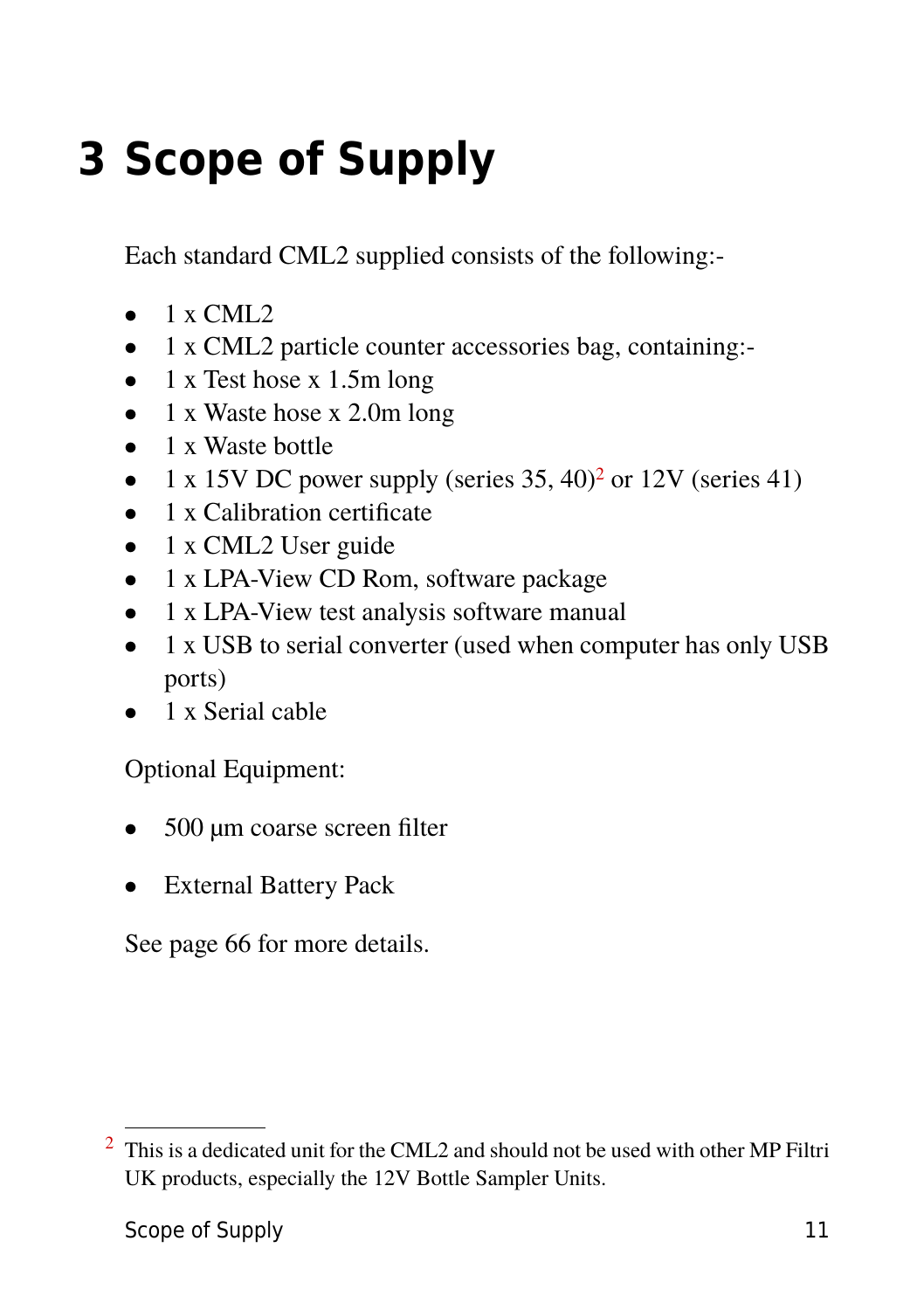# <span id="page-11-0"></span>**4 Connection**

Refer to key drawing on [page 8](#page-7-0).

1. Insert *waste fluid hose* in to the waste disposal bottle provided.

Important! Do not connect waste fluid hose to a pressurised system, as this will cause the unit to malfunction and could cause internal leakage. The waste fluid hose must be discharged into the waste disposal bottle provided, or into a tank/vessel vented to atmosphere if running a continuous test due to the large quantity of oil discharged during a test.

- 2. Connect *waste fluid hose* to CML2 (waste connector). Push back quick coupling outer ring before connecting / disconnecting hose end.
- 3. Connect *fluid sampling hose* to CML2 (HP connector).
- 4. Connect *fluid sampling hose* to the system by means of the test connector.

The system to be monitored must not exceed 400 bar or be less than 2 bar.

5. Connect the *power supply* to the connector. The "power on" LED will illuminate and the LCD screen will turn on. For series 41 the charging light will turn on and the On button should be pressed.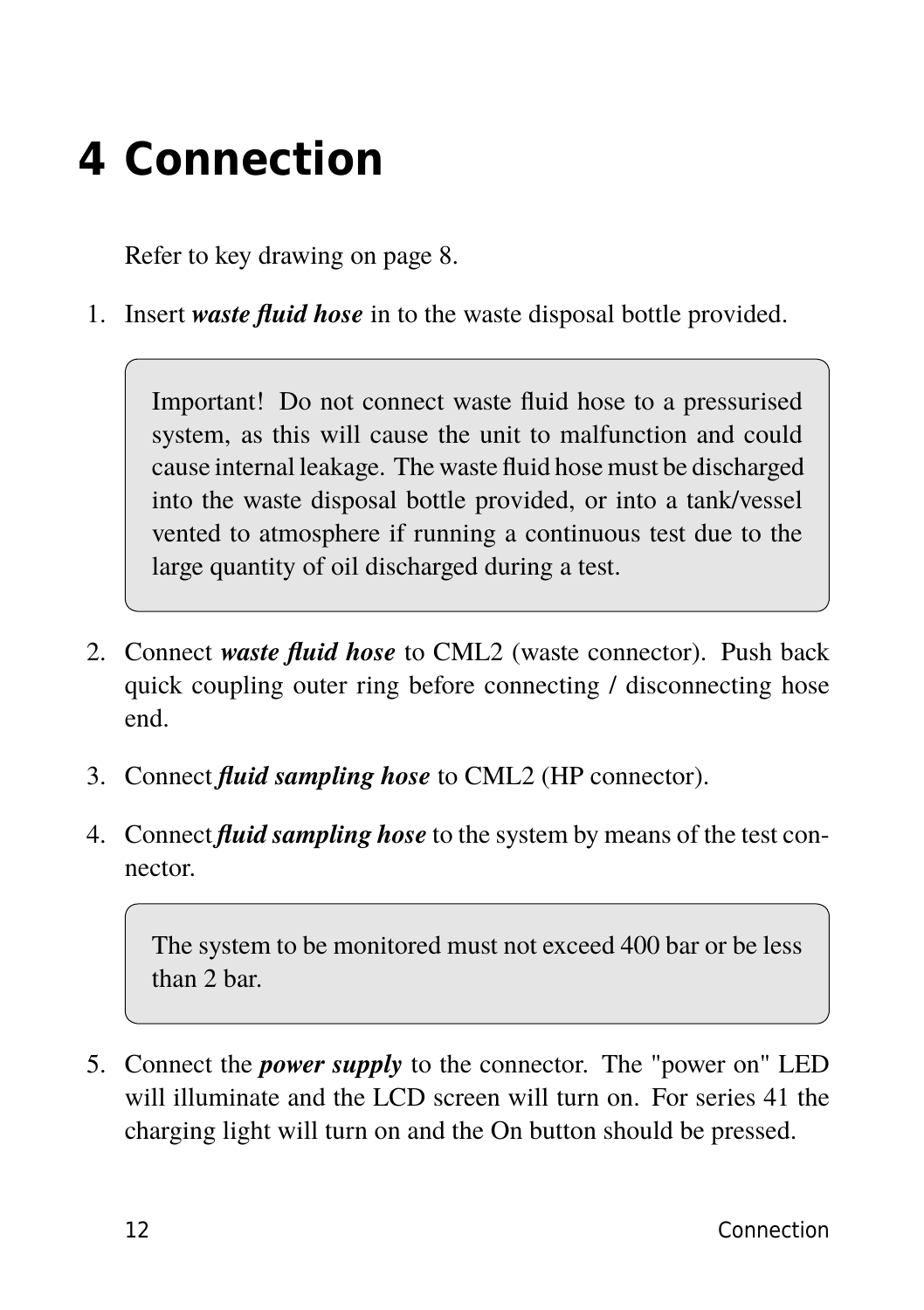- <span id="page-12-0"></span>6. Installing *LPA-View software* – refer to the LPA-View User Manual and follow the CD Installation instructions.
- 7. Connect *serial cable* into the CML2 RS232 connector and the other end into a PC. If the PC has only USB ports, use the USB to serial converter and follow the instructions on [page 22.](#page-21-0)

### **4.1 Methods of Operation**

Users may operate the CML2 in two ways:-

- 1. Pushbutton Operation
- 2. PC Operation

These are described in the following chapters.

Please note that the series 35 units do not have the pushbutton operation and must be controlled by PC Operation.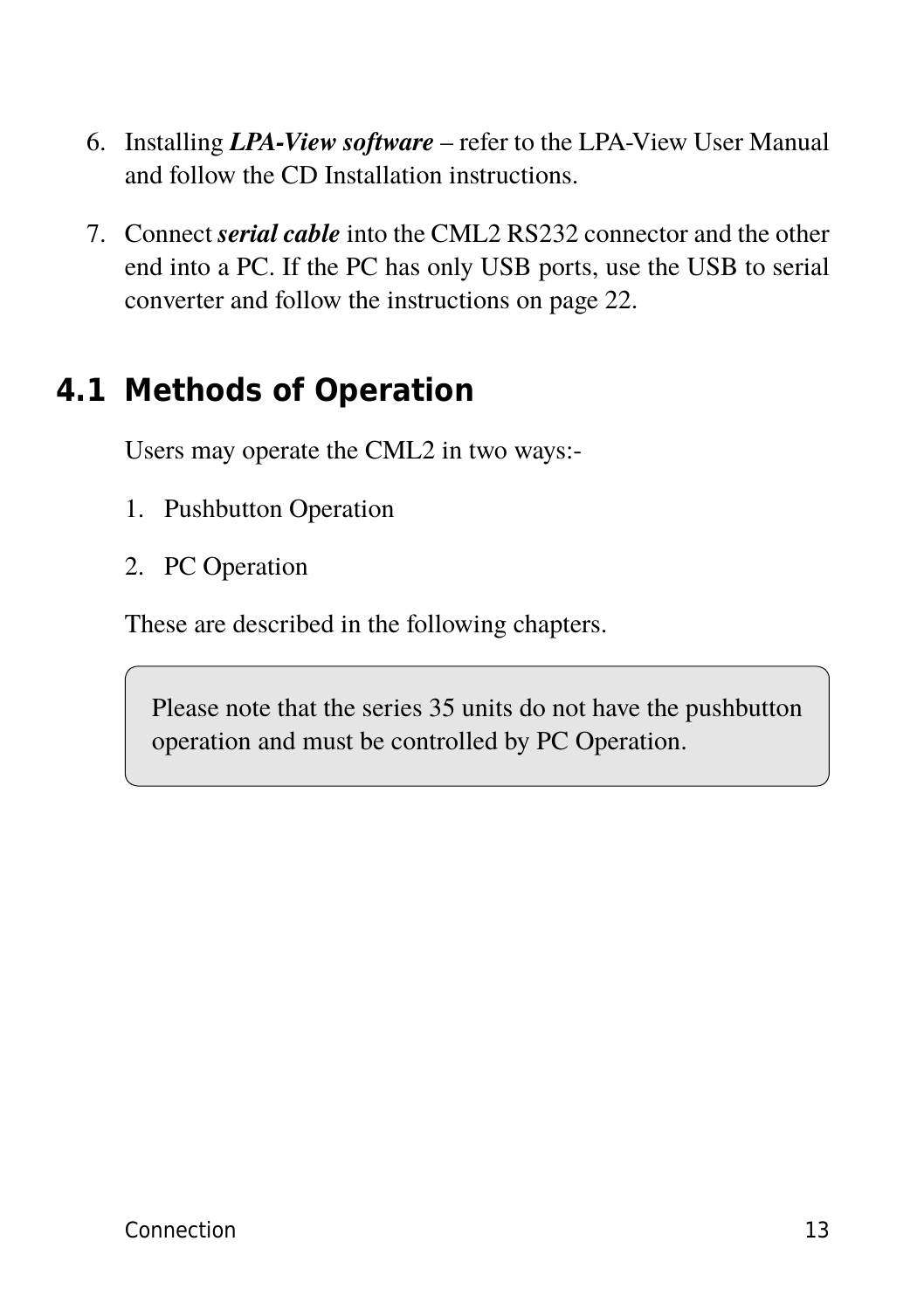# <span id="page-13-0"></span>**5 Pushbutton Operation**

This mode of operation is the most straightforward way to use the CML2, as the three principal operations of opening/closing the flush valve, starting a test and stopping a test can be readily performed using the pushbuttons.

Setting the types of test, downloading test results etc. are implemented using a PC running LPA-View software - refer to [page 19](#page-18-0) for details.



#### **Figure 1**

The LCD screen displays two lines of eight alpha-numeric characters. The top line is used to display the test code; the bottom line – showing RH % (Relative Humidity) and Temperature  ${}^{\circ}C$  – only appears on the CML2-W version.

When first switched on the display unit will show the letters MP Filtri UK - Remote Display Unit on the first screen shot, followed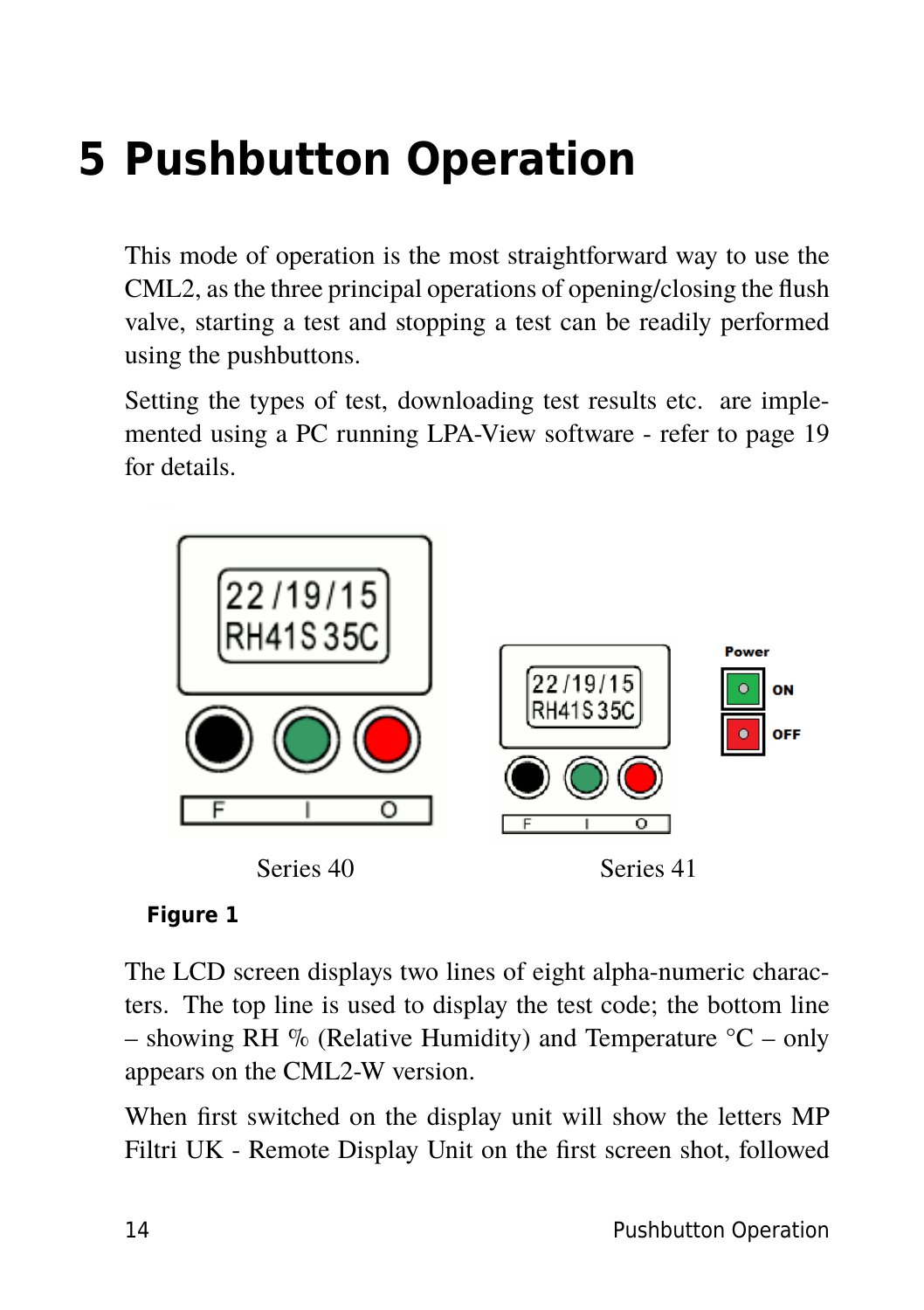by a software version number on the second screen shot, e.g. RDU V0.6.

### **1 Power ON/OFF buttons (Series 41 only)**

GREEN - Switches the CML2 unit on: Note; the in-built LED is used to display a 'low battery' warning - this will illuminate 'red' if the battery has insufficient power.

RED - Switches CML2 unit off: Note; the in-built LED is used to display a 'unit charging' warning - this will illuminate 'red' if the mains supply is connected.

### **2 Status Letters**

During a test a status letter flashes in the centre of the bottom line.

The letters denote the following:-

- *-* System ready or user stop
- *S* Sampling
- *E* Emptying
- *F* Flushing
- *W* Waiting (Continuous testing only)
- *C* Test Completed (Continuous testing only)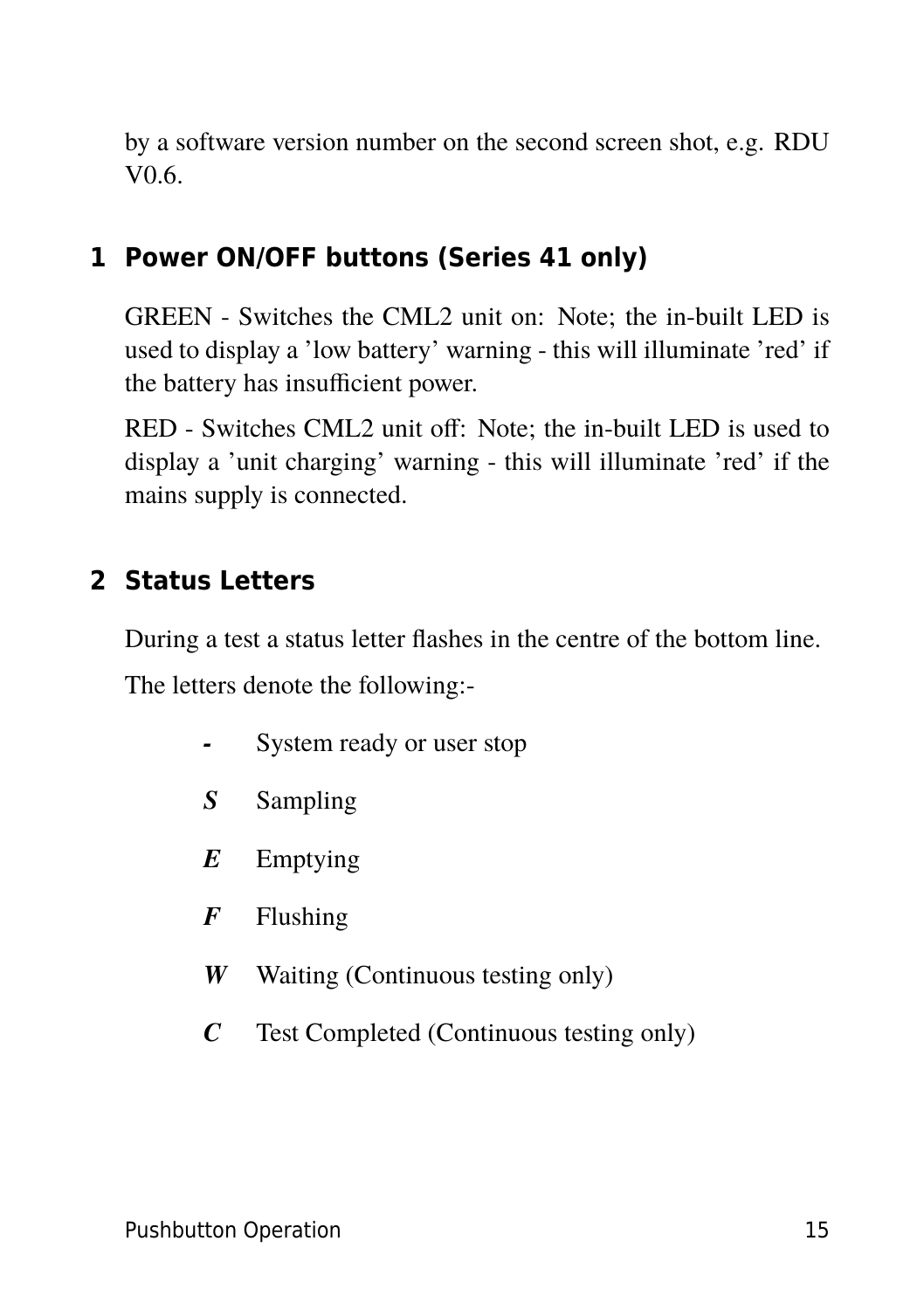### <span id="page-15-0"></span>**3 Pushbuttons**

- $\bullet$  F Black Toggles the flush valve open and closed.
- $\bullet$  I Green Starts a test.
- $\bullet$  O Red Aborts a test.

### **4 Cleanliness Codes**

| <b>ISO4406 Code</b> | - The test result is displayed as a three part code |
|---------------------|-----------------------------------------------------|
|                     | e.g. 22/19/16.                                      |

| <b>NAS1638/AS4059E-1 Class</b> | $-A$ single number is displayed, which |
|--------------------------------|----------------------------------------|
|                                | is the highest recorded in all of the  |
|                                | sizes, e.g. NAS 8.                     |

*AS4059E-2* – A single number is displayed, which is the highest recorded for all of the sizes, e.g. AS 7.

# **5.1 Using the Pushbuttons**

All new CML2's are factory set to perform a normal test, which consists of one test sampling 15ml of fluid. Other test types can be selected using a PC running LPA-View - refer to [page 19.](#page-18-0)

When running a Normal test the user will first make the oil and power supply connections as described on [page 12.](#page-11-0)

Follow the actions below to perform a Normal test:

### • *Press Flush Pushbutton (F)*

This will open the flush valve to allow fluid to pass through the CML2, so that any fluid from the previous test is flushed out of the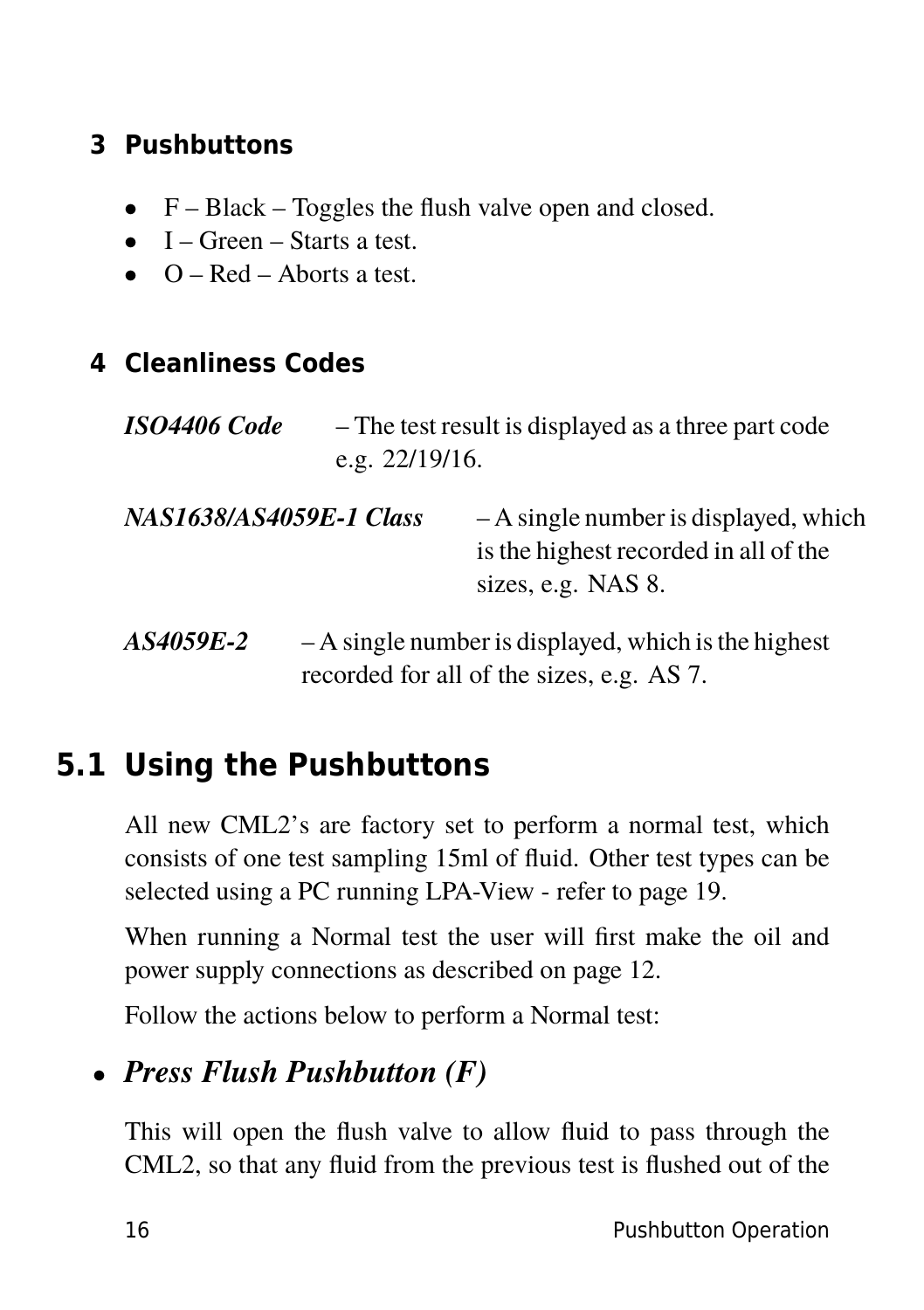connecting pipe to eliminate the possibility of cross-contamination between tests. The time for which the flush valve is left open depends on the distance of the CML2 from the system being sampled. As a guide, a 200ml flush volume is recommended when using the 1.5m long test hose.

After the 200ml flush volume has been discharged to waste the flush valve may be manually closed by again pressing pushbutton F. Alternatively, the flush valve will close automatically when pushbutton Start (I) is pressed.

Note! For version CML2-W (moisture and temperature indication), every test is automatically preceded by a 3 minute flush period, to allow the moisture sensor to stabilise and give an accurate reading. The 3 minute period starts from the time the Start pushbutton (I) is pressed. Therefore, a separate flush period is unnecessary, unless a flush period greater than 3 minutes is required. For the CML2-W version the moisture and temperature function can be switched off refer to [page 29](#page-28-0) for details.

### • *Press Start Pushbutton*

This will initiate the commencement of a test. Each test comprises a sampling cycle that sizes and counts the particles in a 15ml volume of test fluid, followed by an emptying cycle during which the 15ml of fluid is discharged to waste. At the end of the emptying cycle the CML2 will come to rest and the test results will be displayed on the LCD screen.

### • *Stop Pushbutton (O)*

This optionally *aborts*the test at any point in the sampling/ emptying cycle. Please note: The next test will start with an emptying cycle before the test commences.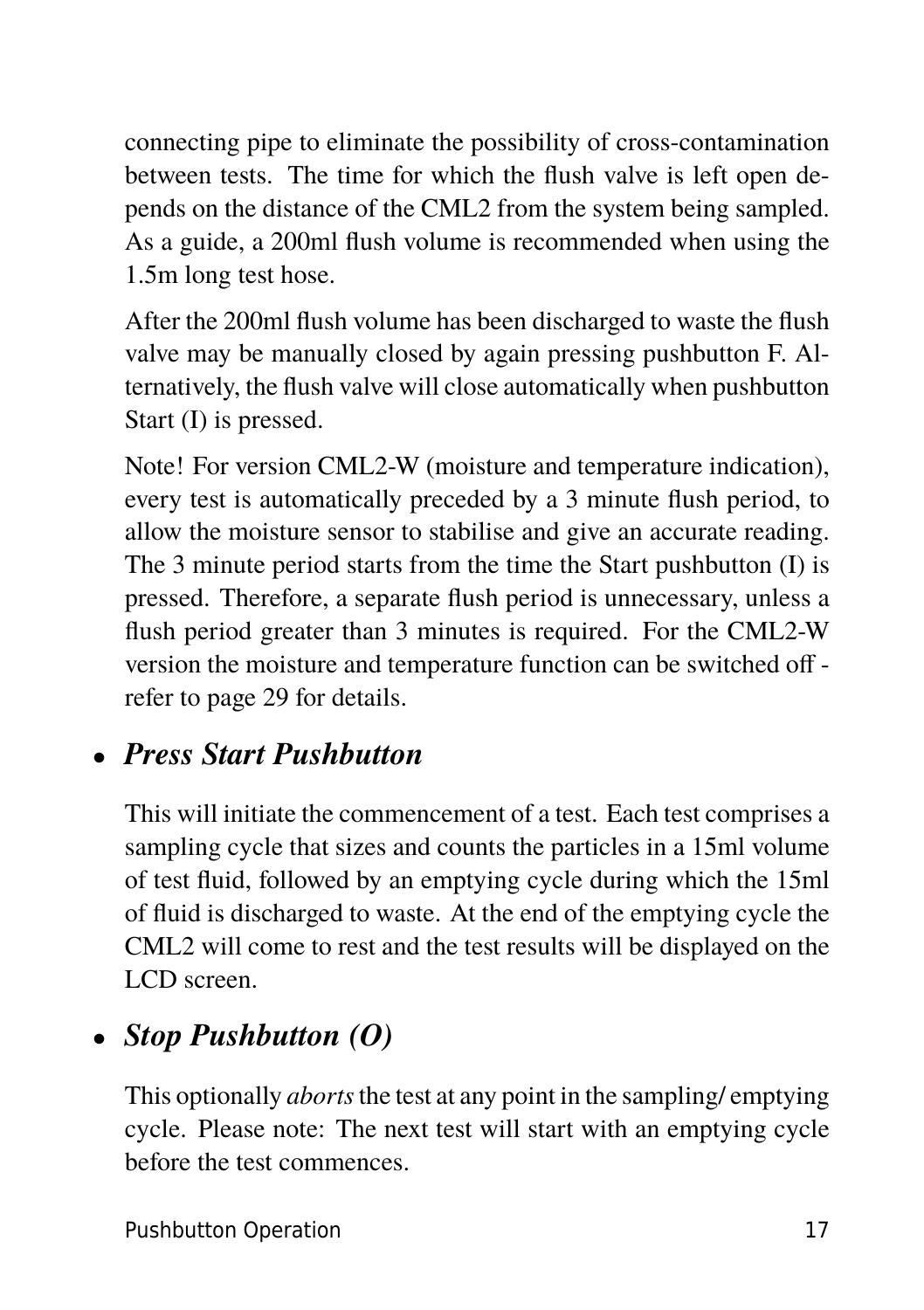# <span id="page-17-0"></span>**5.2 Downloading the Results**

After using Pushbutton Operation the test results can be downloaded.

The CML2 has a memory capacity of approximately 600 tests. When this memory is full, the earliest of the test records will be over-written by the new tests.

Connect the CML2 to a PC running LPA-View and follow the instructions given to Transfer Log on [page 24.](#page-23-0)

It is important to set the Test Reference (refer to [page 25\)](#page-24-0) before transferring the test results, as all results transferred to the databasewill be given the same Test Reference that is active at the time in the Settings dialogue box.

If the User is carrying out tests at different locations and wishes to give the tests different references it is necessary to download the tests after each location, followed by changing the Test Reference for the next location. Alternatively, the Test Reference may be edited at a later date by accessing the individual test record using LPA-View refer to the separate LPA-View test analysis software manual.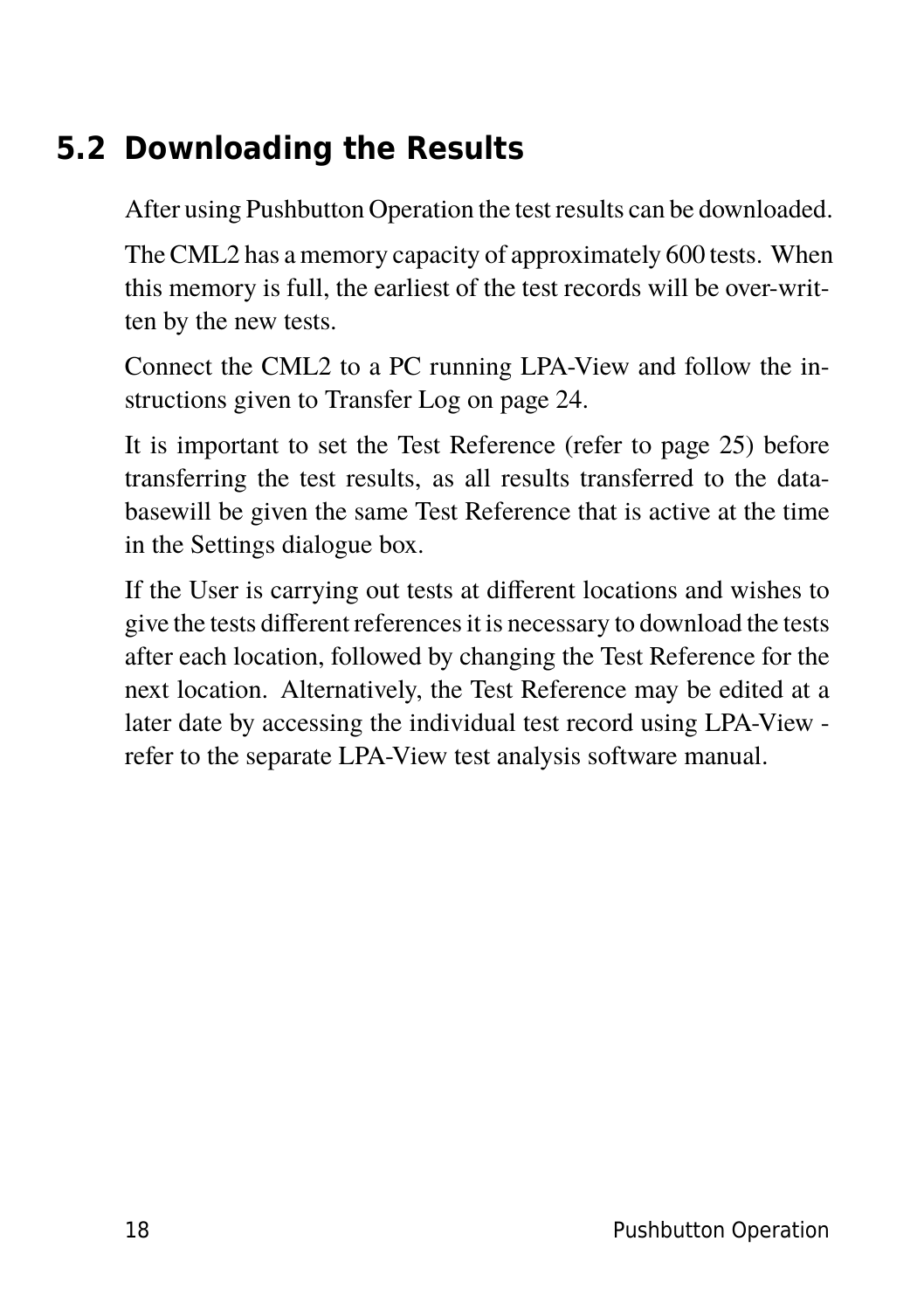# <span id="page-18-0"></span>**6 PC Operation**

PC control of the CML2 is performed using the Remote Device Dialogue included in the LPA-View software package - refer to the separate LPA-View user manual for details of software installation.

Users may typically wish to operate the Remote Device Dialogue facility in one of two ways:-

#### • *Direct Online Operation*

The particle counter is permanently connected to a computer whilst tests are carried out. The operator can set the test parameters, initiate the test, monitor the progress of each test, and download each test as it is completed.

#### • *Disconnected Operation using Continuous Test Type*

The CML2 operates as a stand alone item, performing tests as defined for the Continuous Test. Occasionally the operator connects a PC and uses LPA-View to download the accumulated test data.

### **6.1 Using the Computer Serial Port**

This connection is made using the standard computer connecting cable supplied with the CML2.(If the computer has only USB to serial ports, use the USB to serial converter and follow the instructions on [page 22\)](#page-21-0).

Apply power to the CML2, make the PC connection and then start LPA-View running.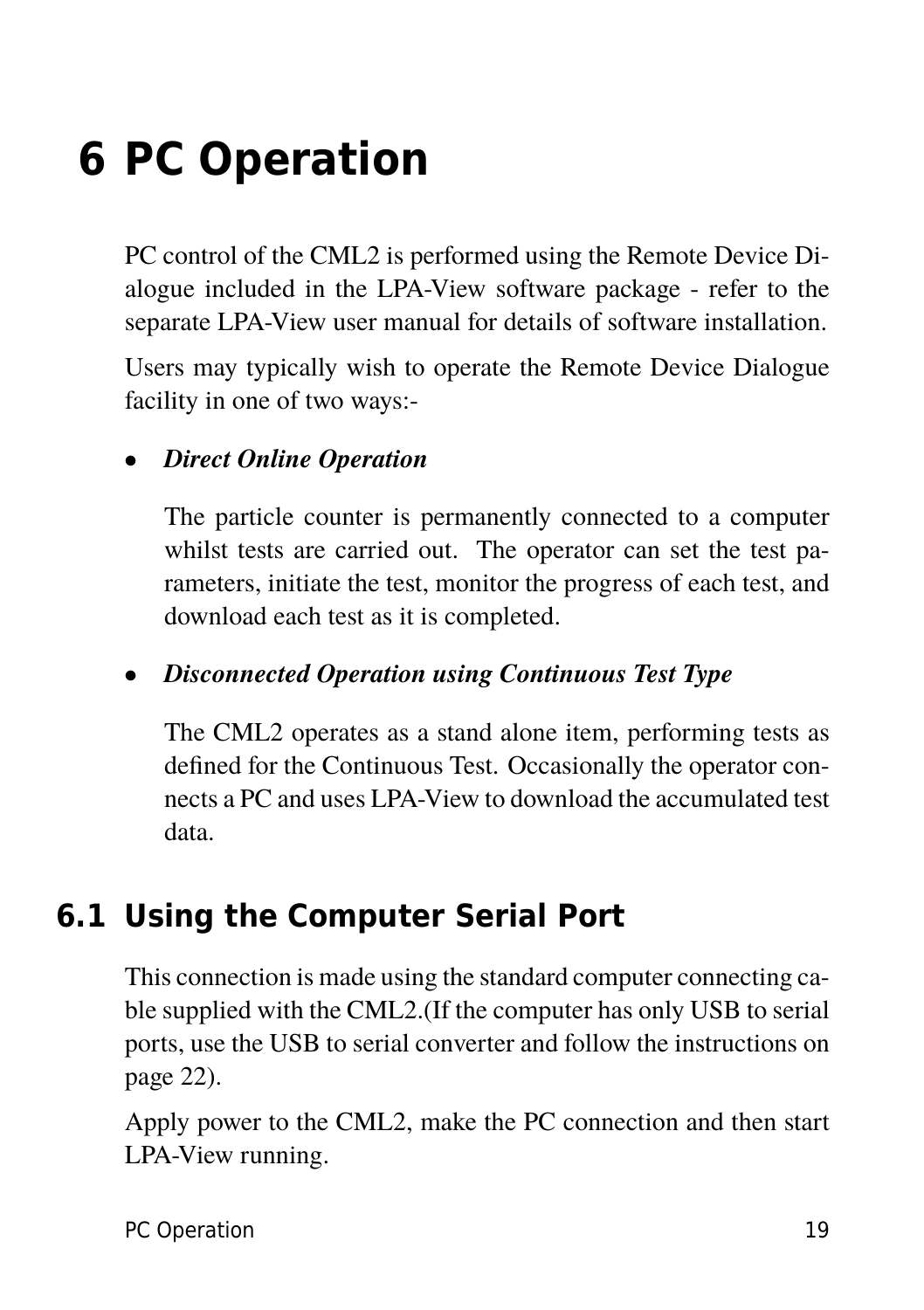|          | $\n  B\n$<br>$\mathbb{R}$ X<br> P <br>DGBDXIDICI<br> P <br>ହ<br>亀<br>$F_1 F_2 F_3 F_4 K$ m |                          |                          |                          |                          |                          |                          |                          |                          |                          |                          |
|----------|--------------------------------------------------------------------------------------------|--------------------------|--------------------------|--------------------------|--------------------------|--------------------------|--------------------------|--------------------------|--------------------------|--------------------------|--------------------------|
| $\equiv$ | $\overline{\phantom{a}}$                                                                   | ≖                        | ≛                        | ▼                        | $\overline{\phantom{a}}$ | $\overline{\phantom{a}}$ | ▼                        | $\blacktriangledown$     | ▼                        | $\overline{\phantom{a}}$ | $\overline{\phantom{a}}$ |
| >,=      | $\overline{\phantom{0}}$                                                                   | ▼                        | ▼                        | $\overline{\phantom{0}}$ | $\overline{\phantom{0}}$ | $\overline{\phantom{0}}$ | $\overline{\phantom{0}}$ | $\overline{\phantom{0}}$ | $\overline{\phantom{a}}$ | $\overline{\phantom{0}}$ | $\cdot$                  |
| k,=      | $\overline{\phantom{a}}$                                                                   | $\overline{\phantom{a}}$ | $\overline{\phantom{0}}$ | $\blacktriangledown$     | $\overline{\phantom{0}}$ | $\overline{\phantom{0}}$ | $\overline{\phantom{a}}$ | $\overline{\phantom{a}}$ | $\blacktriangledown$     | $\blacktriangledown$     | $\overline{\phantom{0}}$ |
|          | ID                                                                                         | Machine                  | Test                     | Type                     | Time                     | Reference                | ISO Code                 | NAS/AS1                  | AS4059E-2                | RH%                      | Temp.'C                  |
|          | 3539                                                                                       | 005158                   | 6                        | $\mathbf{0}$             | 2008-11-04 13:58:29      | CERTIFIED                | 22/21/17                 | 15                       | 15A/15B/11C/12D/10E/10F  | 21.68                    | 32.59                    |
|          | 3538                                                                                       | 005158                   | 5                        | $\bf{0}$                 | 2008-11-04 13:02:28      | CERTIFIED                | 22/21/17                 | 15                       | 15A/15B/12C/12D/11E/10F  |                          |                          |
|          | 3537                                                                                       | 005158                   | 4                        | 0                        | 2008-11-04 12:54:08      | CERTIFIED                | 22/21/17                 | 15                       | 15A/15B/11C/12D/10E/11F  |                          |                          |
|          | 3536                                                                                       | 005158                   | 3                        | 0                        | 2008-11-04 12:48:51      | CERTIFIED                | 22/21/17                 | 15                       | 15A/15B/11C/12D/11E/10F  |                          |                          |
|          | 3535                                                                                       | 005158                   | $\overline{\mathbf{c}}$  | $\mathbf{0}$             | 2008-11-04 12:43:39      | CERTIFIED                | 22/21/17                 | 15                       | 15A/15B/11C/12D/11E/10F  |                          |                          |
|          | 3534                                                                                       | 005158                   | $\mathbf{1}$             | 3                        | 2008-11-04 12:37:48      | CERTIFIED                | 23/21/17                 | 15                       | 15A/15B/12C/12D/11E/11F  |                          |                          |
|          | 3533                                                                                       | 005158                   | 10                       | $\mathbf{0}$             | 2008-11-03 15:04:55      | CALIBRATION              | 22/21/17                 | 15                       | 15A/15B/12C/12D/11E/11F  |                          |                          |
|          | 3532                                                                                       | 005158                   | $\ddot{\mathbf{r}}$      | 3                        | 2008-11-03 09:40:32      | CALIBRATION              | 19/18/13                 | 10                       | 9A/9B/7C/9D/6E/0F        |                          |                          |
|          | 3531                                                                                       | 005158                   | 3                        | 7                        | 2008-10-27 14:23:18      | CALIBRATION              | 24/22/20                 | 15                       | 15A/15B/15C/15D/15E/12F  | n                        | 'n                       |
|          | 3530                                                                                       | 005158                   | $\mathbf{2}$             | $\mathbf{2}$             | 2008-10-27 14:22:56      | CALIBRATION              | 24/22/20                 | 15                       | 15A/15B/15C/15D/15E/12F  | $\mathbf{0}$             | $\bf{0}$                 |
|          | 3529                                                                                       | 005158                   | $\mathbf{1}$             | 2                        | 2008-10-27 14:22:44      | CALIBRATION              | 24/22/20                 | 15                       | 15A/15B/15C/15D/15E/12F  | $\Omega$                 | n.                       |
|          | 3559                                                                                       | 005099                   | 6                        | $\bf{0}$                 | 2008-02-26 16:58:26      | CERTIFIED                | 23/21/17                 | 15                       | 15A/15B/12C/12D/10E/9F   | 20.57                    | 35.98                    |
|          | 3558                                                                                       | 005099                   | 5                        | $\mathbf{0}$             | 2008-02-26 16:48:21      | CERTIFIED                | 23/21/17                 | 15                       | 15A/15B/12C/12D/10E/10F  |                          |                          |
|          | 3557                                                                                       | 005099                   | 4                        | $\bf{0}$                 | 2008-02-26 16:39:44      | CERTIFIED                | 23/21/17                 | 15                       | 15A/15B/12C/12D/11E/8F   |                          |                          |
|          | 3556                                                                                       | 005099                   | 3                        | 0                        | 2008-02-26 16:33:57      | CERTIFIED                | 23/21/17                 | 15                       | 15A/15B/12C/12D/10E/9F   |                          |                          |
|          | 3555                                                                                       | 005099                   | $\overline{c}$           | $\mathbf{0}$             | 2008-02-26 16:27:58      | CERTIFIED                | 23/21/17                 | 15                       | 15A/15B/12C/12D/11E/10F  |                          |                          |
|          | 3554                                                                                       | 005099                   | $\mathbf{1}$             | 3                        | 2008-02-26 16:22:03      | CERTIFIED                | 23/21/17                 | 15                       | 15A/15B/12C/12D/11E/9F   |                          |                          |
|          | 3553                                                                                       | 005099                   | 11                       | $\bf{0}$                 | 2008-02-26 14:07:05      | CALIBRATION              | 22/21/17                 | 15                       | 15A/15B/11C/12D/11E/10F  |                          |                          |
|          | 3552                                                                                       | 005099                   | 10                       | o                        | 2008-02-26 13:57:43      | CALIBRATION              | 23/21/17                 | 15                       | 15A/15B/11C/12D/10E/9F   |                          |                          |
|          | 3551                                                                                       | 005099                   | 9                        | $\bf{0}$                 | 2008-02-26 11:30:09      | CALIBRATION              | 22/21/17                 | 15                       | 15A/15B/11C/12D/11E/10F  |                          |                          |
|          | 3550                                                                                       | 005099                   | 8                        | $\mathbf{0}$             | 2008-02-26 11:23:23      | CALIBRATION              | 22/21/17                 | 15                       | 15A/15B/11C/12D/10E/9F   |                          |                          |
|          | 3549                                                                                       | 005099                   | 7                        | 0                        | 2008-02-26 11:17:42      | CALIBRATION              | 22/21/17                 | 15                       | 15A/15B/11C/12D/11E/10F  |                          |                          |
|          | 3548                                                                                       | 005021                   | 5                        | $\mathbf{0}$             | 2007-07-20 12:25:35      | CERTIFIED                | 22/20/16                 | 12                       | 12A/12B/11C/11D/10E/10F  | $\mathbf{0}$             | 30.59                    |
|          | 3547                                                                                       | 005021                   | 4                        | $\bf{0}$                 | 2007-07-20 12:15:46      | CERTIFIED                | 21/20/16                 | 12                       | 12A/12B/11C/11D/10E/10F  |                          |                          |
|          | 3546                                                                                       | 005021                   | 3                        | 0                        | 2007-07-20 12:09:57      | CERTIFIED                | 21/20/16                 | 12                       | 12A/12B/11C/11D/10E/10F  |                          |                          |
|          | 3545                                                                                       | 005021                   | $\overline{c}$           | $\theta$                 | 2007-07-20 12:04:06      | CERTIFIED                | 21/20/16                 | 12                       | 12A/12B/10C/11D/10E/10F  |                          |                          |
|          | 3544                                                                                       | 005021                   | $\mathbf{1}$             | 3                        | 2007-07-20 11:57:11      | CERTIFIED                | 21/20/16                 | 12                       | 12A/12B/11C/11D/10E/9F   |                          |                          |
|          | 3543                                                                                       | 005021                   | 9                        | $\bf{0}$                 | 2007-07-17 16:47:29      | CALIBRATION              | 22/21/17                 | 15                       | 15A/15B/11C/12D/11E/10F  |                          |                          |
|          | 3542                                                                                       | 005021                   | 8                        | 0                        | 2007-07-17 16:41:37      | CALIBRATION              | 22/21/17                 | 15                       | 15A/15B/11C/12D/10E/10F  |                          |                          |
|          | 3541                                                                                       | 005021                   | 7                        | 0                        | 2007-07-17 16:35:50      | CALIBRATION              | 22/21/17                 | 15                       | 15A/15B/11C/12D/11E/10F  |                          |                          |
|          | 3540                                                                                       | 005021                   | $\mathbf{1}$             | 3                        | 2007-07-17 09:17:50      | CALIBRATION              | 16/14/12                 | 8                        | 6A/6B/7C/8D/6E/0F        |                          | $\overline{\phantom{0}}$ |
|          | For Help, press F1                                                                         |                          |                          |                          |                          |                          |                          |                          |                          |                          | /i                       |

#### **Figure 1** LPA-View

[r¶

To access the Remote Device facility in LPA-View, press the Remote Control button on the toolbar.

The first time that this is done, the correct communications port (COM port) on the computer has to be selected, as detailed below.

1. The program scans the computer for available ports, and puts them in a list to choose from - this list appears in the box. Click on the right hand side of this box and choose the connection on your computer. Refer to Section below: Determining COM Port.



**Figure 2** COM Port selection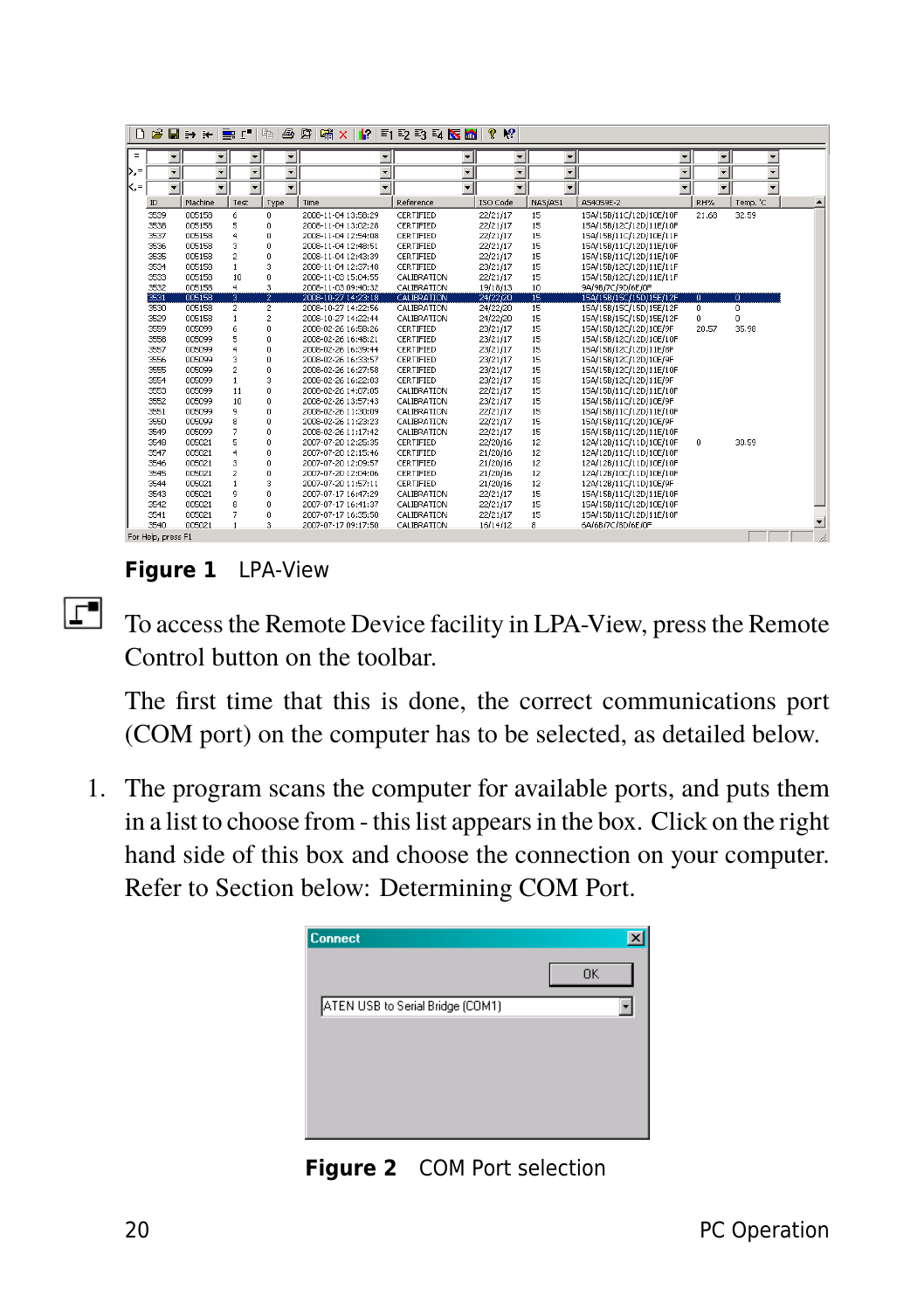<span id="page-20-0"></span>2. Press the OK button, when the correct port is chosen, the Remote Device dialogue will show the remote device values.

| <b>Remote Device</b> |               | $-1$         |
|----------------------|---------------|--------------|
| Test Reference:      | CERTIFIED     | Settings     |
| Next Test Number:    |               | Transfer Log |
| Test Type: Normal    | Ready         | Erase Log    |
|                      |               |              |
| Result               |               |              |
| Start                | Flush<br>Stop | Close        |

**Figure 3** Remote Device dialogue

The LPA-View program will remember this selection the next time it is used.

# **6.2 Determining the COM Port**

To check the COM port number allocated by the computer for the Serial lead or the USB to Serial Connector:

- *Windows 2000, Windows XP, Windows Vista*
	- − Right click on My Computer icon and then left click on Properties.
	- − Click on the Hardware tab and then click on the Device Manager Button.
	- − Click on the plus sign next to Ports (COM & LPT).
- *Windows 7*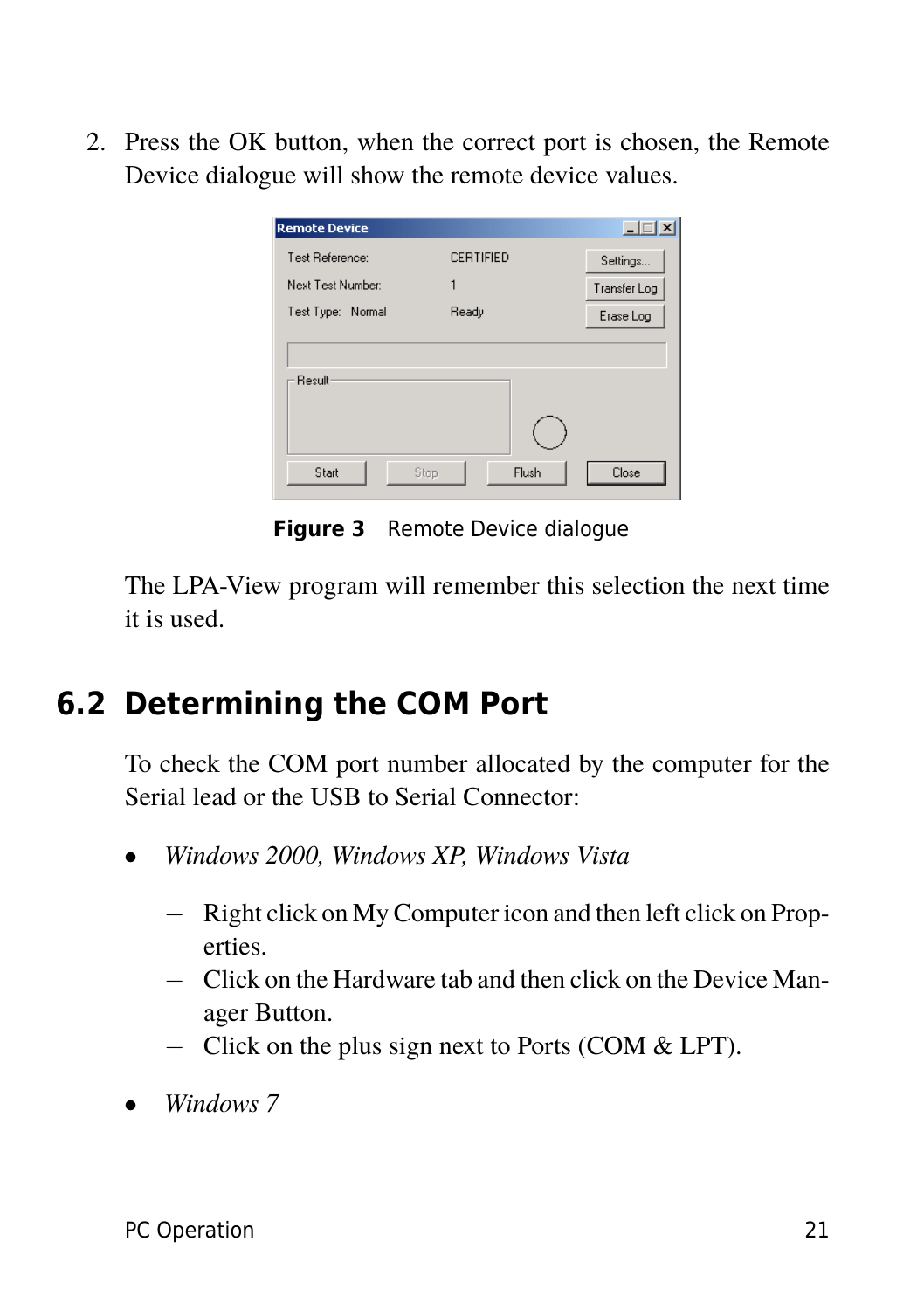- <span id="page-21-0"></span>− View the installed devices using Start Button/Devices and Printers.
- You should see an icon representing the port.
	- − "Communications port"- if using the Serial lead.
	- − "ATEN USB to Serial Bridge" or "Prolific USB-to-Serial Comm Port" if using an adaptor cable.
- Either of these will have a COM number after it. This is the number you should use when selecting the Com Port.

# **6.3 USB Port**

When a built-in computer serial port is not available the USB to serial converter can be used.

- Connect CML2 to the computer using the Serial Cable and the USB to Serial Converter.
- Install the Prolific driver from the file: PL2303 Prolific DriverInstaller\_v110.exe on the provided CD.
- You will need to accept any warnings about making changes to your computer.
- Follow the installer Wizard, accepting the defaults.
- When the Installer has completed, plug in the USB to Serial Adaptor.
- A message should pop up indicating successful hardware installation. Note any COM port number indicated in the message.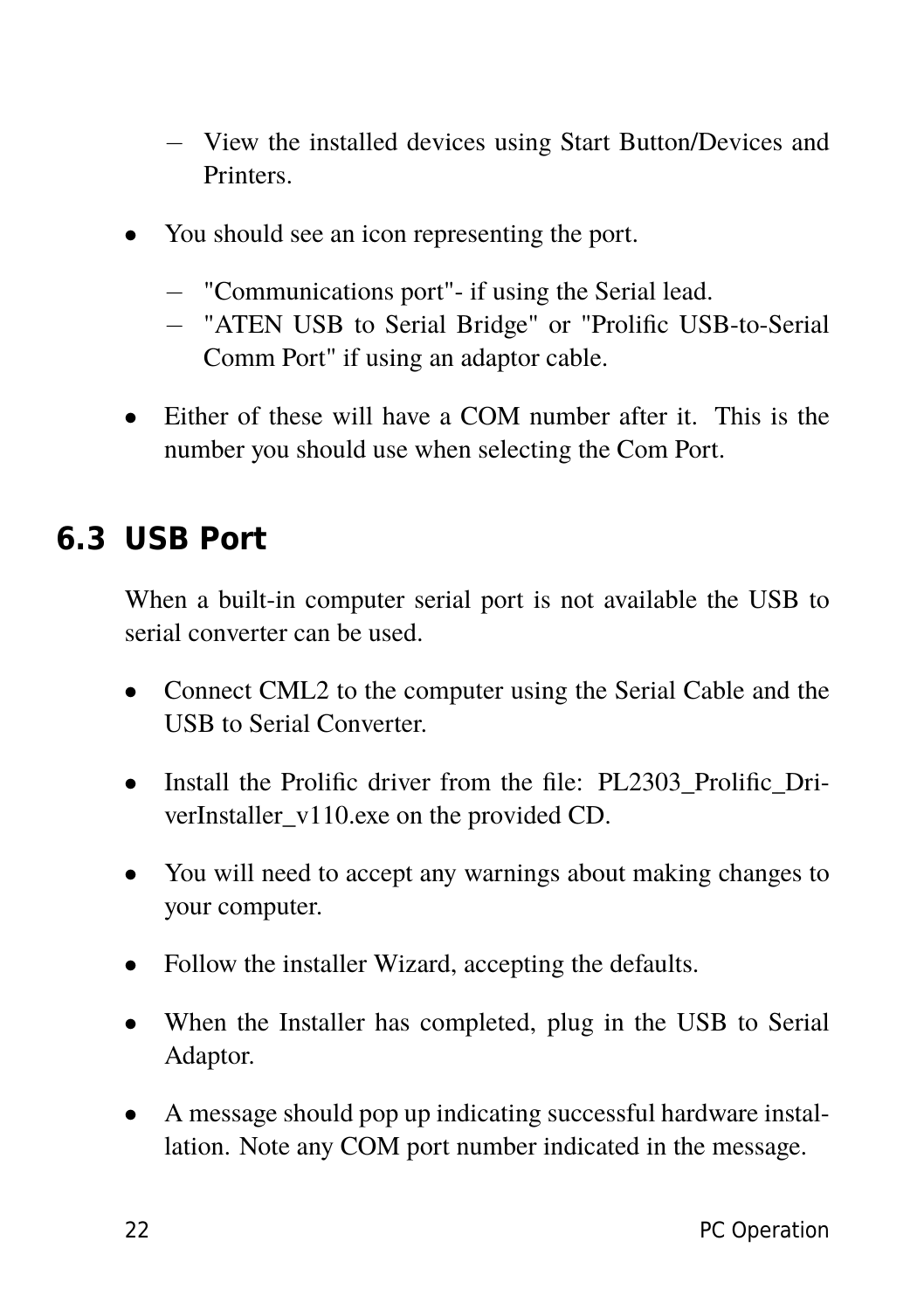- <span id="page-22-0"></span>• Connect the CML2 to the computer using the Serial Cable and the USB to Serial Converter.
- If necessary, determine the COM port allocated by the computer for this device using the procedure above.

# **6.4 Operating the CML2**

The following describes the function of the buttons on the Remote Device dialogue.

| <b>Remote Device</b> |               | $ \Box$ $\times$ |
|----------------------|---------------|------------------|
| Test Reference:      | CERTIFIED     | Settings         |
| Next Test Number:    |               | Transfer Log     |
| Test Type: Normal    | Ready         | Erase Log        |
|                      |               |                  |
| Result               |               |                  |
| Start                | Flush<br>Stop | Close            |

**Figure 4** Remote Device dialogue

| <b>Start</b> | Starts sampling and emptying cycle.                                                                                                                                                                                                                        |  |  |
|--------------|------------------------------------------------------------------------------------------------------------------------------------------------------------------------------------------------------------------------------------------------------------|--|--|
| <b>Stop</b>  | Stops test at any point in the sampling / empty-<br>ing cycle. Next test will start with an emptying<br>cycle before the test commences.                                                                                                                   |  |  |
| <b>Flush</b> | The flush valve must be opened to allow fluid to<br>pass through the CML2, so that any fluid from<br>the previous test is flushed out of the connecting<br>pipe to eliminate the possibility of cross-con-<br>tamination between tests. The time for which |  |  |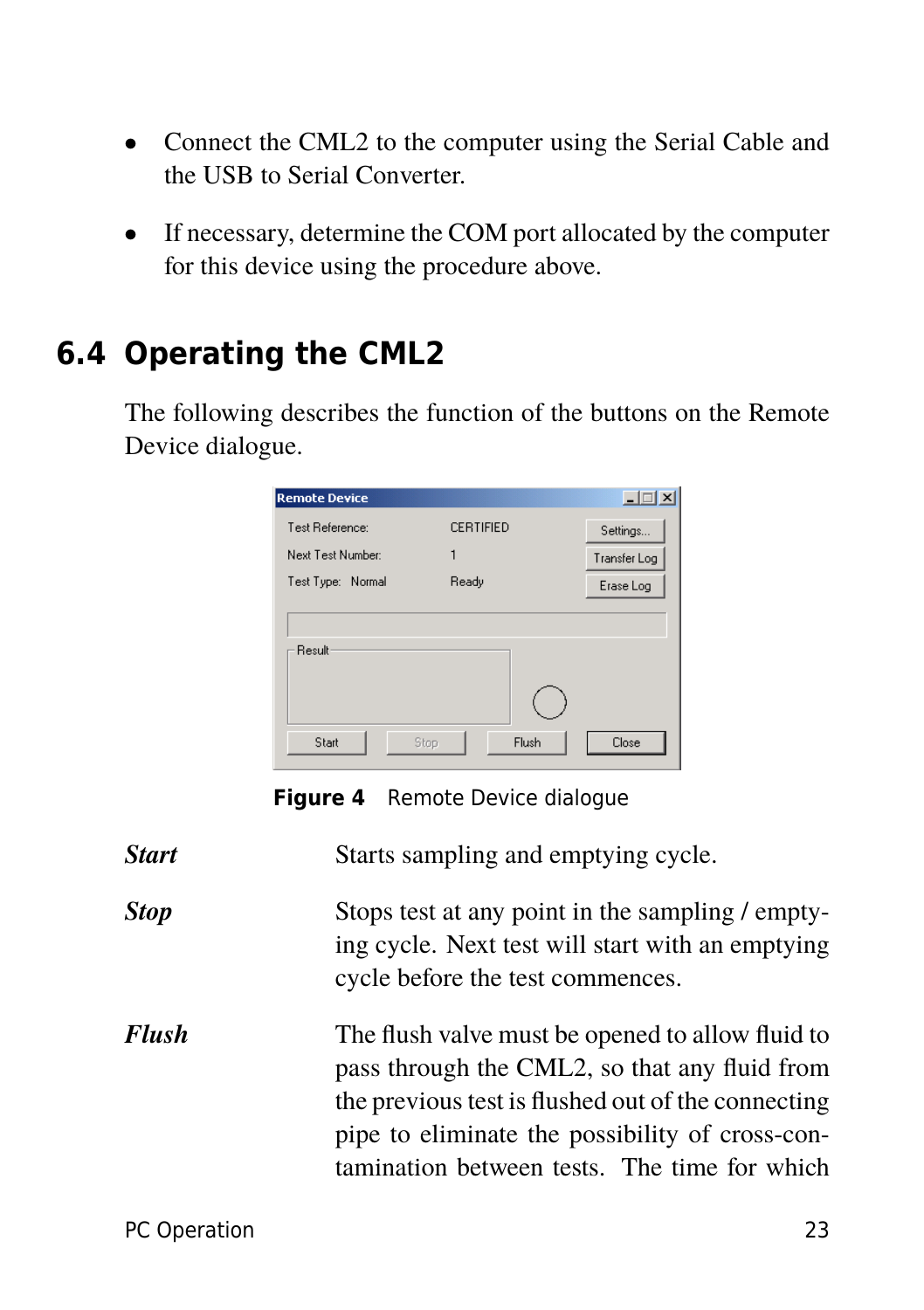<span id="page-23-0"></span>

|                | the flush valve is left open depends on the dis-<br>tance of the CML2 from the system being sam-<br>pled. As a guide, a 200ml flush volume is rec-<br>ommended when using the 1.5m long test hose. |
|----------------|----------------------------------------------------------------------------------------------------------------------------------------------------------------------------------------------------|
|                | Press the Flush button to open the flush valve,<br>and press the Stop button to close it.                                                                                                          |
|                | The Flush indicator turns yellow in colour when<br>flushing is in progress.                                                                                                                        |
| <b>Connect</b> | Refer to Remote Control section page 19.                                                                                                                                                           |
| Close          | This closes the Remote Device dialogue box.                                                                                                                                                        |

### **6.5 Log**

The CML2 can be operated permanently connected to a computer with the Remote Device dialogue open. This allows the user to set up a continuously updated trend graph and list view. As each test is completed, the trend graph and list view are updated.

However, it is not necessary to keep the Remote Device dialogue open and computer connected after the test has been initiated, although most users will find this more convenient. This fact is especially useful for the continuous test mode, when a test sequence might be programmed to take several hours. In this case, pressing the Transfer Log button (describe below) will transfer the complete result log of the CML2 into the test database.

*Transfer Log* As explained immediately above, if the CML2 has been operated as a stand alone item, then connecting the computer to the CML2 and pressing the Transfer Log button will transfer all the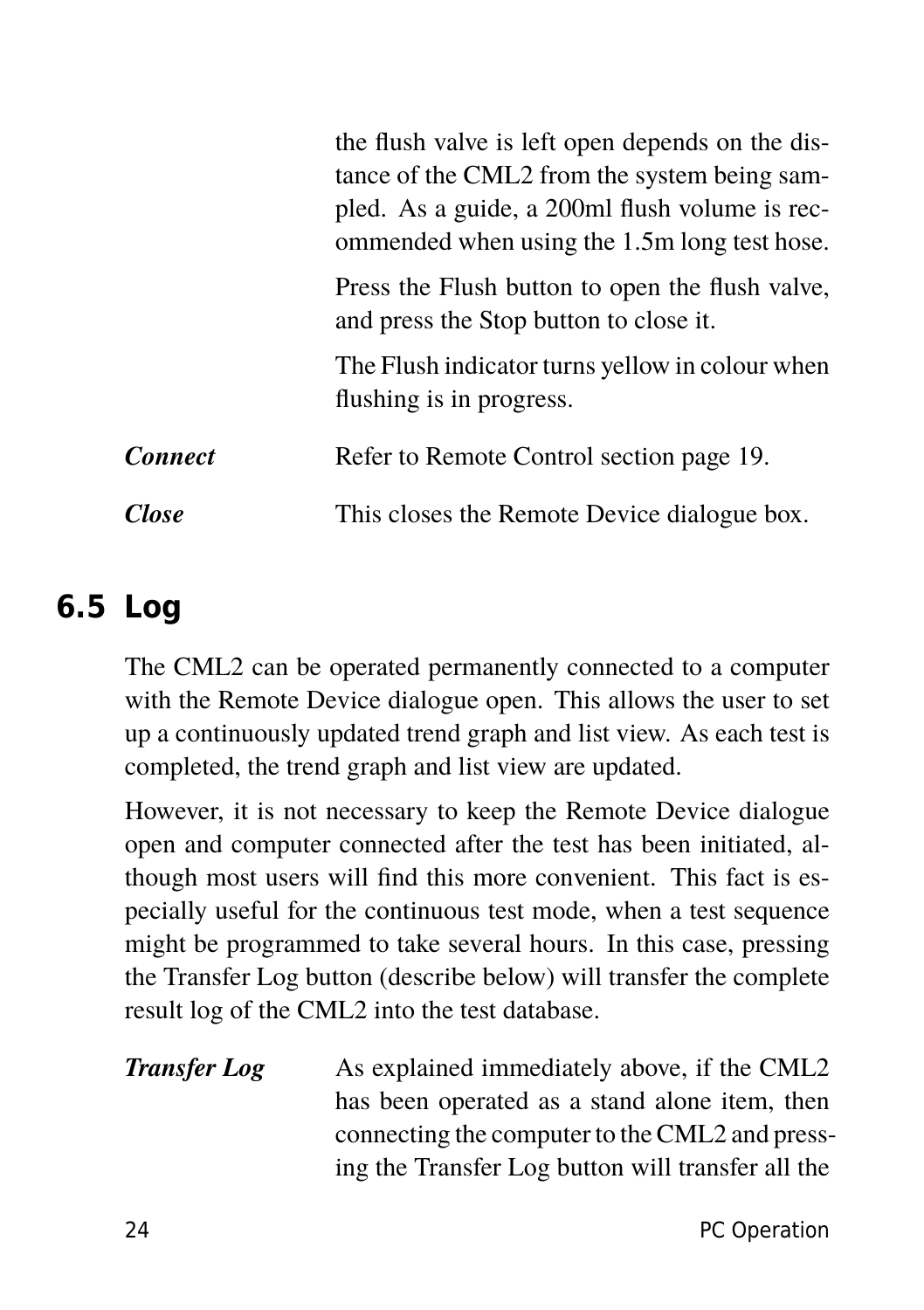<span id="page-24-0"></span>

|                  | test results into the test database that have oc-<br>curred since the last time the transfer was car-<br>ried out.                                                      |
|------------------|-------------------------------------------------------------------------------------------------------------------------------------------------------------------------|
|                  | The CML2 has a memory capacity of approxi-<br>mately 600 tests. When this memory is full, the<br>earliest of the test records will be over written<br>by the new tests. |
| <b>Erase</b> Log | This erases all the test results that are stored in<br>the CML2 memory.                                                                                                 |
| <b>Settings</b>  | Opens the Settings dialogue, described in the<br>next section.                                                                                                          |

# **6.6 Settings**

| <b>Remote Device Settings</b>              | $\vert x \vert$                                 |
|--------------------------------------------|-------------------------------------------------|
| Test Reference<br><b>CERTIFIED</b>         | Format<br>liso.                                 |
| Test Type<br>Normal                        | Clean Alarm Level                               |
| Test Number                                | ISO<br>۵                                        |
|                                            | AS4059E-2<br>0A/0B/0C/0D/0E/0F                  |
| Current Time<br>2009-03-11 16:41:46<br>Set | NAS1638/AS4059E-1<br>١a                         |
| Identification<br>#127 y0.63               | Dirty Alarm Level                               |
|                                            |                                                 |
| Measure Water Content                      | ISO.<br>I٥                                      |
| Simulate Test Besults                      | AS4059E-2<br>0A/0B/0C/0D/0E/0F                  |
|                                            | NAS1638/AS4059E-1<br>I٥                         |
|                                            | Continuous Test                                 |
| Alarm Mode<br>I1                           | $\overline{\triangledown}$ Log all test results |
|                                            | Confirm Target Level                            |
| Cancel<br>0K                               | Test Interval (Minutes)<br>I٥                   |

#### **Figure 5** Remote Device Settings dialogue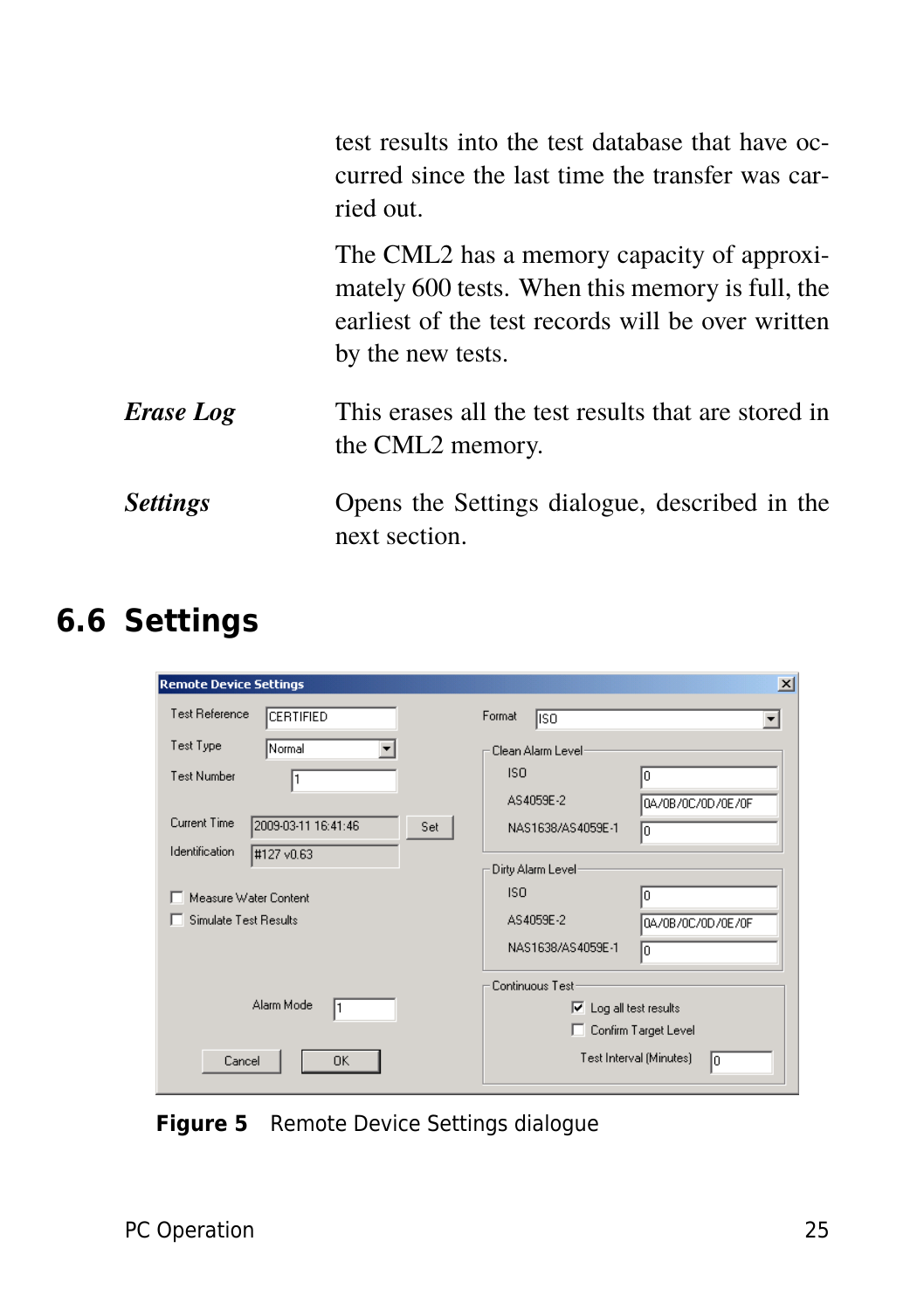Use this dialogue box to examine the current settings stored in the CML2, and change the settings.

After making any changes, pressing the OK button will update the CML2 with the new settings. Or press Cancel to leave the settings as they were.

- **Test Reference** Type in this box the description you wish to use for the test, e.g. Vehicle 012. Up to 14 characters may be used.
- **Test Type** Used to select one of the five available test types. It is recommended that the CML2 be usually operated in either the Normal test mode or the Continuous test mode, until the user is fully familiar with the features. The CML2 test menu is harmonised with that of MP Filtri UK's other CMP and so can also perform Short, Triple/Bottle and Dynamic tests.
- *Normal* Single Test: 15ml sample volume.
- **Dynamic** A comprehensive triple test<sup>3</sup> with results averaged: 30ml sample volume comprised of three 10ml sampling and emptying cycles. Allows the effect of system fluctuations to be measured over a longer period of time.
- *Triple / Bottle Sampling* A triple test with results average and quicker than the Dynamic Test: 24ml sample volume comprised of three individual 8ml samples tested consecutively. For Bottle Sampling refer to separate User Guide.

Results will be displayed upon completion of three tests – including emptying cycle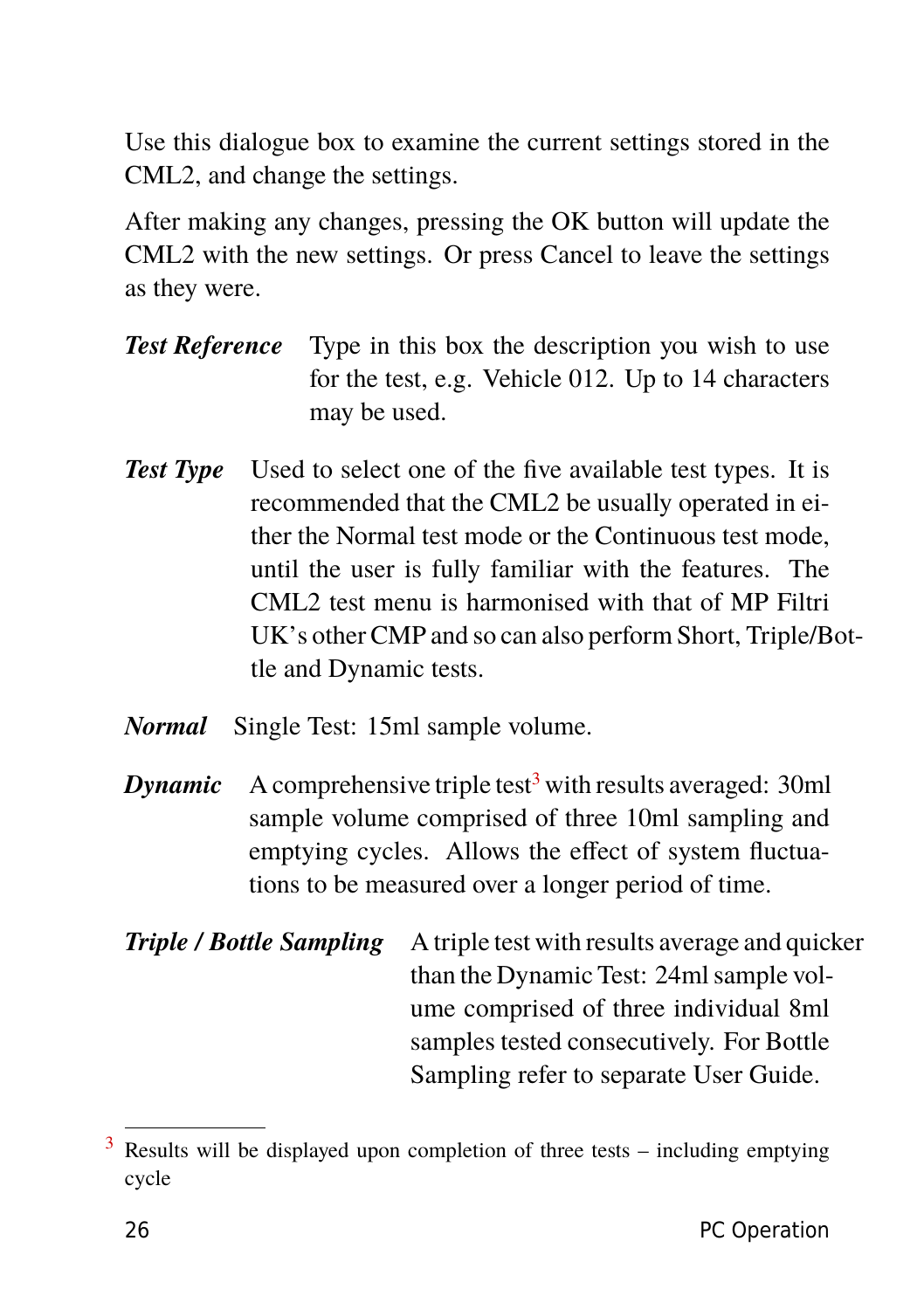- *Continuous* For detailed instructions refer to Continuous Sampling, [page 30](#page-29-0).
- *Short* Single Test: 8ml sample volume. This provides results in less time than the Normal Test. It is not recommended for oil samples cleaner than ISO 17/15/12 (NAS 6), as the accuracy of the result might be compromised by the 'small' sample volume
- **Test Number** Input desired number, e.g. "123". (Test number will automatically increment for each successive test).
- *Simulate Test Results* This is useful for checking device communications and familiarisation with the software, especially when an oil supply is not available. When a simulated test is performed, the particle counter will generate test results without being connected to a hydraulic system.
- *Format* Choose the preferred display format (ISO4406:1999, NAS1638 / AS4059E-1, AS4059E-2). This also sets which of the cleanliness targets is used for the continuous test mode.
- *Serial Number* The serial number of the CML2. This is recorded in each test result. (The serial number, together with the test timestamp, uniquely identify the test record. These two parameters are used to avoid duplication of test records.)
- *Software Revision* This identifies the program running on the CML2.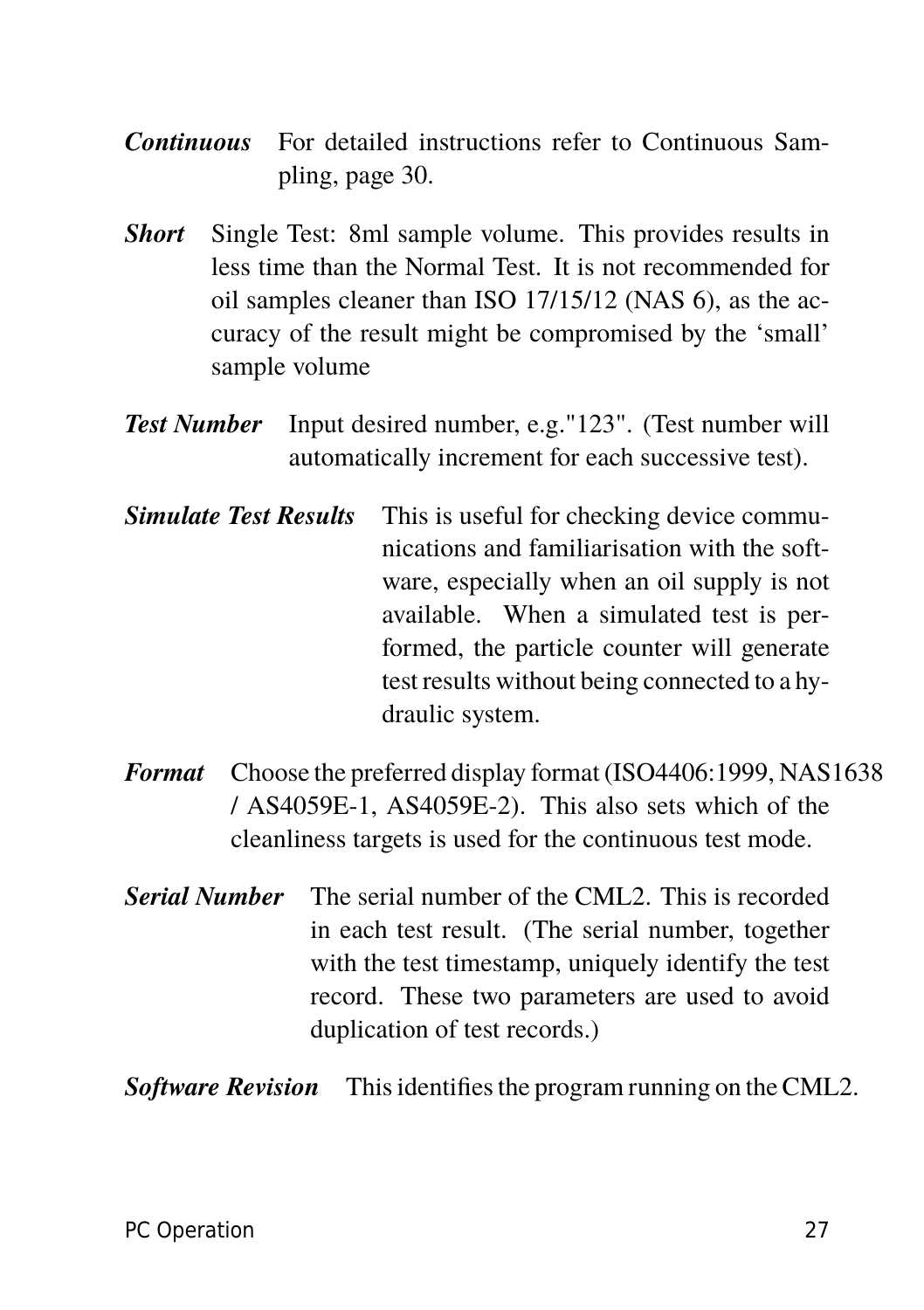# <span id="page-27-0"></span>**7 Normal Test**

### **7.1 CML2 without Moisture Sensor**

- 1. Input settings as described on [page 25](#page-24-0) for the following:-
	- − Test Reference
	- − Test Type select Normal
	- − Test Number
	- − Format
- 2. Press OK button to return to Remote Device dialogue.
- 3. Press Flush button to open flush valve flush indicator turns yellow colour to indicate valve is open. Leave valve open until at least 200ml has passed to waste.
- 4. Press Stop button to close flush valve.
- 5. Press Start button. The CML2 will now commence the sampling cycle.
- 6. The completion bar indicates progress of the test and the status is shown as Sampling.



**Figure 1** A Test in Progress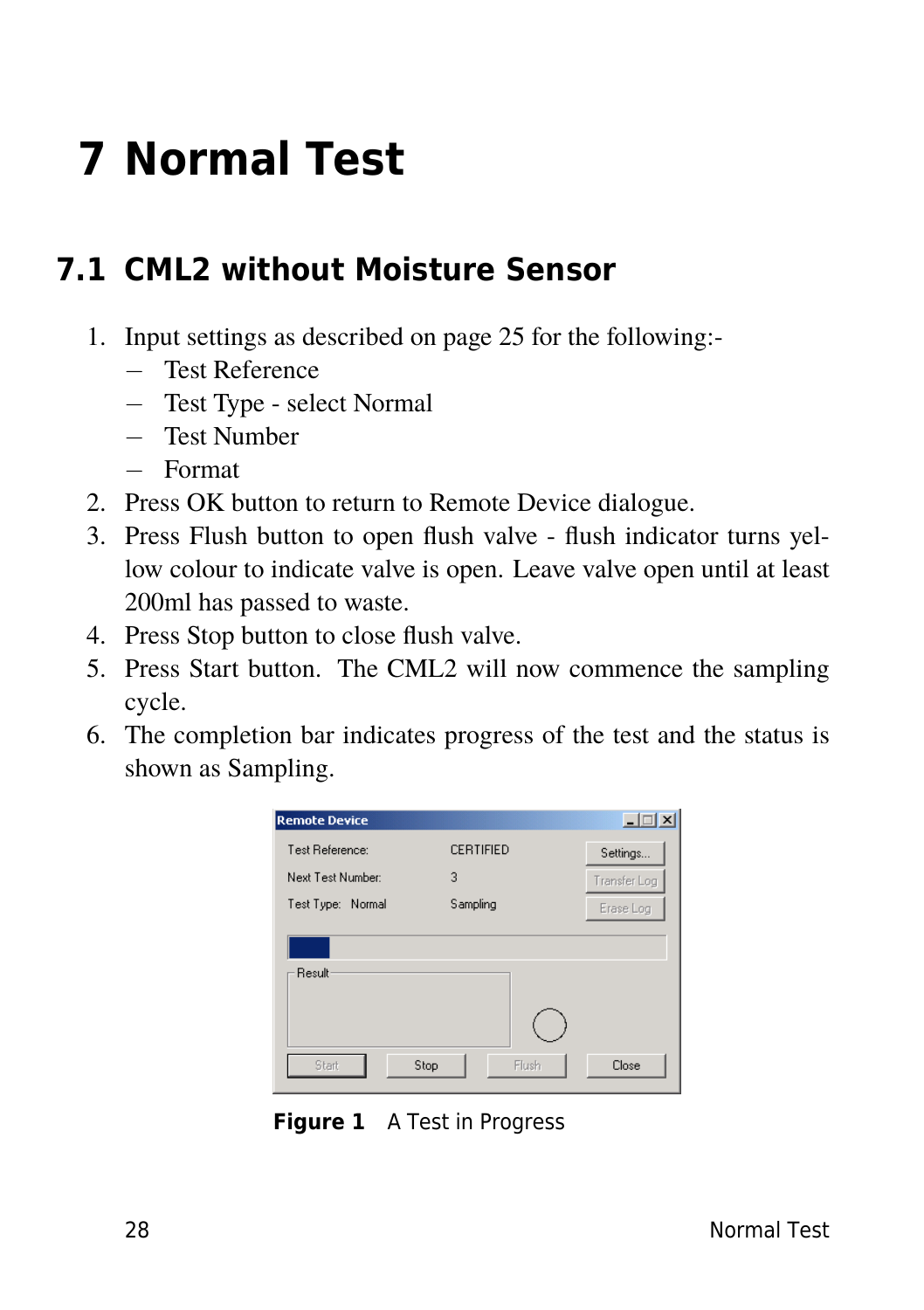<span id="page-28-0"></span>7. At the end of the sampling cycle the test result will be displayed in the Remote Device dialogue box.

If the Remote Device dialogue is open, the test results will be automatically transferred to the test database.

Following the sampling results the CML2 discharges the sample fluid to waste. Test status is shown an Emptying.

When emptying cycle is finished the status is shown as Ready, and another test can then be started.

| <b>Remote Device</b>   |               | $ \Box$ $\times$ |
|------------------------|---------------|------------------|
| Test Reference:        | CERTIFIED     | Settings         |
| Next Test Number:      | 4             | Transfer Log     |
| Test Type: Normal      | Ready         | Erase Log        |
|                        |               |                  |
| Result<br>ISO 23/21/19 |               |                  |
|                        |               |                  |
| Start                  | Flush<br>Stop | Close            |

**Figure 2** A Completed Test

### **7.2 CML2-W with Moisture Sensor**

The procedure is similar to that detailed for the CML2 without moisture sensor (previous section), except when the Start button is pressed the flush valve will open automatically for a period of 3 minutes, to allow the moisture sensor to stabilise and give an accurate reading. ("Measure Water Content" box in the Remote Device Settings window has to be ticked to obtain a result).

Temperature is displayed in °C and moisture is expressed in % RH (Relative Humidity).

Normal Test 29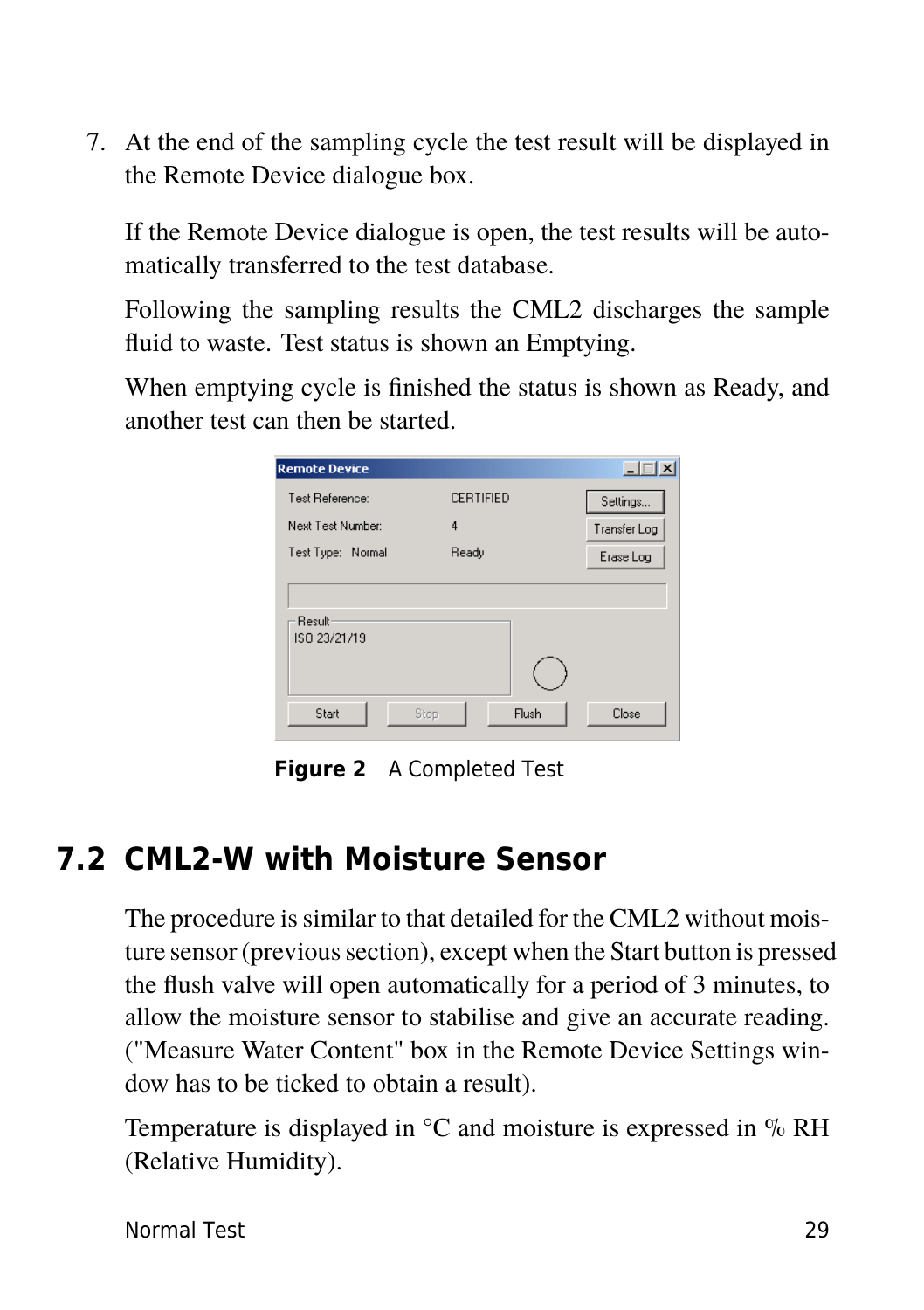# <span id="page-29-0"></span>**8 Continuous Sampling**

The CML2 can be selected for continuous testing at set time intervals.

Once continuous sampling has started the CML2's flush valve automatically opens and closes before each test. This allows representative fluid to reach the sensing arrangement before the 15ml sampling test commences. The flush valve automatically opens at the end of the sampling cycle and remains open whilst the CML2 is emptying to waste the sample fluid from the previous test.<sup>4</sup> Additionally, depending on the time set for Minutes Between Tests, the Flush valve operates as follows:-

*Time set to*  $0$  *–* At the end of the CML2's emptying cycle the flush valve automatically closes and the next sampling test immediately starts.

| <b>Time set to between 1 and 5</b> $-$ After the CML2's emptying cycle |
|------------------------------------------------------------------------|
| has finished the flush valve remains                                   |
| open for the time set, then automati-                                  |
| cally closes before the next sampling                                  |
| test.                                                                  |

*Time set to between 6 and 30000* – Flush valve automatically closes after the emptying cycle has finished and remains closed until 5 minutes before the next sample test is programmed to start.

The servo motor operating the Flush valve may exhibit a slight 'ticking' noise, both when it is open and closed. This is normal.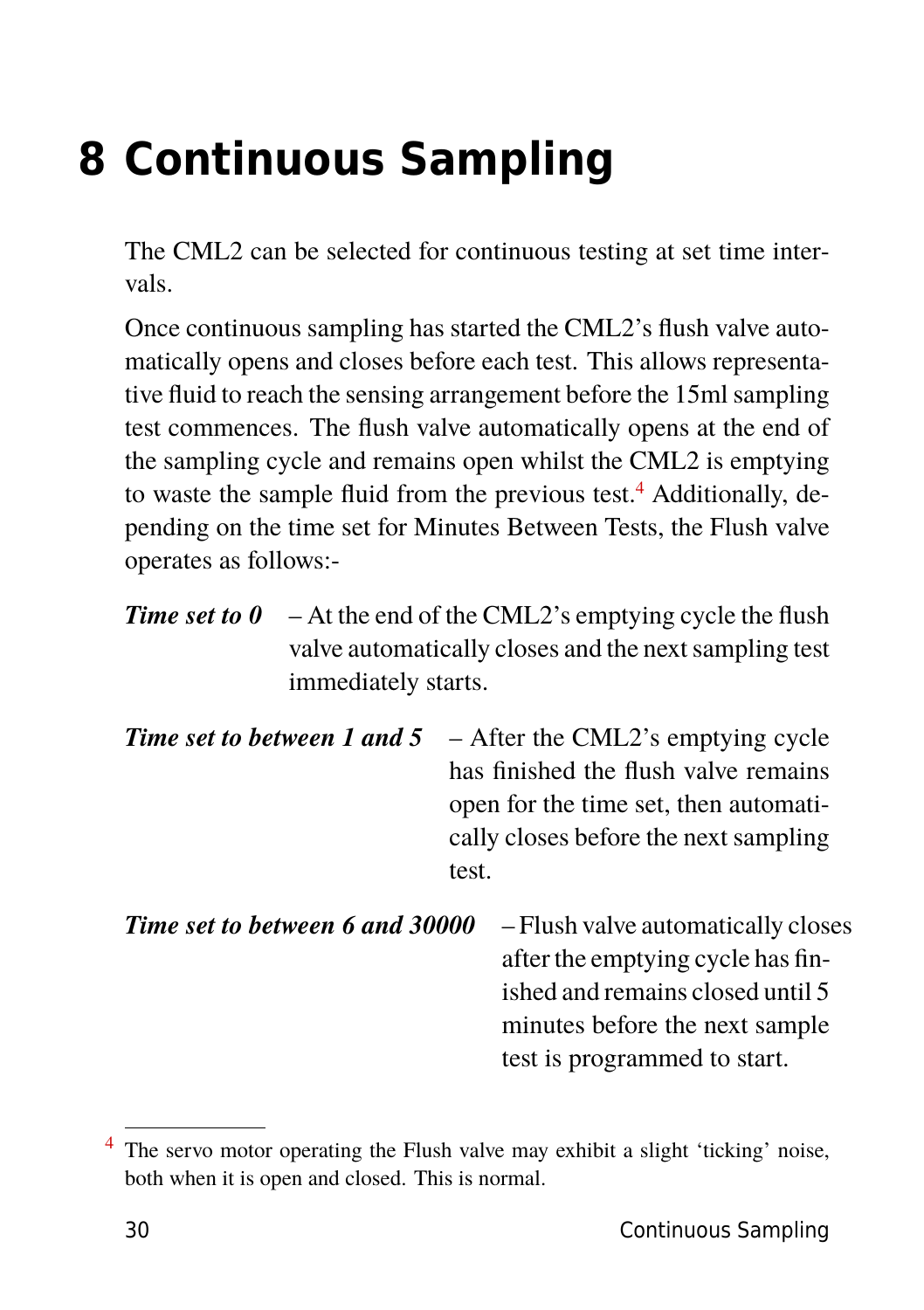# <span id="page-30-0"></span>**8.1 Continuous Test Basic Operation**

- 1. Follow the instructions on [page 25](#page-24-0) for inputting settings select Continuous Test Type.
- 2. Input Test Interval input the time in minutes that is required between the end of a test and the begining of a new test.
- 3. Input:
	- − 0 (zero) ISO Cleanliness Target
	- − 0 (zero) NAS1638/AS4059E-1 Cleanliness Target
	- − 0 (zero) AS4059E-2 Cleanliness target (displayed as: \*A / \*B / \*C / \*D / \*E / \*F after pressing OK)
	- − 0 (zero) ISO Dirty Alarm Target
	- − 0 (zero) NAS1638/AS4059E-1 Dirty Alarm Target
	- − 0 (zero) AS4059E-2 Dirty Alarm Target (displayed as: \*A / \*B  $/$  \*C  $/$  \*D  $/$  \*E  $/$  \*F after pressing OK)
- 4. Insert a tick in the "Log all test results" box. This will log every test that is carried out in the continuous test mode, into the memory of the CML2. If the box is not ticked none of the test results will be stored in the memory of the CML2.
- 5. Press OK button to save settings and return to Remote Device diallogue.
- 6. Press Flush button to open flush valve flush indicator turns yellow to indicate valve is open. Leave valve open until at least 200ml has passed to waste.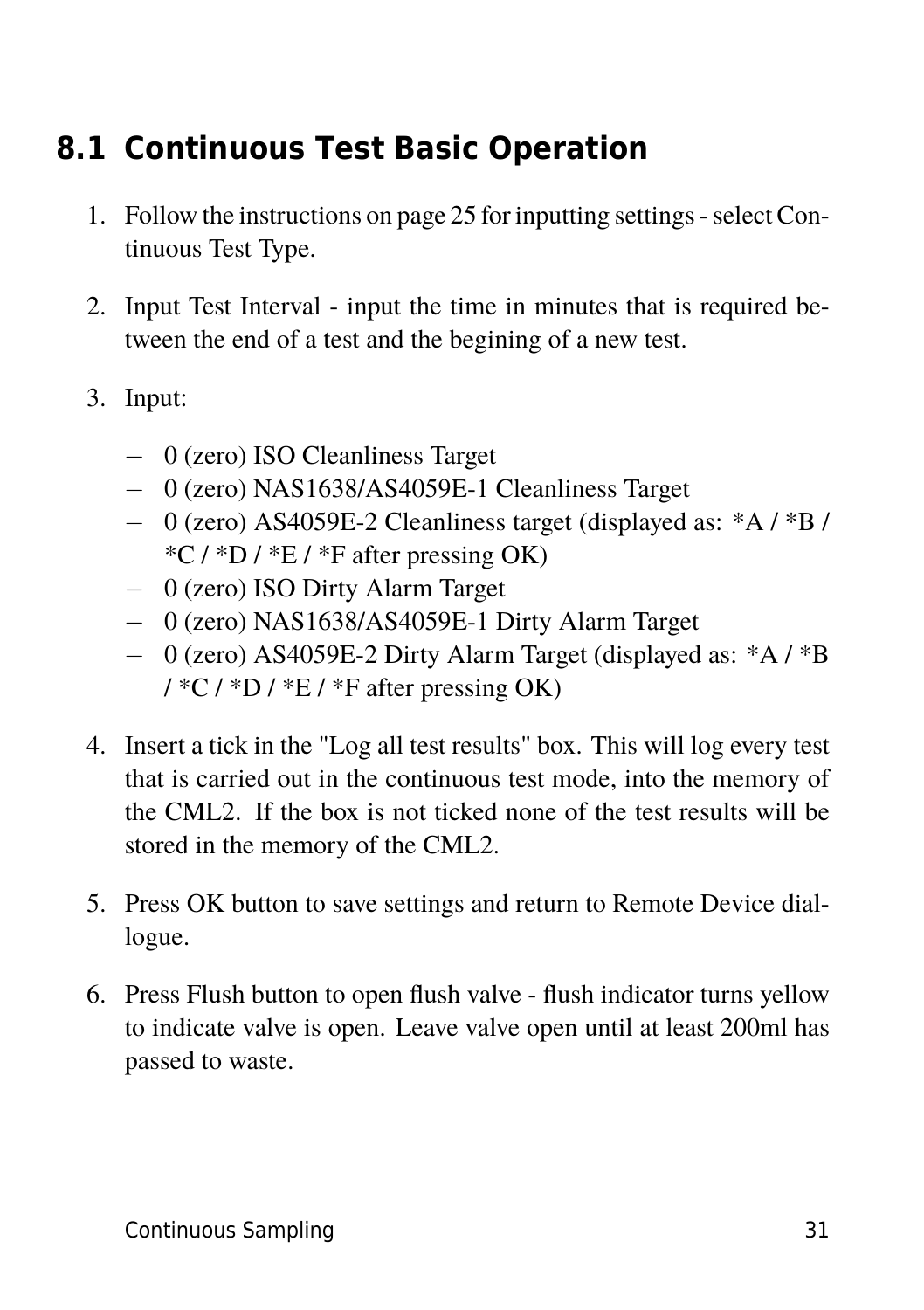| <b>Remote Device Settings</b>              |                                       | 즤                              |
|--------------------------------------------|---------------------------------------|--------------------------------|
| Test Reference<br>CERTIFIED                | Format<br> ISO                        |                                |
| Test Type<br>Continuous<br>▼               | Clean Alarm Level                     |                                |
| Test Number<br> 4                          | ISO                                   | n                              |
|                                            | AS4059E-2                             | 0A/0B/0C/0D/0E/0F              |
| Current Time<br>2009-03-12 11:16:11<br>Set | NAS1638/AS4059E-1                     | ۱O                             |
| Identification<br>#127 v0.63               | Dirty Alarm Level                     |                                |
| Measure Water Content                      | ISO                                   | I۵                             |
| Simulate Test Results                      | AS4059E-2                             | 0A/0B/0C/0D/0E/0F              |
|                                            | NAS1638/AS4059E-1                     | I٥                             |
|                                            | Continuous Test                       |                                |
| Alarm Mode<br>I1                           | $\triangleright$ Log all test results |                                |
|                                            |                                       | Confirm Target Level           |
| Cancel<br>OK.                              |                                       | Test Interval (Minutes)<br> 20 |

**Figure 1** Continuous Test Settings

- 7. Press Stop button to close flush valve.
- 8. Press Start button. The CML2 will now commence the sampling cycle.
- 9. The completion progress bar indicates the status of the test. Results will be automatically displayed on the Remote Device dialogue after each test.
- 10. The status is shown as Waiting between the ending of one test and the starting of the next test.
- 11. Press the Stop button at any time in the cycle to end the continuous sampling. The test status will show as Idle.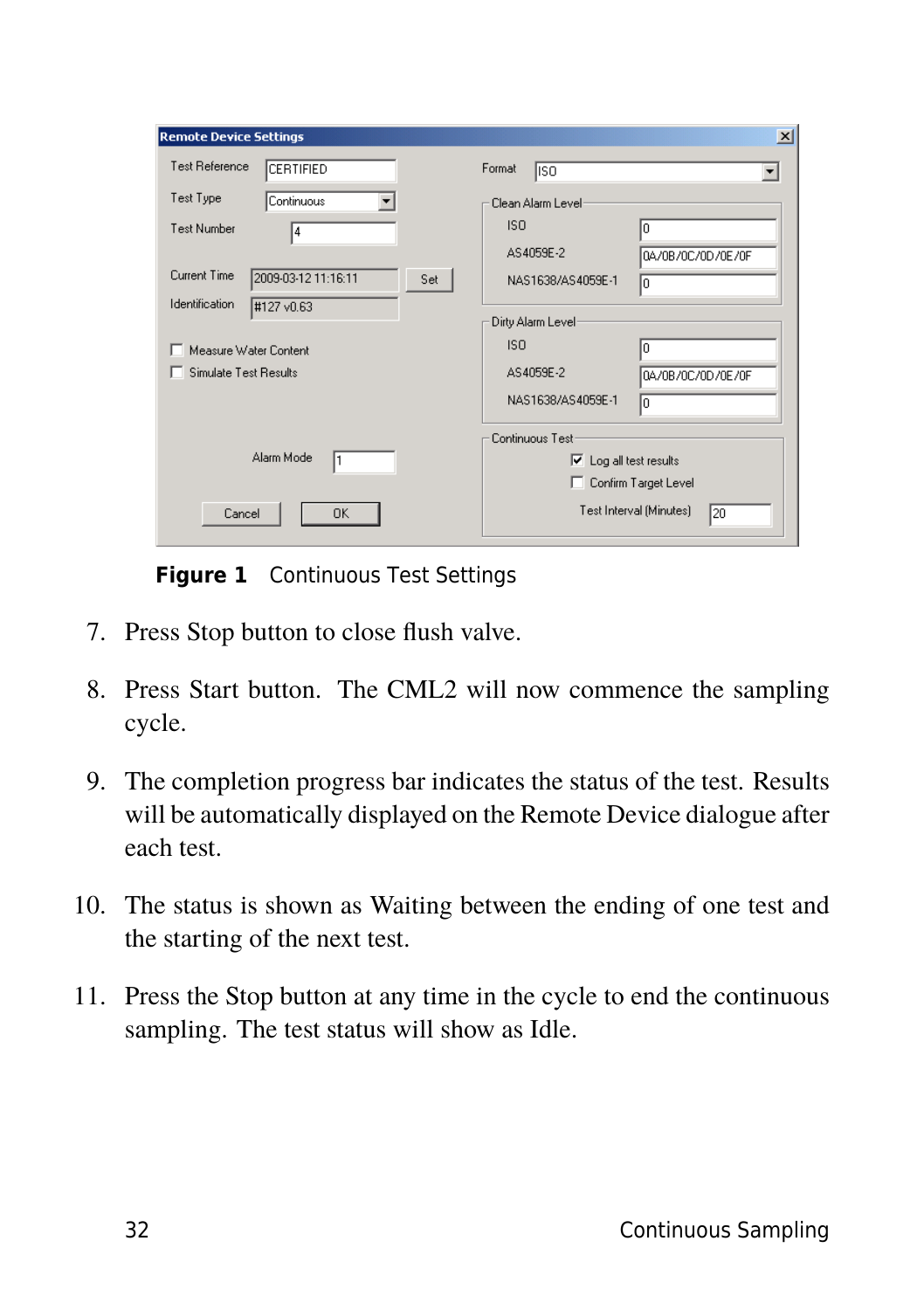### **8.1.1 Continuous Sampling – with Clean Alarm Levels – Alarm Mode 1**

This operating mode is similar to the Basic Operation, but in this mode the CML2 will stop testing when the specified clean alarm level is achieved.

A status of "C" is shown on the LCD when the specified clean alarm level is achieved meaning completed.

- Follow the instructions on [page 25](#page-24-0) for inputting settings select Continuous Test Type.
- Alarm mode should be set to the default of 1.
- Input Test Interval input the time in minutes that is required between the end of a test and the begining of a new test.
- Cleanliness Target options:

Clean Alarm Level (ISO) - Input desired Clean Alarm Level in the code format Number/ Number/ Number – any code number combination can be input, from code 5 to 24, example 10/9/5.

For continuous testing until the ISO Code is achieved, select ISO Format in the Remote Device Settings dialogue, as described under the previous section on [page 25.](#page-24-0)

Testing will automatically continue until each of the three numbers in the Code have been achieved (or cleaner).

Clean Alarm Level (NAS1638/ AS4059E-1) - Input desired Clean Alarm Level, as a single Class number in the range 2 to 12 inclusive.

For continuous testing until the (NAS1638/ AS4059E-1) Class is achieved, select NAS Format or AS4059E Table 1, as described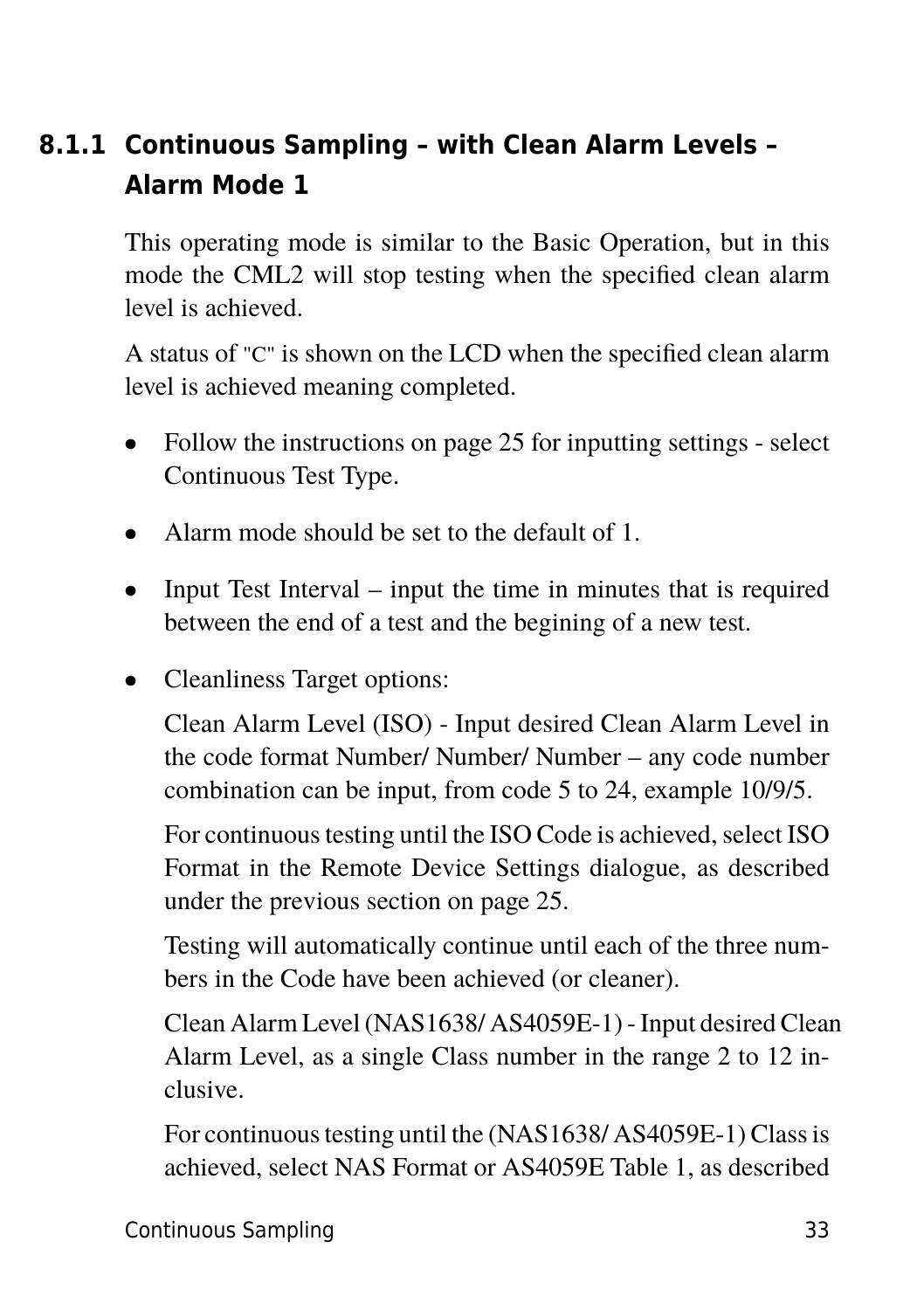| <b>Remote Device Settings</b>       |                          |                   | $\vert x \vert$               |
|-------------------------------------|--------------------------|-------------------|-------------------------------|
| Test Reference<br><b>CERTIFIED</b>  |                          | Format<br>liso    |                               |
| Test Type<br>Continuous             | $\overline{\phantom{a}}$ | Clean Alarm Level |                               |
| Test Number<br>4                    |                          | ISO               | 23/21/19                      |
|                                     |                          | AS4059E-2         | 0A/0B/0C/0D/0E/0F             |
| Current Time<br>2009-03-12 11:17:21 | Set                      | NAS1638/AS4059E-1 | In                            |
| Identification<br>#127 v0.63        |                          | Dirty Alarm Level |                               |
| Measure Water Content               |                          | ISO               | ۱O                            |
| Simulate Test Results               |                          | AS4059E-2         | 0A/0B/0C/0D/0E/0F             |
|                                     |                          | NAS1638/AS4059E-1 | O                             |
|                                     |                          | Continuous Test   |                               |
| Alarm Mode<br>I1                    |                          | ⊽                 | Log all test results          |
|                                     |                          | ⊽                 | Confirm Target Level          |
| 0K<br>Cancel                        |                          |                   | Test Interval (Minutes)<br>20 |

**Figure 2** Setting ISO Target Cleanliness Level

on page [25](#page-24-0). Testing will automatically continue until the Class number has been achieved at each of the five size ranges covered by NAS1638 & AS4059E Table 1. Note: AS4059E-1 denotes Table 1 of the AS4059E standard.

Clean Alarm Level (AS4059E-2) - Input desired Clean Alarm Level in the format 1A/2B/3C/4D/5E/6F in the following range:

Size Code A: 000 to 12 Size Code B: 00 to 12 Size Code C: 00 to 12 Size Code D: 2 to 12 Size Code E: 4 to 12 Size Code F: 7 to 12

Example, 4A/4B/5C/6D/6E/7F.

For continuous testing until the AS4059E Table 2 size codes are achieved, select AS4059E TABLE 2 FORMAT, as described on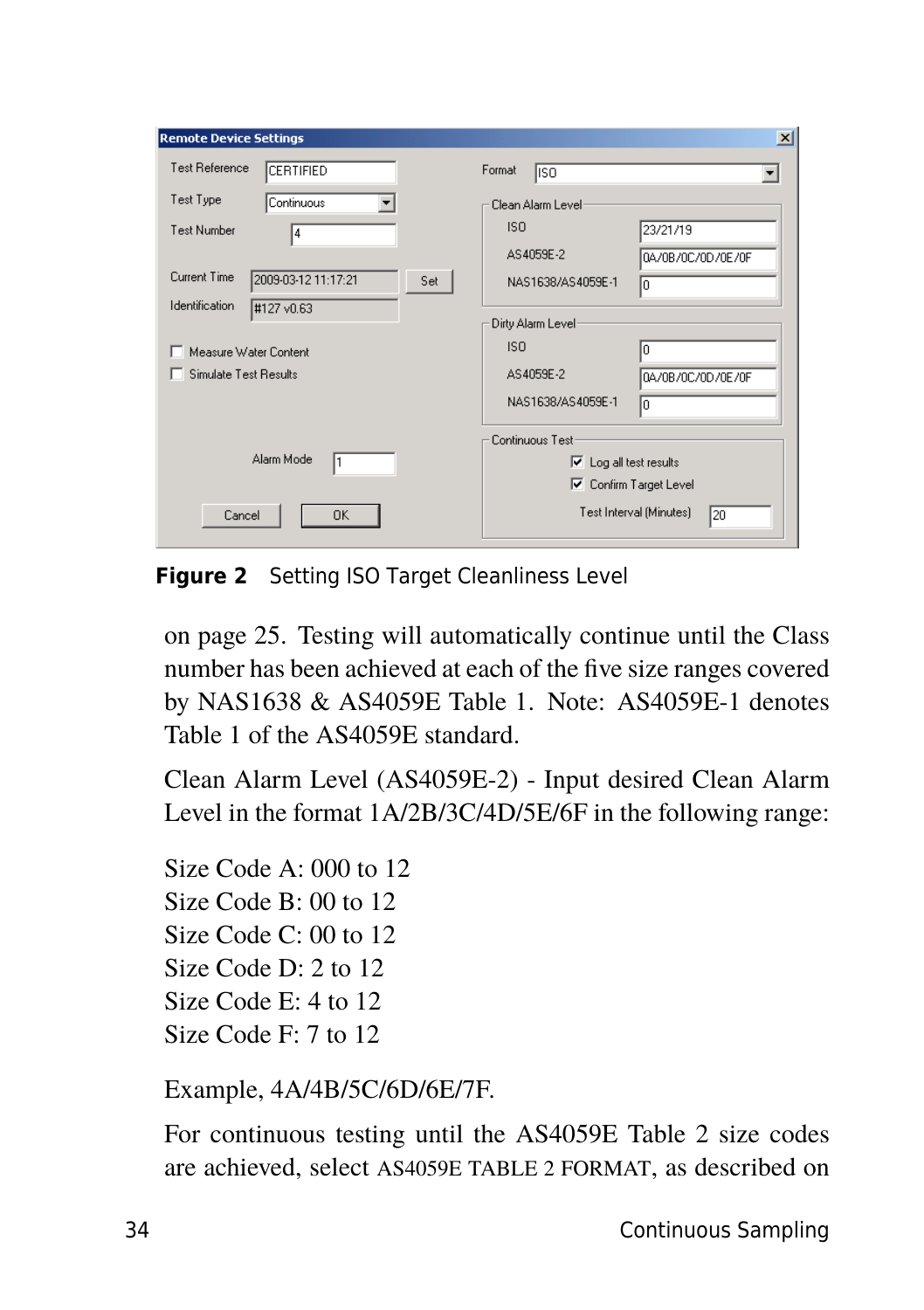[page 25.](#page-24-0) Testing will automatically continue until the Class number has been achieved at each of the six Size Codes.

Also, the CML2 will handle deviations from the above format intelligently. The size code can be out of order: 7F / 4A / 5C / 4B / 6E / 6D

If any sizes are missing, they will be assigned the "\*" value. The effect of this is a "don't care" value when used as the cleanliness target. For example, 6B/6C/7D is translated as \*A/6B/6C/7D/\*E/\*F. In this case, testing will continue until the B, C and D Classes are less than or equal to 6, 6, 7 respectively. The A, E and F Classes are effectively ignored since they cannot ever be " worse" than a "\*" Class. Note: AS4059E-2 denotes Table 2 of the AS4059E standard.

• "Log all test results" box - A tick in this box will log every test that is carried out in the continuous test mode, into the memory of the CML2. If the box is not ticked then the CML2 will only store the results of the test when the Target Cleanliness Level is achieved - this saves on memory space.

The CML2 has a memory capacity of approximately 600 tests. When this memory is full, the earliest of the test records will be over-written by the newest tests.

• Inserting a tick in the "Confirm Target Level" box instructs the CML2 to repeat the sampling cycle until the target cleanliness level has been achieved in two consecutive samples, before the Complete status is displayed.

Leaving the "Confirm Target Level" box blank permits the target cleanliness level to be achieved only one time before the Complete status is displayed.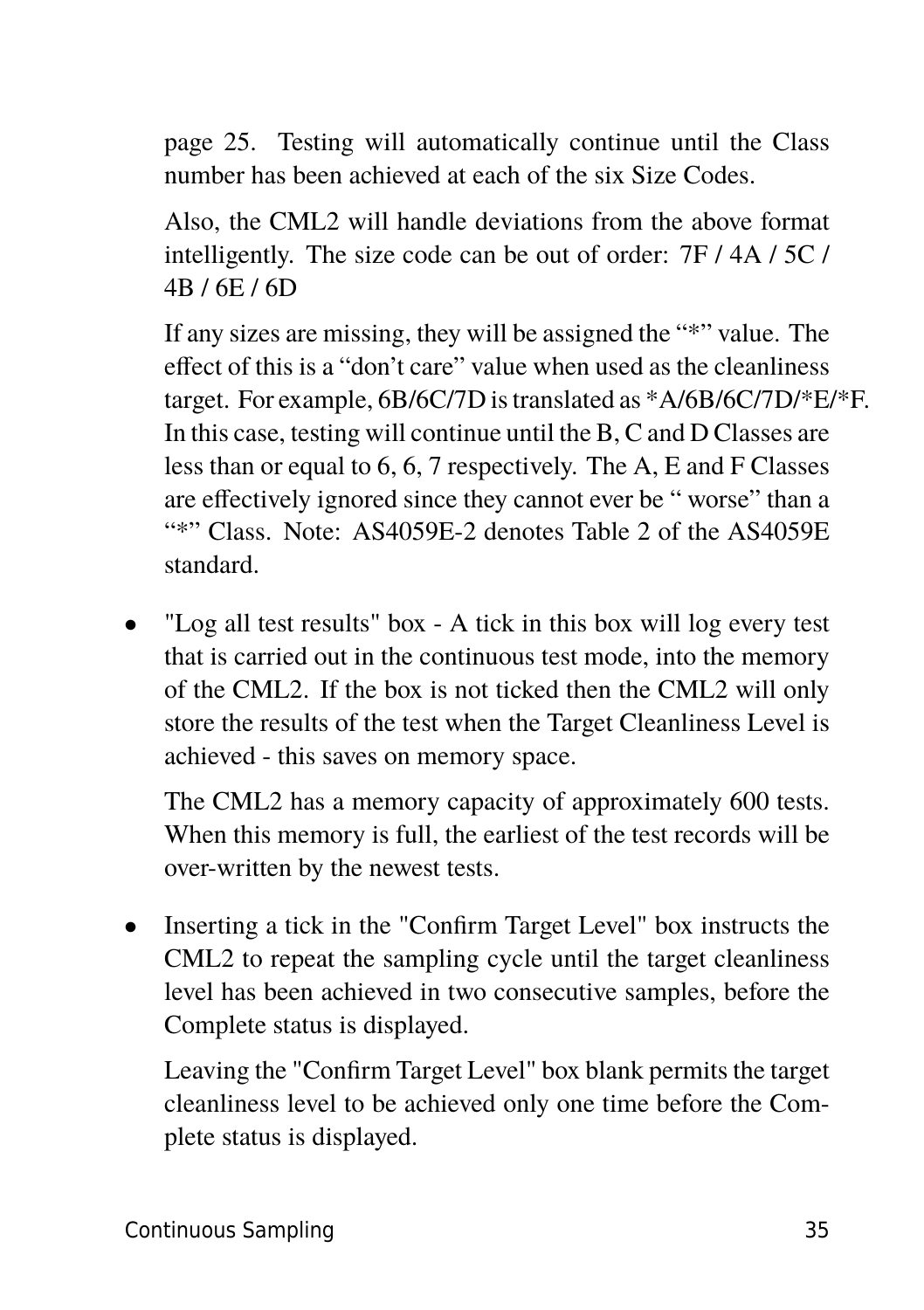- <span id="page-35-0"></span>• Press OK button to save settings and return to Remote Device dialogue.
- Press Flush button to open flush valve flush indicator turns yellow to indicate valve is open. Leave valve open until at least 200ml has passed to waste.
- Press Stop button to close flush valve.
- Press Start button, the CML2 will now commence the sampling cycle.
- The Completion progress bar indicates the status of the test. Results will be automatically displayed on the Remote Device dialogue after each test.
- The status is shown as Waiting between the ending of one test and the starting of the next test.
- Press the Stop button at any time in the cycle to end the continuous sampling. The test status will show as Idle.

### **8.2 With Moisture Sensor**

### *Continuous Test - Basic Operation* and *Continuous Test - with Target Cleanliness Level*

The procedure is similar to that detailed for the CML2 without moisture sensor (previous section), except when the Start button is pressed the flush valve will open automatically for a period of at least 3 minutes before the test commences; this is to allow the moisture sensor to stabilise and give an accurate reading. ("Measure Water Content" box in the Remote Device Setting dialogue has to be ticked to obtain a result).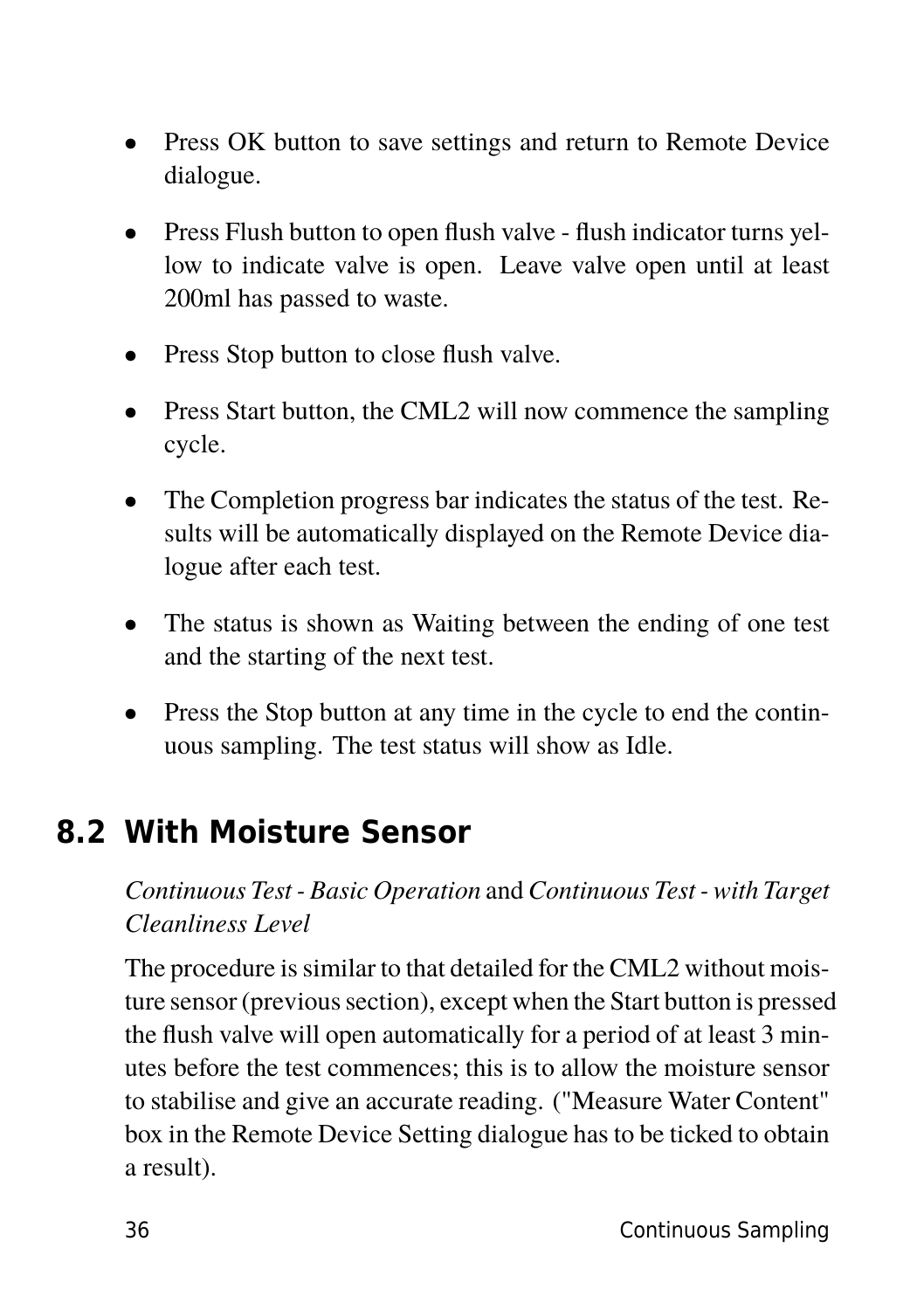For example, if zero minutes is input in the "Test Interval" box, the effective time between one test finishing and the next starting will be 3 minutes. Temperature is displayed in °C and moisture is expressed in % RH (Relative Humidity).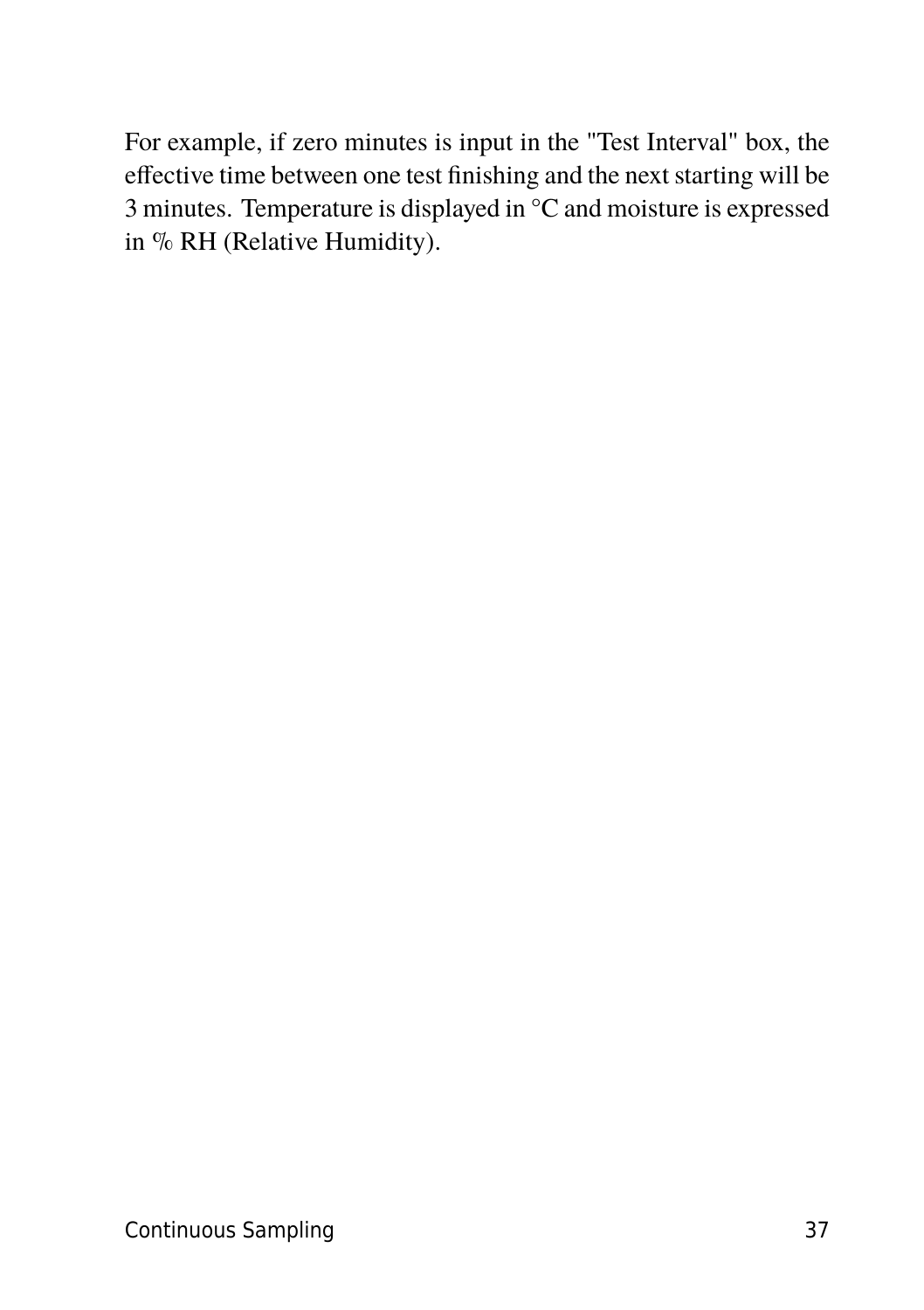# <span id="page-37-0"></span>**9 Moisture Sensor**

The CML2 version fitted with the optional moisture sensor module allows both measurement of  $\%$  saturation of water in oil (Relative Humidity) and temperature. These are displayed as RH  $\%$  and  $\degree$ C on the main/test progress screen and on the downloaded results.

Temperature measurement provides a reference temperature for the RH reading.

Due to the temperature gradient existing between the system tapping point and the RH/temperature module, the temperature reading can be 5°C to 10°C less than the actual system temperature, depending on operating conditions.

The CML2 can be configured to do a test with or without the moisture sensor selected. If the moisture sensor has been selected, the flush valve will open automatically for a period of 3 minutes before the particle count test commences. This is to allow the moisture sensor to stabilise and give an accurate reading.

To switch the moisture sensor on, select the Settings option in the Remote Device dialogue, as described on [page 25.](#page-24-0) The "Measure Water Content" box should be ticked.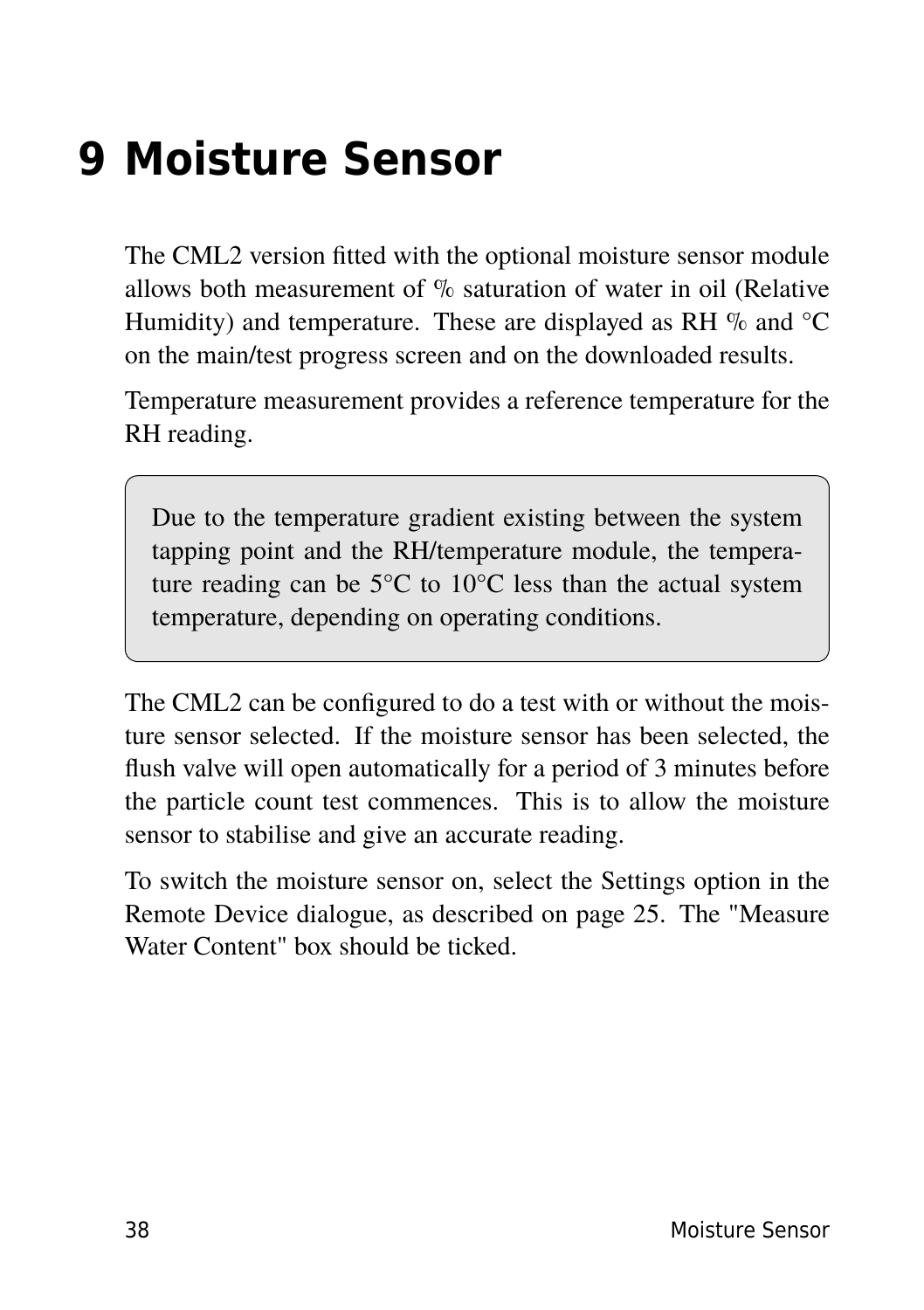| <b>Remote Device Settings</b>              | $\vert x \vert$                |
|--------------------------------------------|--------------------------------|
| Test Reference<br>CERTIFIED                | Format<br>liso                 |
| Test Type<br>Continuous                    | Clean Alarm Level              |
| Test Number<br>14                          | ISO<br>23/21/19                |
|                                            | AS4059E-2<br>0A/0B/0C/0D/0E/0F |
| Current Time<br>2009-03-12 11:20:24<br>Set | NAS1638/AS4059E-1<br>ln.       |
| Identification<br>#127 y0.63               | Dirty Alarm Level              |
| Measure Water Content<br>1⊽                | ISO<br>I٥                      |
| Simulate Test Results                      | AS4059E-2<br>0A/0B/0C/0D/0E/0F |
|                                            | NAS1638/AS4059E-1<br>I٥        |
|                                            | Continuous Test                |
| Alarm Mode<br>I1                           | Log all test results<br>⊽      |
|                                            | Ⅳ Confirm Target Level         |
| OK.<br>Cancel                              | Test Interval (Minutes)<br>20  |

**Figure 1** Measure Water Content Enabled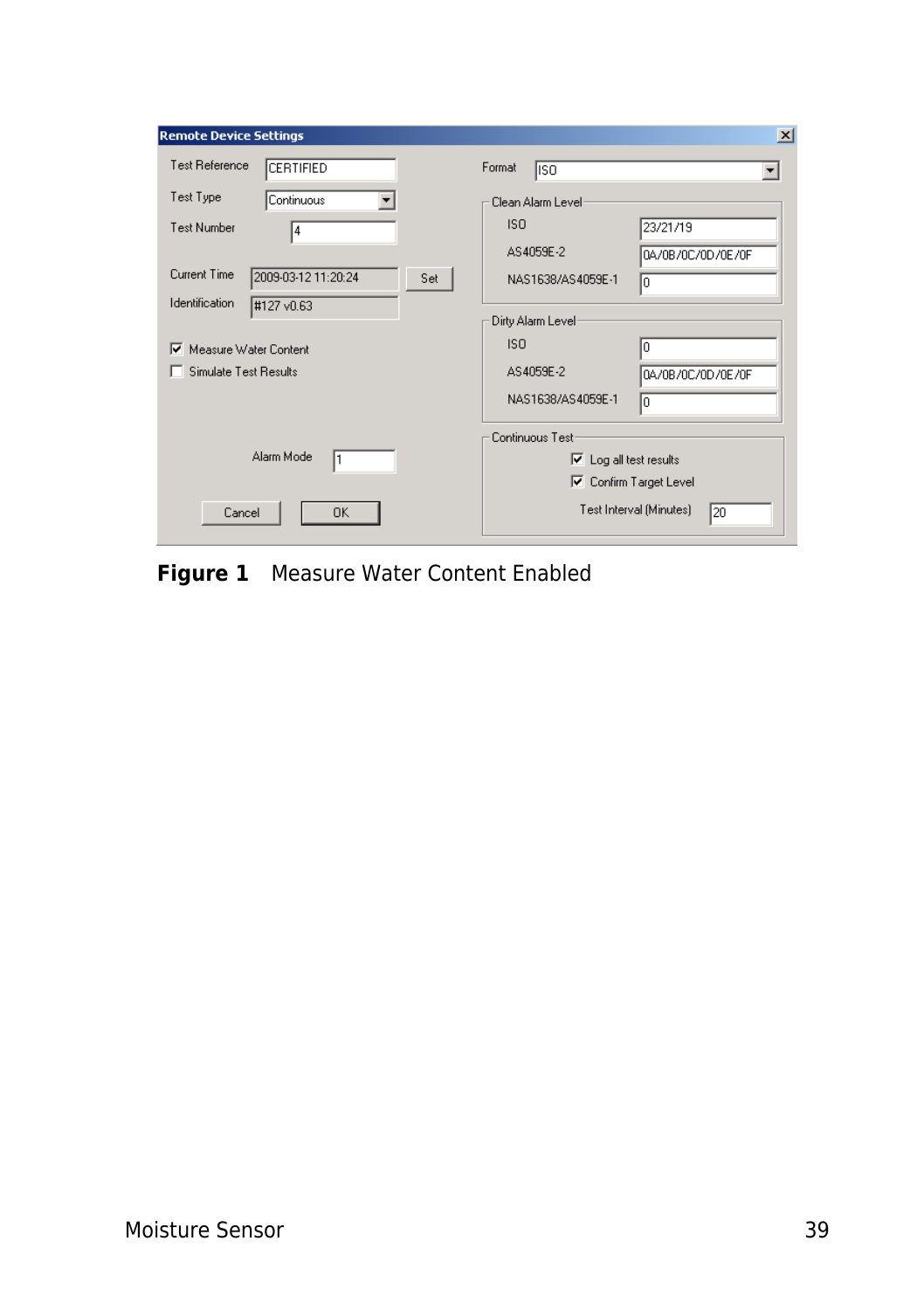# <span id="page-39-0"></span>**10 Bottle Sampling**

*An alternative to operating on-line is to use MP Filtri UK's Bottle Sampling Unit to test oil contained in bottles. Refer to the separate User Guide for details.*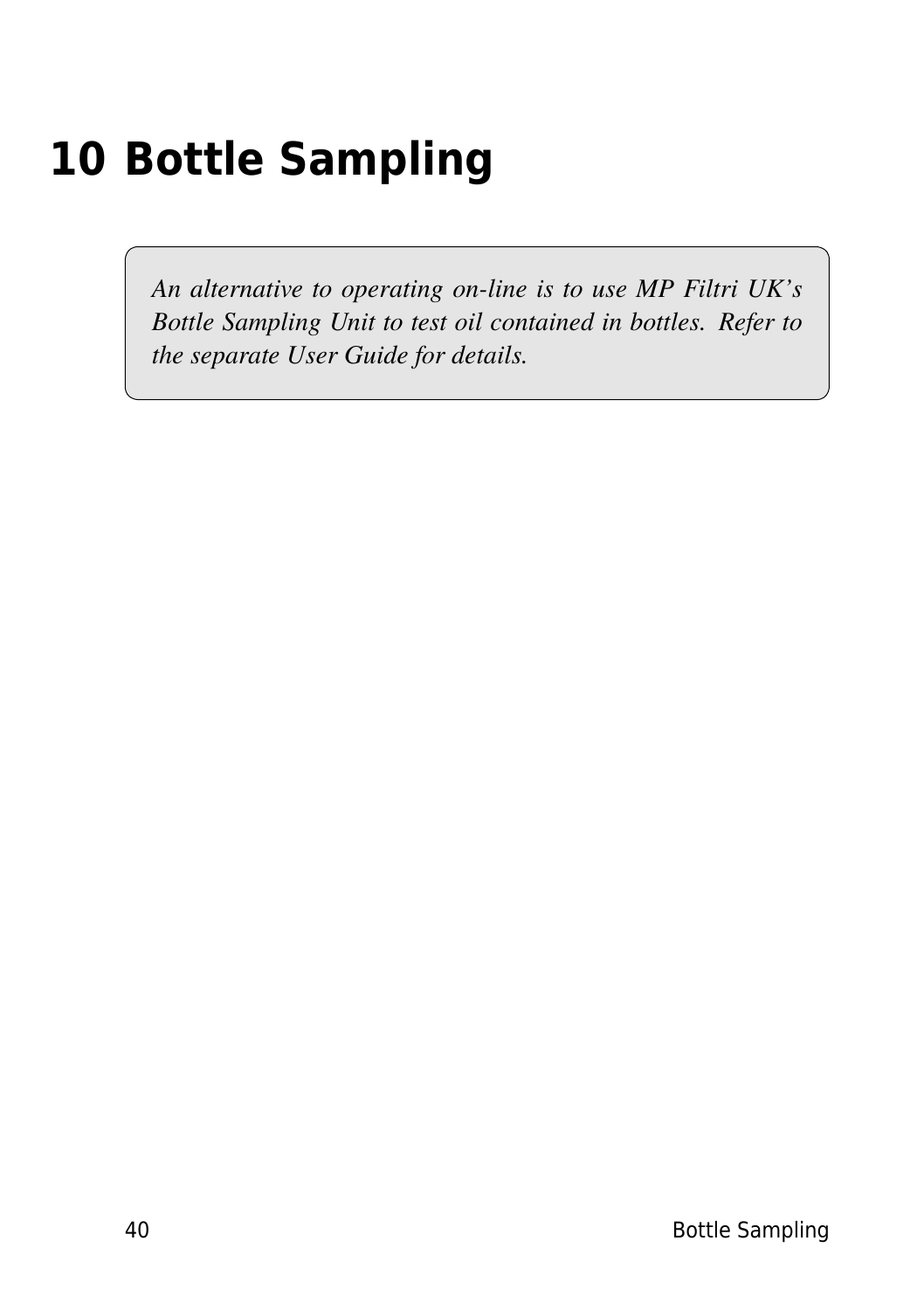# <span id="page-40-0"></span>**11 Battery Charging (series 41 only)**

The CML2 is equipped with an internal rechargeable battery capable of sustaining 50 continuous tests following a 24 hour charging period.

When the low battery level LED is illuminated the CML2 requires recharging as soon as possible.

Before commencing recharging always turn off the CML2.

To recharge, connect lead from power adaptor to the DC power input socket on the CML2. Observe that the battery charge indicator illuminates on the CML2.

Battery power may be conserved by:

- Operating CML2 whilst connected to power adaptor.
- Switching CML2 off between samples.

Should the battery become completely discharged it is advisable to allow a minimum of 15 minutes charge time prior to commencing a test. The CML2 must remain connected to the power adaptor during subsequent tests until the battery has had time to recharge.

Total discharge will shorten the battery lifetime so should be avoided where possible.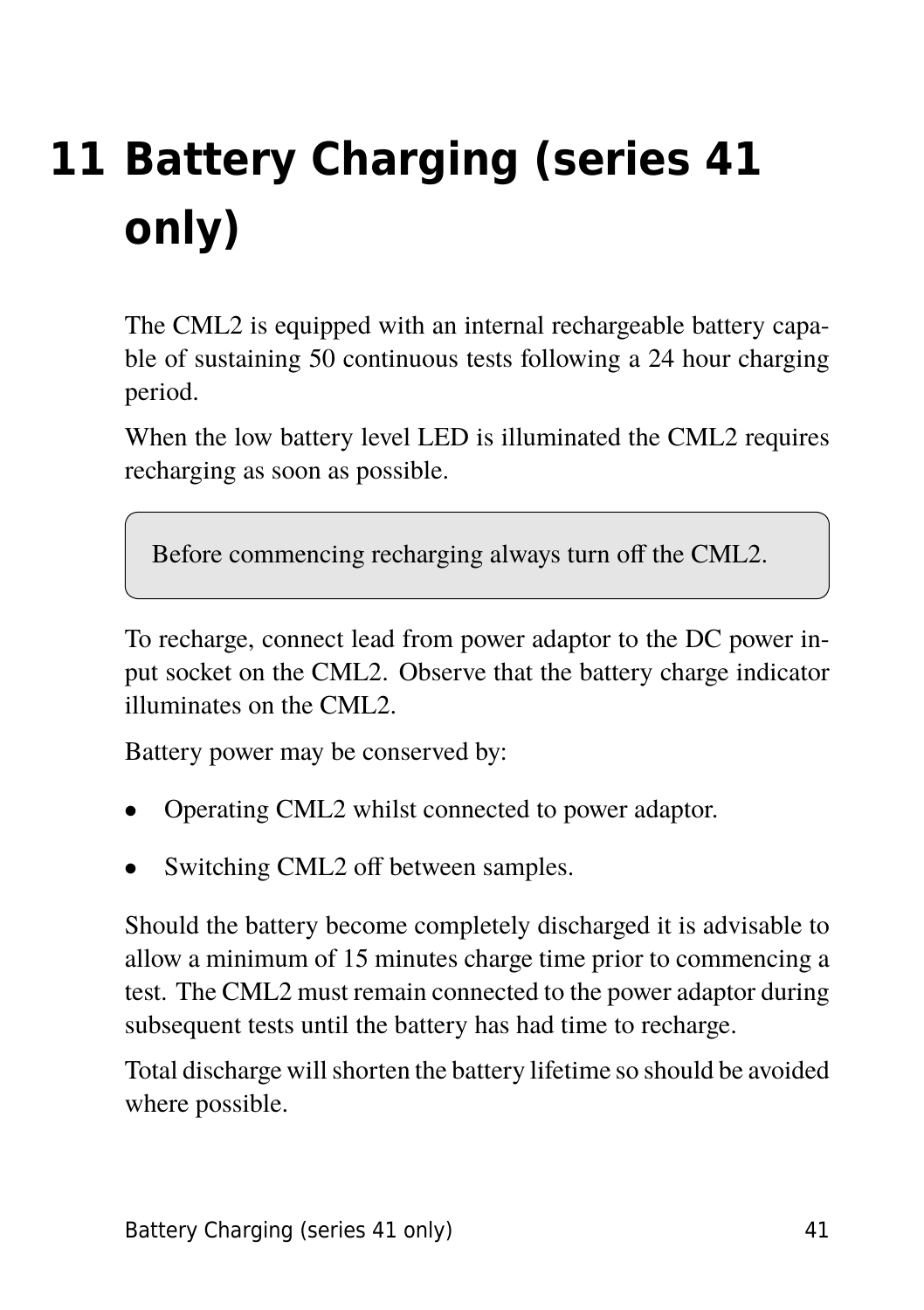# <span id="page-41-0"></span>**12 Warranty**

The CML2 is guaranteed for 12 months upon receipt of the CML2, subject to it being used for the purpose intended and operated in accordance with this User Guide.

### **12.1 Recalibration**

MP Filtri UK will only verify the accuracy of the CML2 if the unit is recalibrated every 12 months.

Please ensure that the test results in the Log are downloaded to LPA-View before the CML2 is despatched, in case action taken by MP Filtri UK during the service / recalibration causes the Log to be cleared.

It is requested that only the CML2, not the support case or any other ancilliaries, be returned for recalibration.

MP Filtri UK will not be held responsible for any items returned as such.

Ensure that the CML2 is packed appropriately for transportation.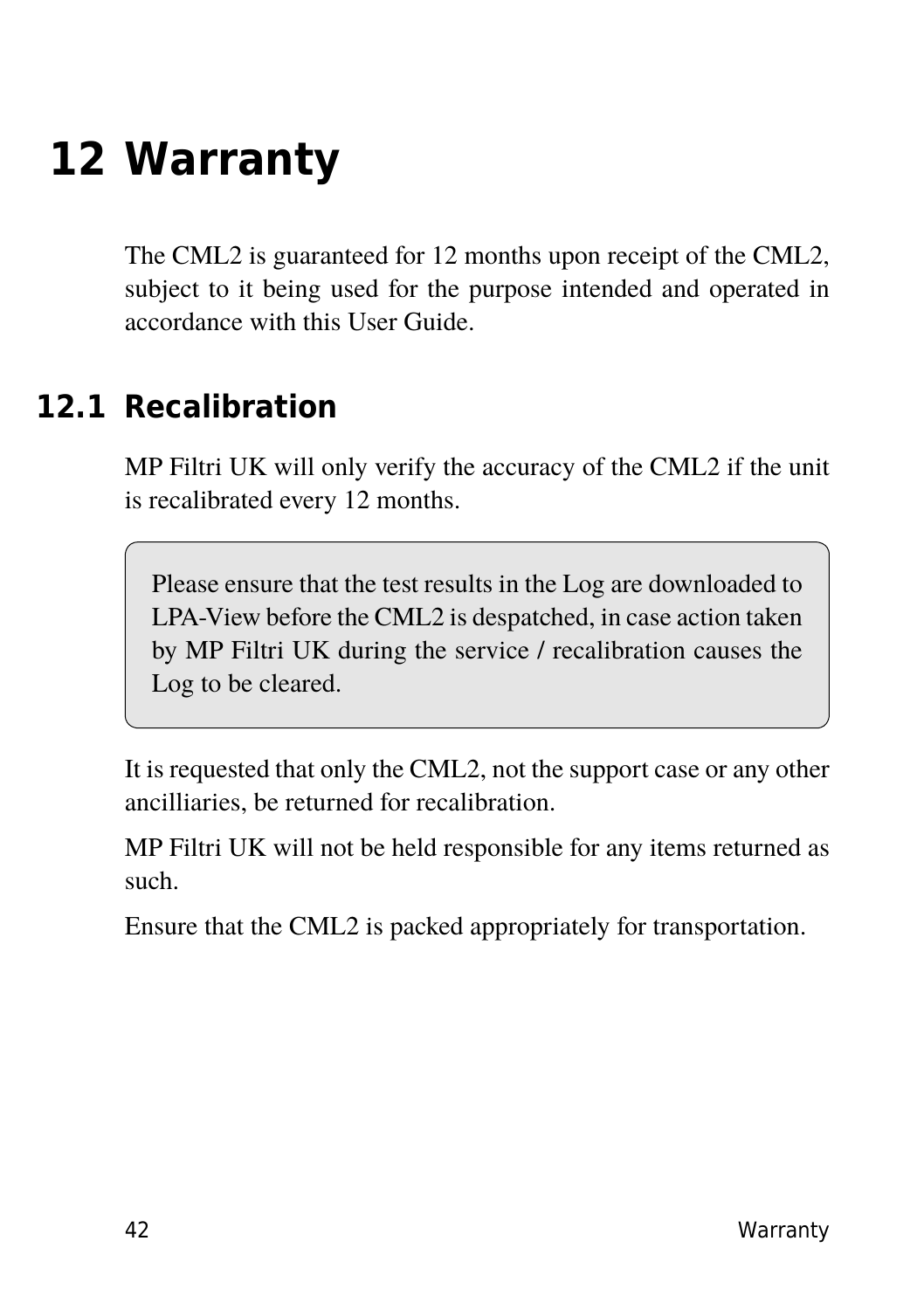# <span id="page-42-0"></span>**Measuring Water in Hydraulic and Lubricating Fluids**

*From North Notts Fluid Power Centre*

In mineral oils and non aqueous fire resistant fluids water is undesirable. Mineral oil usually has a water content of 50-300 ppm which it can support without adverse consequences.

Once the water content exceeds about 500ppm the oil starts to appear hazy. Above this level there is a danger of free water accumulating in the system in areas of low flow. This can lead to corrosion and accelerated wear. Similarly, fire resistant fluids have a natural water content which may be different to mineral oils.

### **Saturation Levels**

Since the effects of free (also emulsified) water is more harmful than those of dissolved water, water levels should remain well below the saturation point. However, even water in solution can cause damage and therefore every reasonable effort should be made to keep saturation levels as low as possible. There is no such thing as too little water. As a guideline, we recommend maintaining saturation levels below 50% in all equipment.

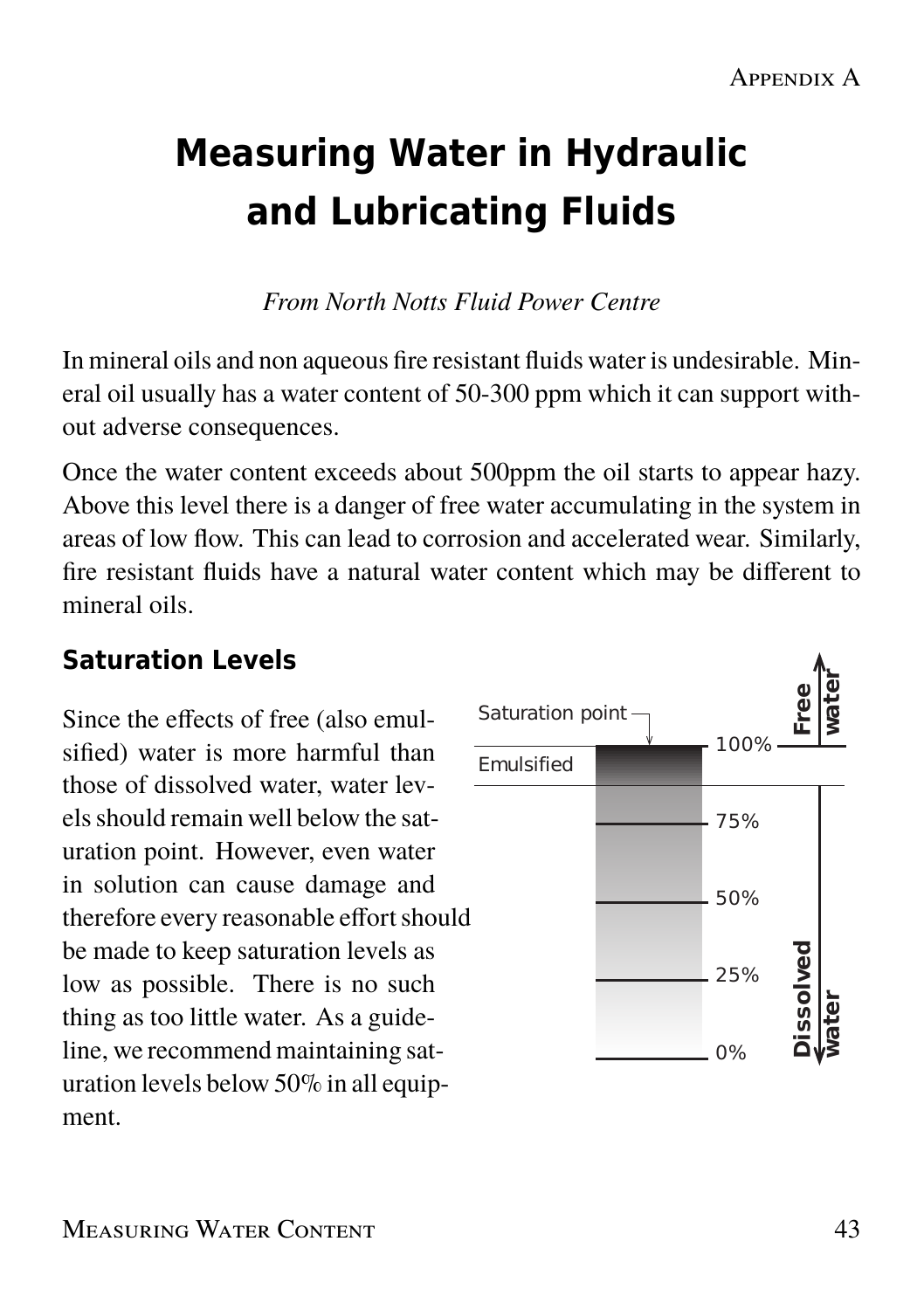

### **Typical Water Saturation Levels For New Oils**

#### **Figure I**

Examples: Hydraulic oil @  $30^{\circ}$ C = 200ppm = 100% saturation Hydraulic oil  $\omega$  65°C = 500ppm = 100% saturation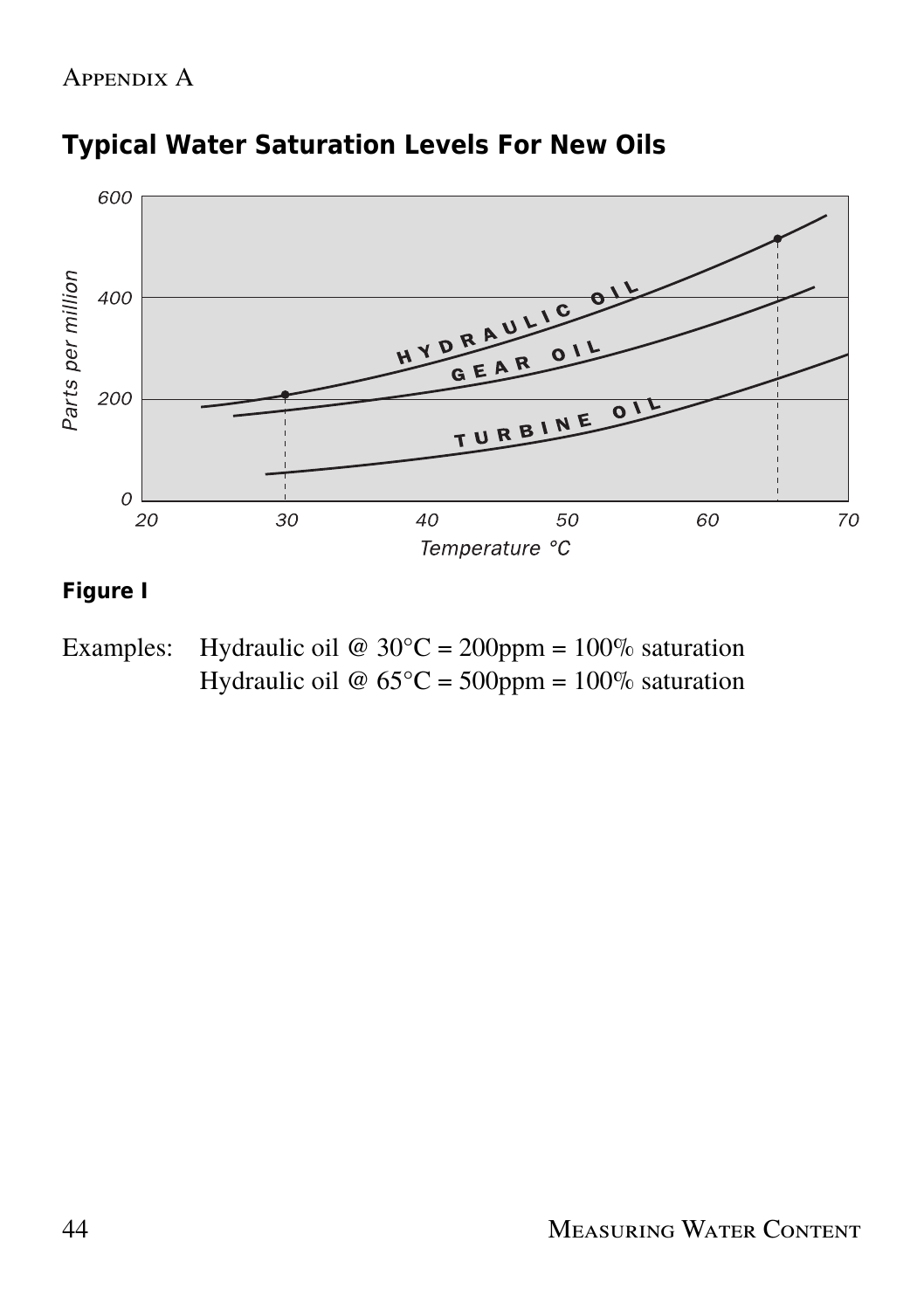# <span id="page-44-0"></span>**ISO4406:1999 Cleanliness Code System**

The International Standards Organization standard ISO 4406:1999 is the preferred method of quoting the number of solid contaminant particles in a sample.

The code is constructed from the combination of three scale numbers selected from the following table.

The *first* scale number represents the number of particles in a millilitre sample of the fluid that are larger than  $4 \mu m(c)$ .

The *second* number represents the number of particles larger than 6  $\mu$ m $(c)$ .

The *third* represents the number of particles that are larger than  $14 \mu m(c)$ .

| Number of Particles per mL | Scale No.              |                |
|----------------------------|------------------------|----------------|
| More<br>than               | Up to and<br>including |                |
|                            |                        |                |
| 2.5M                       |                        | > 28           |
| 1.3M                       | 2.5M                   | 28             |
| 640k                       | 1.3M                   | 27             |
| 320k                       | 640k                   | 26             |
| 160k                       | 320k                   | 25             |
| 80k                        | 160k                   | 24             |
| 40k                        | 80k                    | 23             |
| 20k                        | 40k                    | 22             |
| 10k                        | 20k                    | 21             |
| 5000                       | 10k                    | 20             |
| 2500                       | 5000                   | 19             |
| 1300                       | 2500                   | 18             |
| 640                        | 1300                   | 17             |
| 320                        | 640                    | 16             |
| 160                        | 320                    | 15             |
| 80                         | 160                    | 14             |
| 40                         | 80                     | 13             |
| 20                         | 40                     | 12             |
| 10                         | 20                     | 11             |
| 5                          | 10                     | 10             |
| 2.5                        | 5.0                    | 9              |
| 1.3                        | 2.5                    | 8              |
| 0.64                       | 1.3                    | 7              |
| 0.32                       | 0.64                   | 6              |
| 0.16                       | 0.32                   | 5              |
| 0.08                       | 0.16                   | 4              |
| 0.04                       | 0.08                   | 3              |
| 0.02                       | 0.04                   | $\overline{c}$ |
| 0.01                       | 0.02                   | $\mathbf{1}$   |
| 0.0                        | 0.01                   | O              |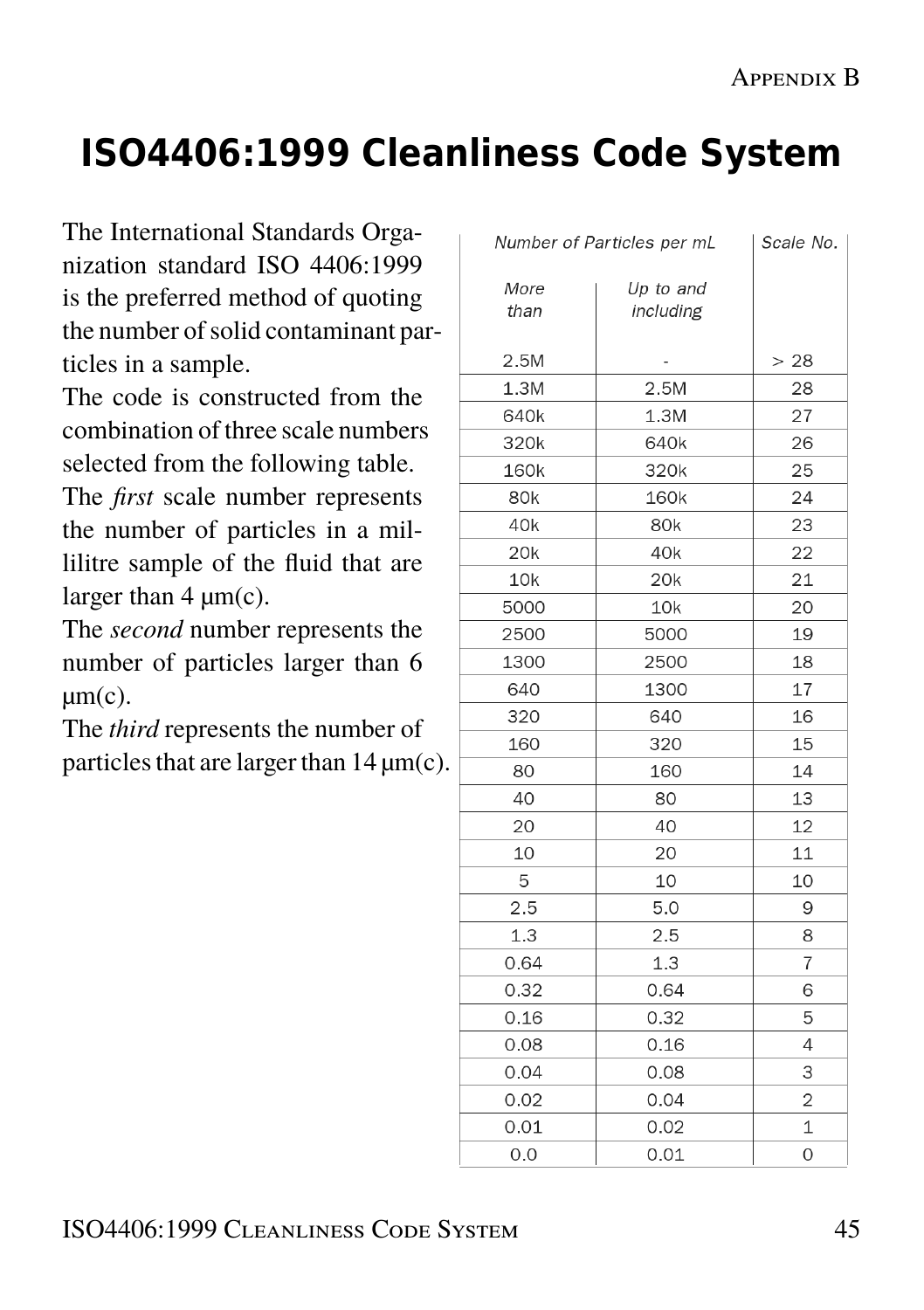Microscope counting examines the particles differently to APCs and the code is given with two scale numbers only. These are at 5  $\mu$ m and 15  $\mu$ m equivalent to the 6  $\mu$ m(c) and  $14 \mu m(c)$  of the APCs.

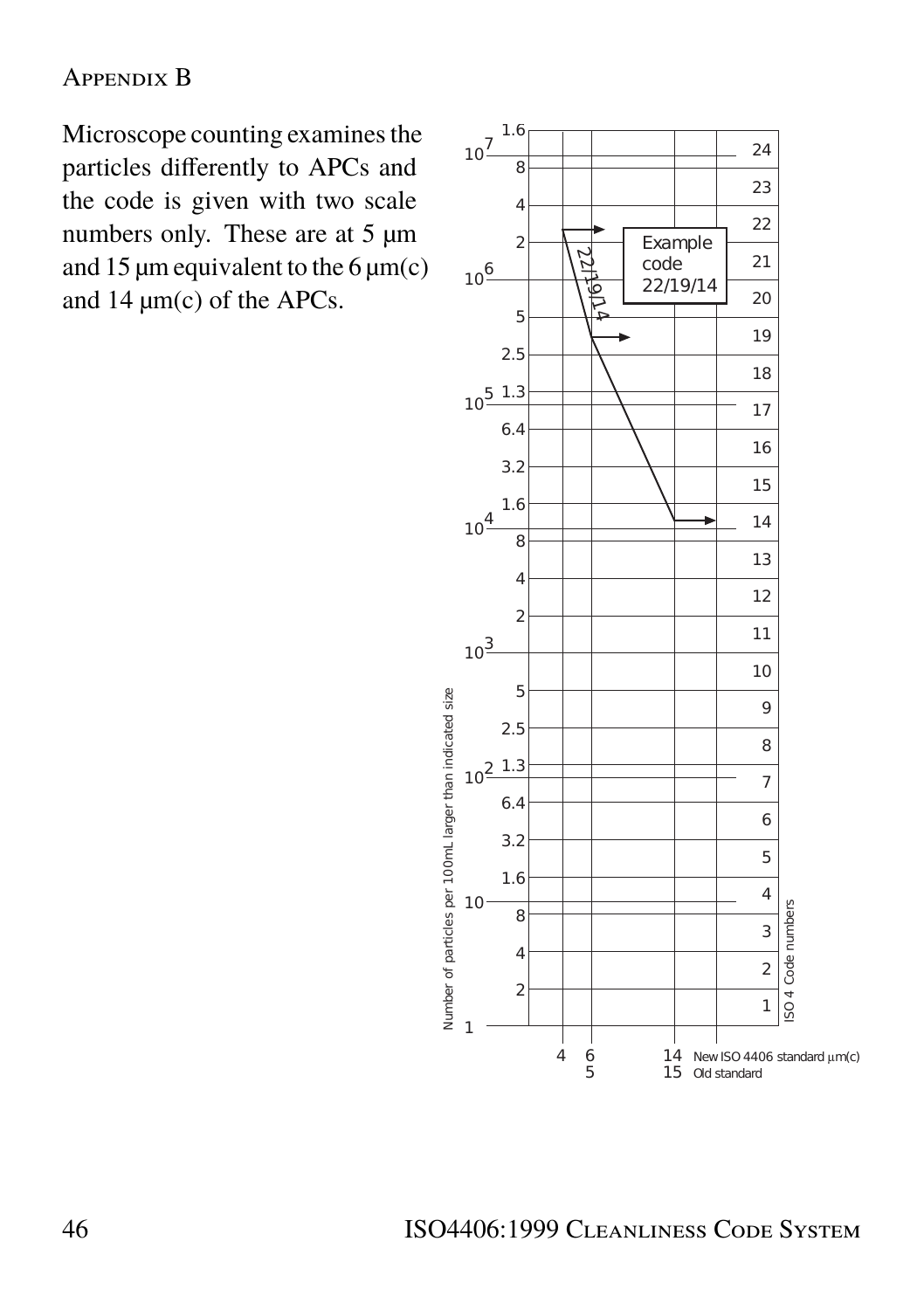# <span id="page-46-0"></span>**NAS1638 Cleanliness Code System**

The NAS system was originally developed in 1964 to define contamination classes for the contamination contained within aircraft components. The application of this standard was extended to industrial hydraulic systems simply because nothing else existed at the time. The coding system defines the maximum numbers permitted of 100ml volume at various size intervals (differential counts) rather than using cumulative counts as in ISO 4406:1999. Although there is no guidance given in the standard on how to quote the levels, most industrial users quote a single code which is the highest recorded in all sizes and this convention is used on the CML2 software.

|                 | 00       | 0             | 1   | $\overline{2}$ | з             | 4   | 5        | 6    | 7    | 8          | 9     | 10    | 11    | 12                                                                 |
|-----------------|----------|---------------|-----|----------------|---------------|-----|----------|------|------|------------|-------|-------|-------|--------------------------------------------------------------------|
| $5 - 15$        |          | 125 250       | 500 |                |               |     |          |      |      |            |       |       |       | 1000 2000 4000 8000 16000 32000 64000 128000 256000 512000 1024000 |
| 15-25           | 22       | 44            | 89  | 178            | 356           |     | 712 1425 | 2850 |      | 5700 11400 | 22800 | 45600 | 91200 | 182400                                                             |
| 25-50           | 4        | 8             | 16  | 32             | 63            | 126 | 253      | 506  | 1012 | 2025       | 4050  | 8100  | 16200 | 32400                                                              |
| 50-100          | 1        | $\mathcal{P}$ | 3   | 6              | 11            | 22  | 45       | 90   | 180  | 360        | 720   | 1440  | 2880  | 5760                                                               |
| <b>Over 100</b> | $\Omega$ | $\Omega$      | 1   | 1              | $\mathcal{L}$ | 4   | 8        | 16   | 32   | 64         | 128   | 256   | 512   | 1024                                                               |

**Figure I** CONTAMINATION LEVEL CLASSES according to NAS1638 (January 1964).

The contamination classes are defined by a number (from 00 to 12) which indicates the maximum number of particles per 100 ml, counted on a differential basis, in a given size bracket.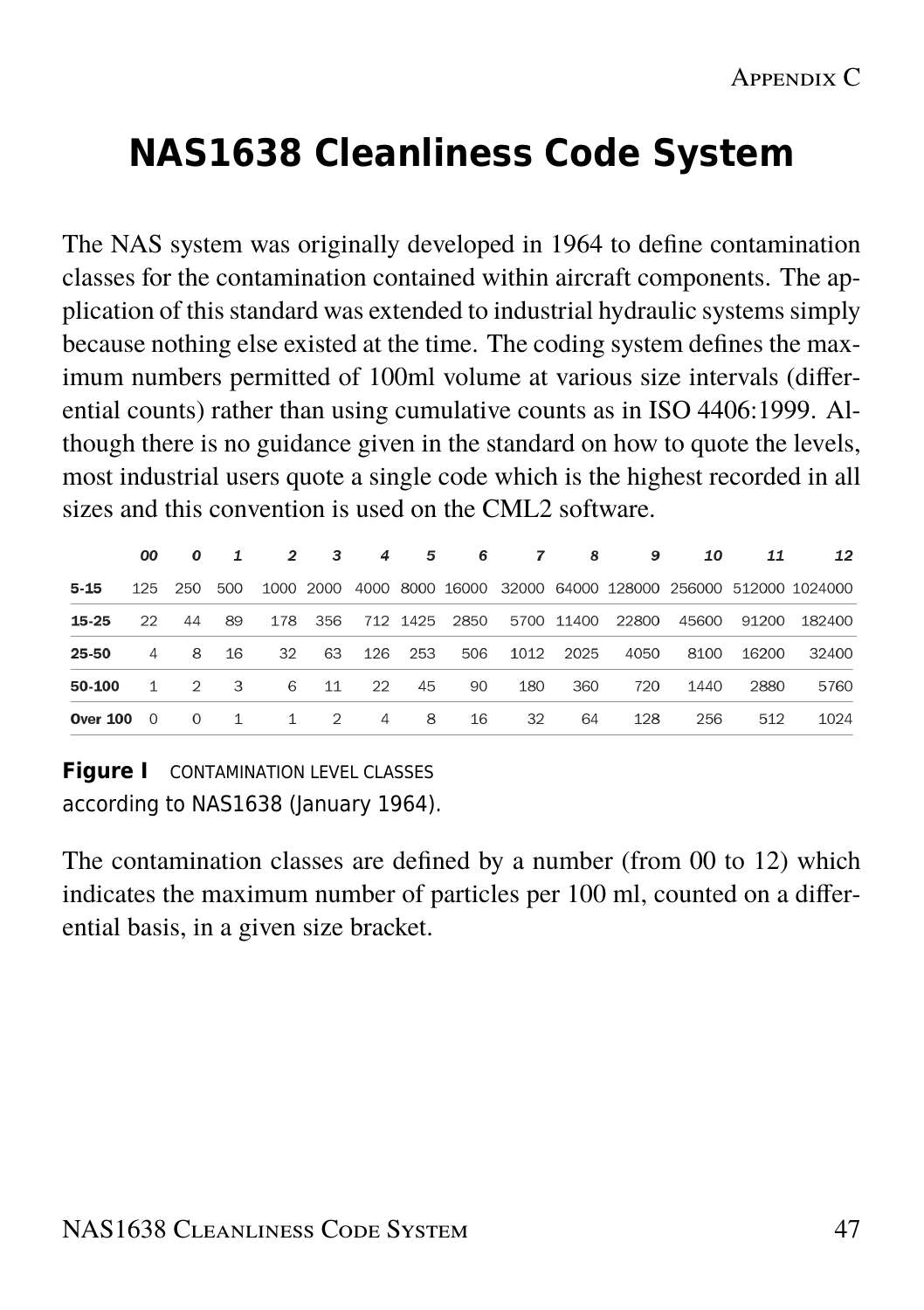# <span id="page-47-0"></span>**SAE AS4059 REV.E Cleanliness Classification For Hydraulic Fluids<sup>V</sup>**

This SAE Aerospace Standard (AS) defines cleanliness levels for particulate contamination of hydraulic fluids and includes methods of reporting data relating to the contamination levels. Tables 1 and 2 below provide the Maximum Contamination Limits (Particles/100ml) of differential and cumulative particle counts respectively for counts obtained by an automatic particle counter, e.g. CML2.

The information reproduced on this and the previous page is a brief extract from SAE AS4059 Rev.E, revised in May 2005. For further details and explanations refer to the full Standard.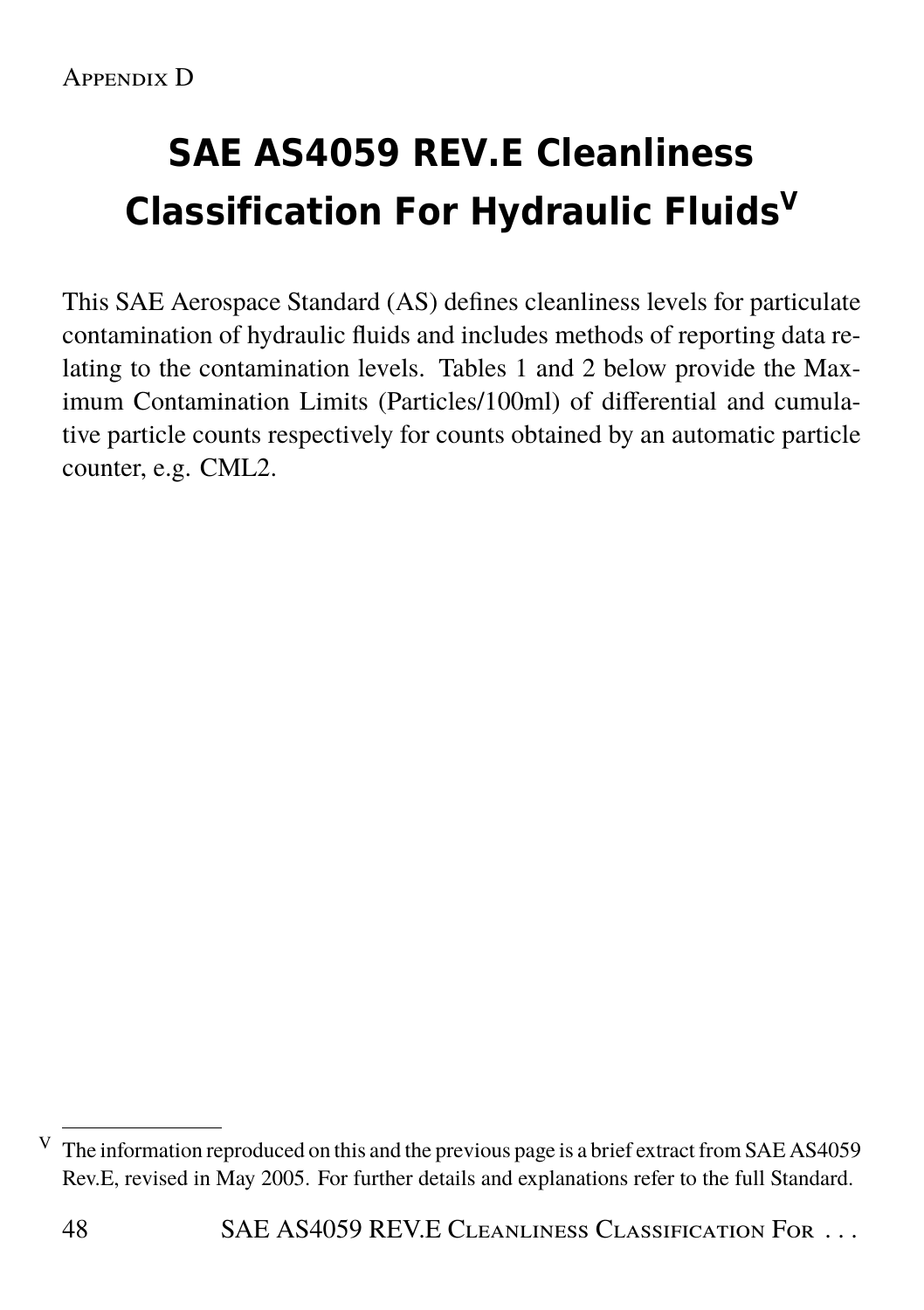| Size range $\mu$ m $(c)$ : | 6 - 14    | 14 - 21 | $21 - 38$      | $38 - 70$      | >70            |
|----------------------------|-----------|---------|----------------|----------------|----------------|
| Class                      |           |         |                |                |                |
| 00                         | 125       | 22      | $\overline{4}$ | 1              | $\Omega$       |
| $\overline{0}$             | 250       | 44      | 8              | $\overline{2}$ | 0              |
| $\mathbf{1}$               | 500       | 89      | 16             | 3              | 1              |
| $\overline{2}$             | 1,000     | 178     | 32             | 6              | 1              |
| 3                          | 2,000     | 356     | 63             | 11             | $\overline{2}$ |
| $\overline{4}$             | 4,000     | 712     | 126            | 22             | 4              |
| 5                          | 8,000     | 1,425   | 253            | 45             | 8              |
| 6                          | 16,000    | 2,850   | 506            | 90             | 16             |
| 7                          | 32,000    | 5.700   | 1,012          | 180            | 32             |
| 8                          | 64,000    | 11,400  | 2,025          | 360            | 64             |
| 9                          | 128,000   | 22,800  | 4,050          | 720            | 128            |
| 10                         | 256,000   | 45,600  | 8,100          | 1,440          | 256            |
| 11                         | 512,000   | 91,200  | 16,200         | 2,880          | 512            |
| 12                         | 1,024,000 | 182,400 | 32,400         | 5,760          | 1,024          |
|                            |           |         |                |                |                |

**Table I AS4059E Table 1** - Cleanliness Classes for Differential Particle Counts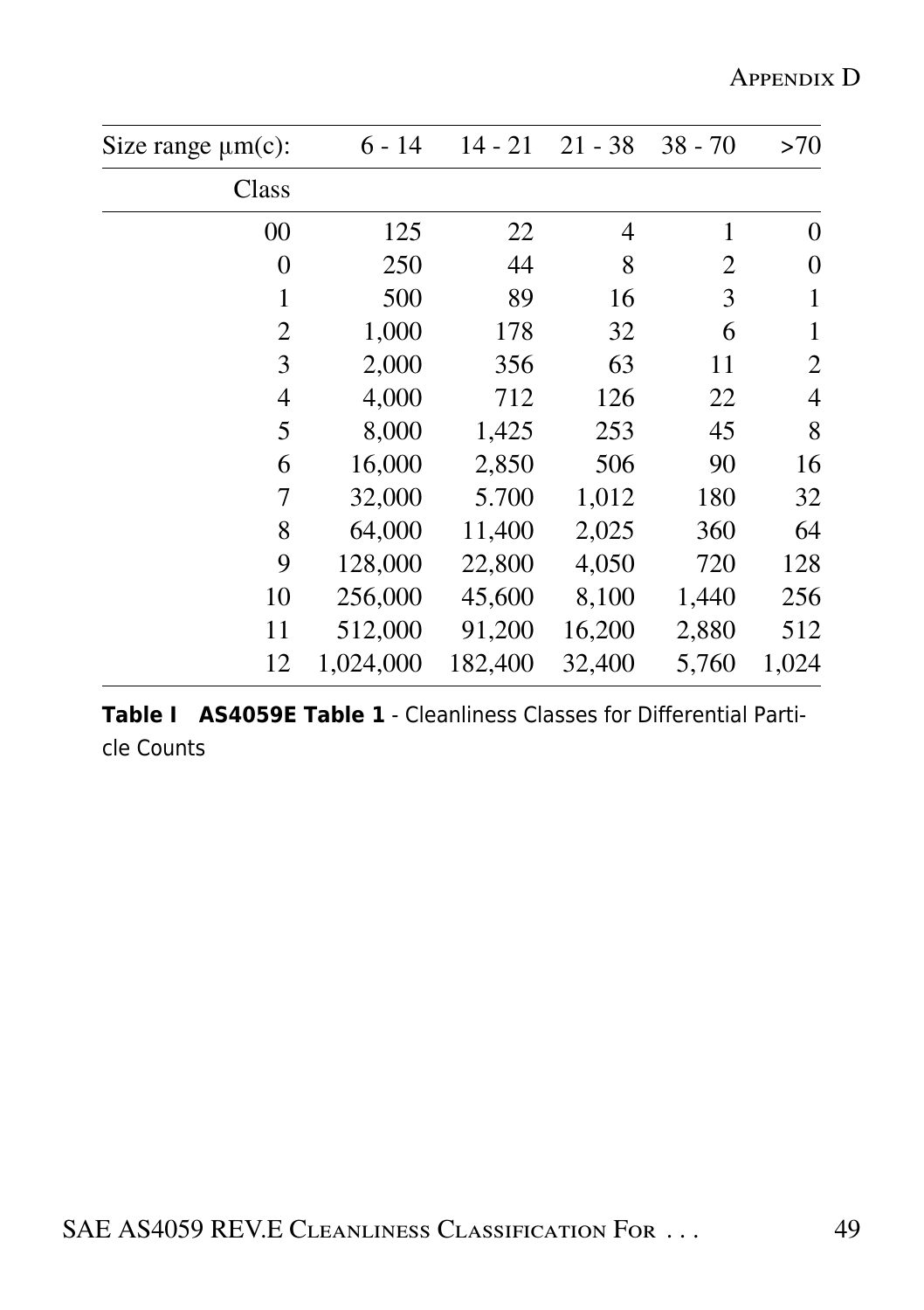| Size $\mu$ m $(c)$ | >4           | >6        | >14          | >21    | >38            | >70            |
|--------------------|--------------|-----------|--------------|--------|----------------|----------------|
| Size Code          | $\mathbf{A}$ | B         | $\mathsf{C}$ | D      | E              | F              |
| Classes            |              |           |              |        |                |                |
| 000                | 195          | 76        | 14           | 3      | 1              | 0              |
| 00                 | 390          | 152       | 27           | 5      | $\mathbf{1}$   | 0              |
| $\overline{0}$     | 780          | 304       | 54           | 10     | $\overline{2}$ | 0              |
| $\mathbf{1}$       | 1,560        | 609       | 109          | 20     | 4              | 1              |
| $\overline{2}$     | 3,120        | 1,217     | 217          | 39     | 7              | 1              |
| 3                  | 6,250        | 2,432     | 432          | 76     | 13             | $\overline{2}$ |
| 4                  | 12,500       | 4,864     | 864          | 152    | 26             | 4              |
| 5                  | 25,000       | 9,731     | 1,731        | 306    | 53             | 8              |
| 6                  | 50,000       | 19,462    | 3,462        | 612    | 106            | 16             |
| 7                  | 100,000      | 38,924    | 6,924        | 1,224  | 212            | 32             |
| 8                  | 200,000      | 77,849    | 13,849       | 2,449  | 424            | 64             |
| 9                  | 400,000      | 155,698   | 27,698       | 4,898  | 848            | 128            |
| 10                 | 800,000      | 311,396   | 55,396       | 9,796  | 1,696          | 256            |
| 11                 | 1,600,000    | 622,792   | 110,792      | 19,592 | 3,392          | 512            |
| 12                 | 3,200,000    | 1,245,584 | 221,584      | 39,184 | 6,784          | 1,024          |

Appendix D

**Table II AS4059E Table 2** - Cleanliness Classes for Cumulative Particle Counts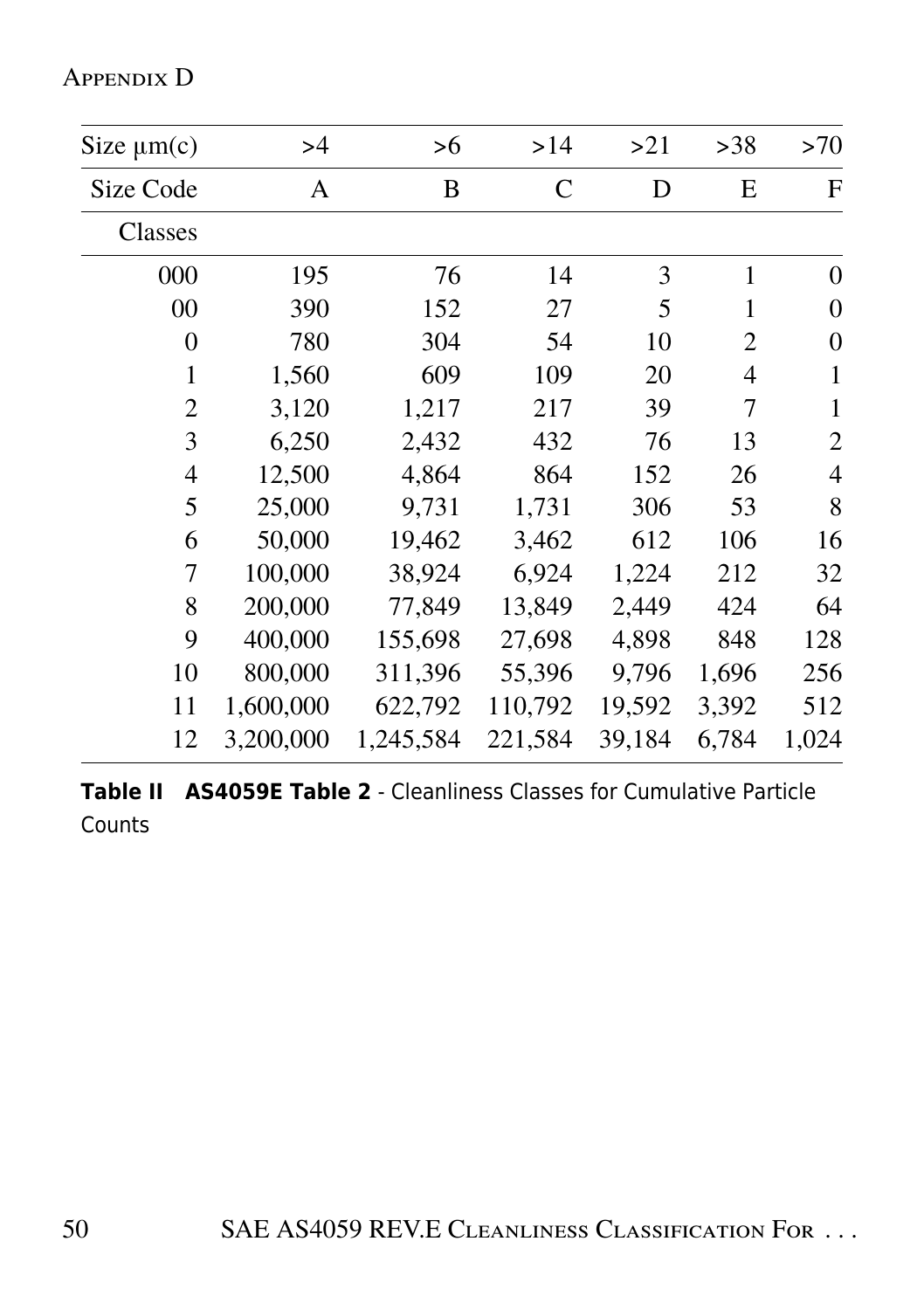# **Recommendations**

<span id="page-50-0"></span>

| <b>Unit</b>     | <b>Type</b>                   | ISO 4406:1999 Code |
|-----------------|-------------------------------|--------------------|
| <b>PUMP</b>     | Piston (slow speed, in-line)  | 22/20/16           |
|                 | Piston (high speed, variable) | 17/15/13           |
|                 | Gear                          | 19/17/15           |
|                 | Vane                          | 18/16/14           |
| <b>MOTOR</b>    | Axial piston                  | 18/16/13           |
|                 | Radial piston                 | 19/17/13           |
|                 | Gear                          | 20/18/15           |
|                 | Vane                          | 19/17/14           |
| <b>VALVE</b>    | Directional (solenoid)        | 20/18/15           |
|                 | Pressure control (modulating) | 19/17/14           |
|                 | Flow control                  | 19/17/14           |
|                 | Check valve                   | 20/18/15           |
|                 | Cartridge valve               | 20/18/15           |
|                 | Proportional                  | 18/16/13           |
|                 | Servo-valve                   | 16/14/11           |
| <b>ACTUATOR</b> |                               | 20/18/15           |

**Table I** Typical Manufacturers Recommendations for Component Cleanliness (ISO 4406:1999)<sup>VI</sup>

Most component manufacturers know the proportionate effect that increased dirt level has on the performance of their components and issue maximum permissible contamination levels. They state that operating components on

<sup>&</sup>lt;sup>VI</sup> It should be noted that the recommendations made in this table should be viewed as starting levels and may have to be modified in light of operational experiences or user requirements.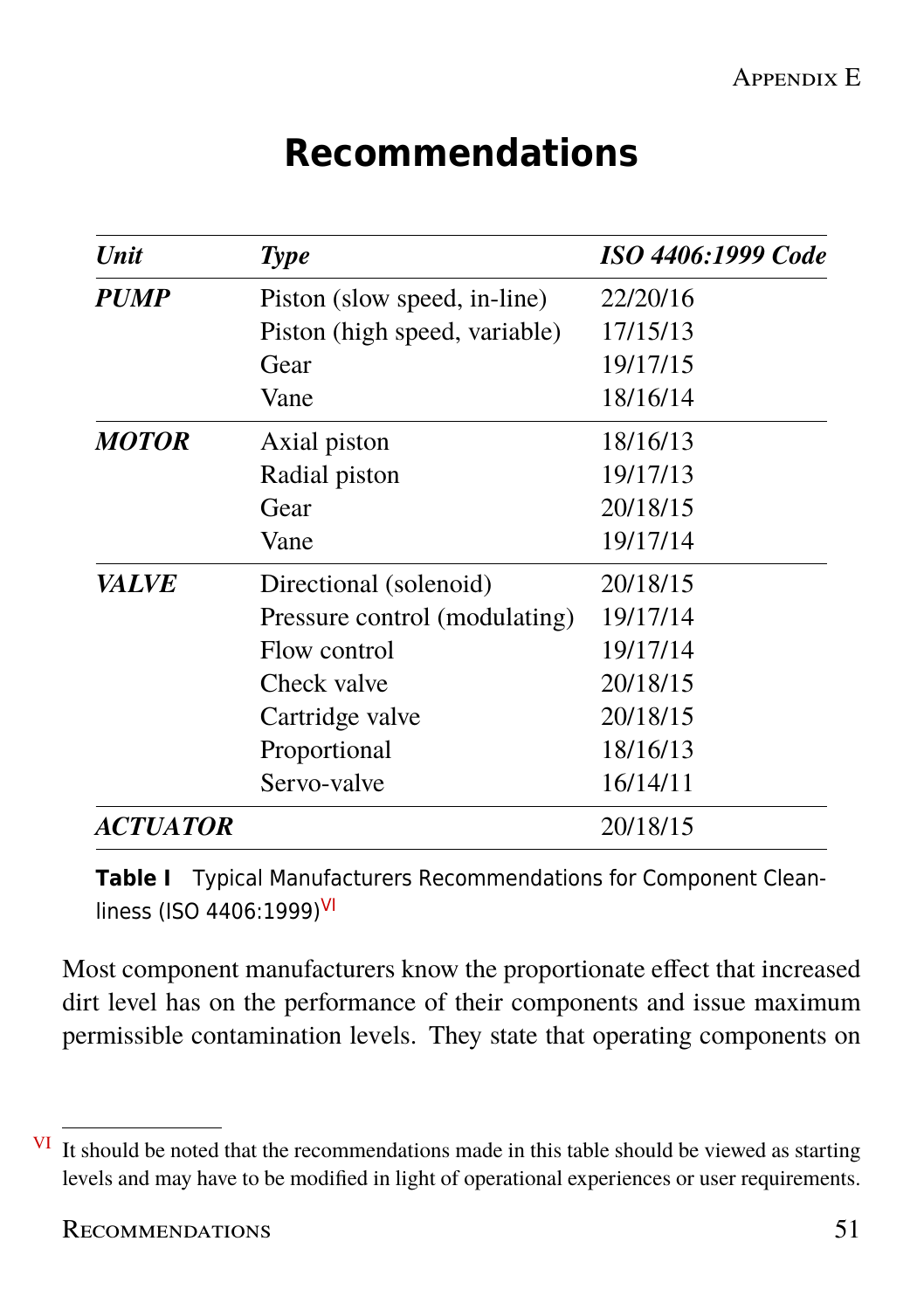#### Appendix E

fluids which are cleaner than those stated will increase life. However, the diversity of hydraulic systems in terms of pressure, duty cycles, environments, lubrication required, contaminant types, etc, makes it almost impossible to predict the components service life over and above that which can be reasonably expected. Furthermore, without the benefits of significant research material and the existence of standard contaminant sensitivity tests, manufacturers who publish recommendations that are cleaner than competitors may be viewed as having a more sensitive product.

Hence there may be a possible source of conflicting information when comparing cleanliness levels recommended from different sources.

The table gives a selection of maximum contamination levels that are typically issued by component manufacturers. These relate to the use of the correct viscosity mineral fluid. An even cleaner level may be needed if the operation is severe, such as high frequency fluctuations in loading, high temperature or high failure risk.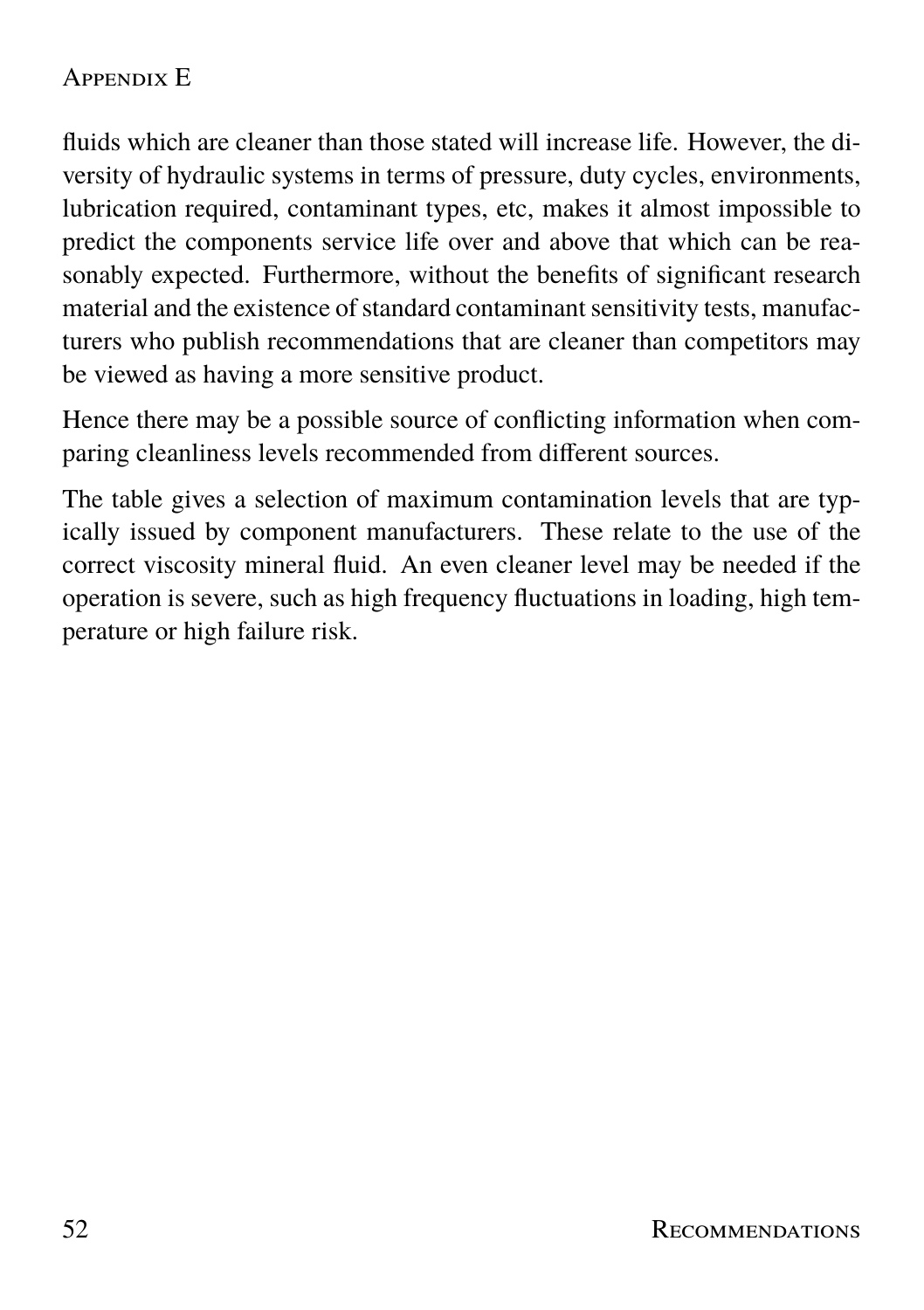# <span id="page-52-0"></span>**Hydraulic System Target Cleanliness Levels**

Where a hydraulic system user has been able to check cleanliness levels over a considerable period, the acceptability, or otherwise, of those levels can be verified. Thus if no failures have occurred, the average level measured may well be one which could be made a bench mark. However, such a level may have to be modified if the conditions change, or if specific contaminant-sensitive components are added to the system. The demand for greater reliability may also necessitate an improved cleanliness level.

The level of acceptability depends on three features:

- the contamination sensitivity of the components
- the operational conditions of the system
- the required reliability and life expectancy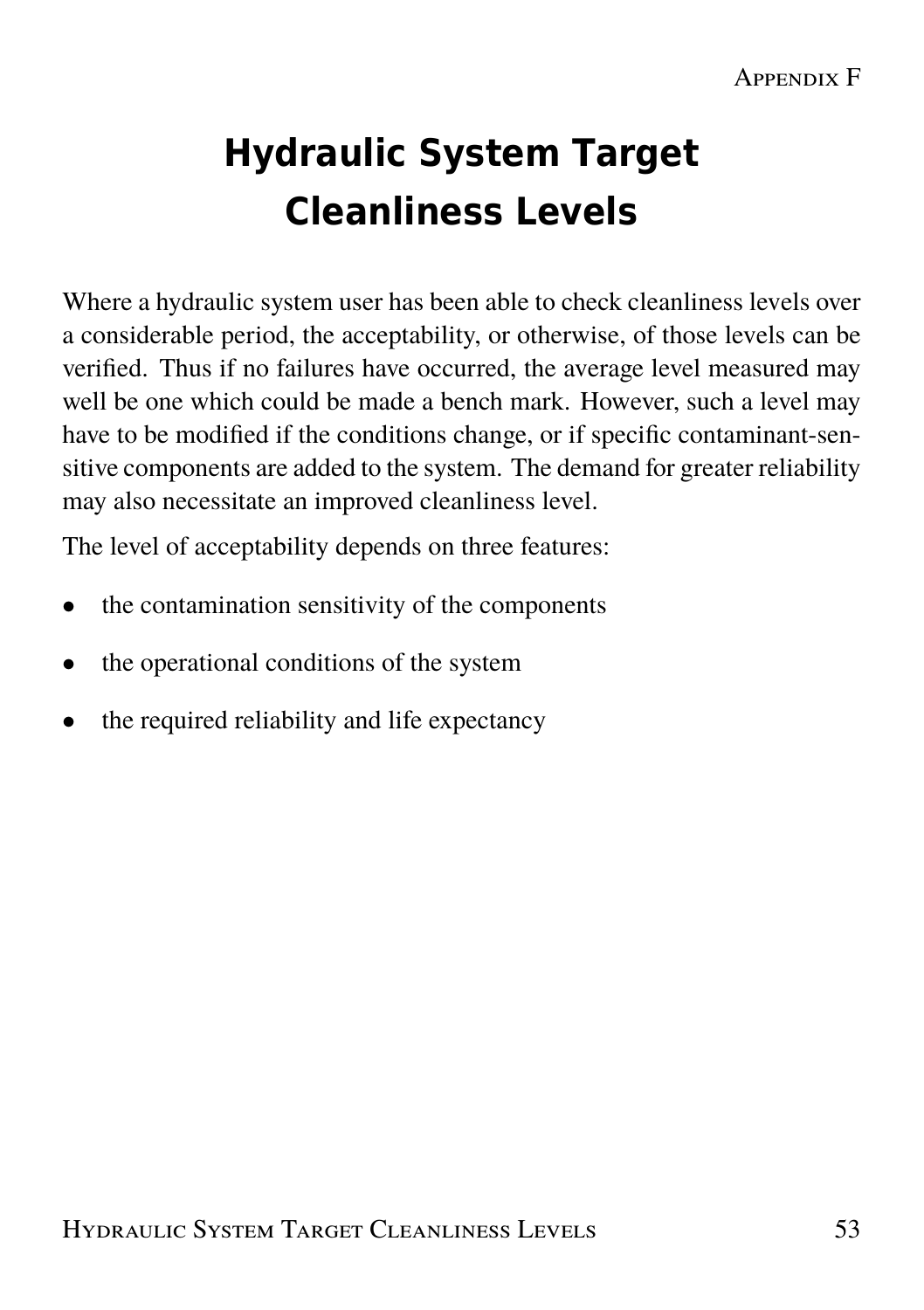#### Appendix F

| Contamination  |               |               | Corresponding   | Recommended | Typical                                                      |
|----------------|---------------|---------------|-----------------|-------------|--------------------------------------------------------------|
|                | Codes         |               | Codes           | Filtration  | Applications                                                 |
|                | ISO 4406:1999 |               | <b>NAS 1638</b> | Degree      |                                                              |
| $\overline{4}$ | 6             | 14            |                 | Bx200       |                                                              |
| $\mu$ m $(c)$  | $\mu$ m $(c)$ | $\mu$ m $(c)$ |                 |             |                                                              |
| 14             | 12            | 9             | 3               | 3           | High precision and<br>laboratory servo-sys-<br>tems          |
| 17             | 15            | 11            | 6               | $3-6$       | Robotic and<br>servo-systems                                 |
| 18             | 16            | 13            | 7               | $10 - 12$   | Very sensitive - high<br>reliability systems                 |
| 20             | 18            | 14            | 9               | $12 - 15$   | Sensitive - reliable<br>systems                              |
| 21             | 19            | 16            | 10              | $15 - 25$   | General equipment of<br>limited reliability                  |
| 23             | 21            | 18            | 12              | $25 - 40$   | Low - pressure equip-<br>ment not in continu-<br>ous service |

The table above is a guide to the recommended filtration level for various hydraulic components, together with typical target system cleanliness levels.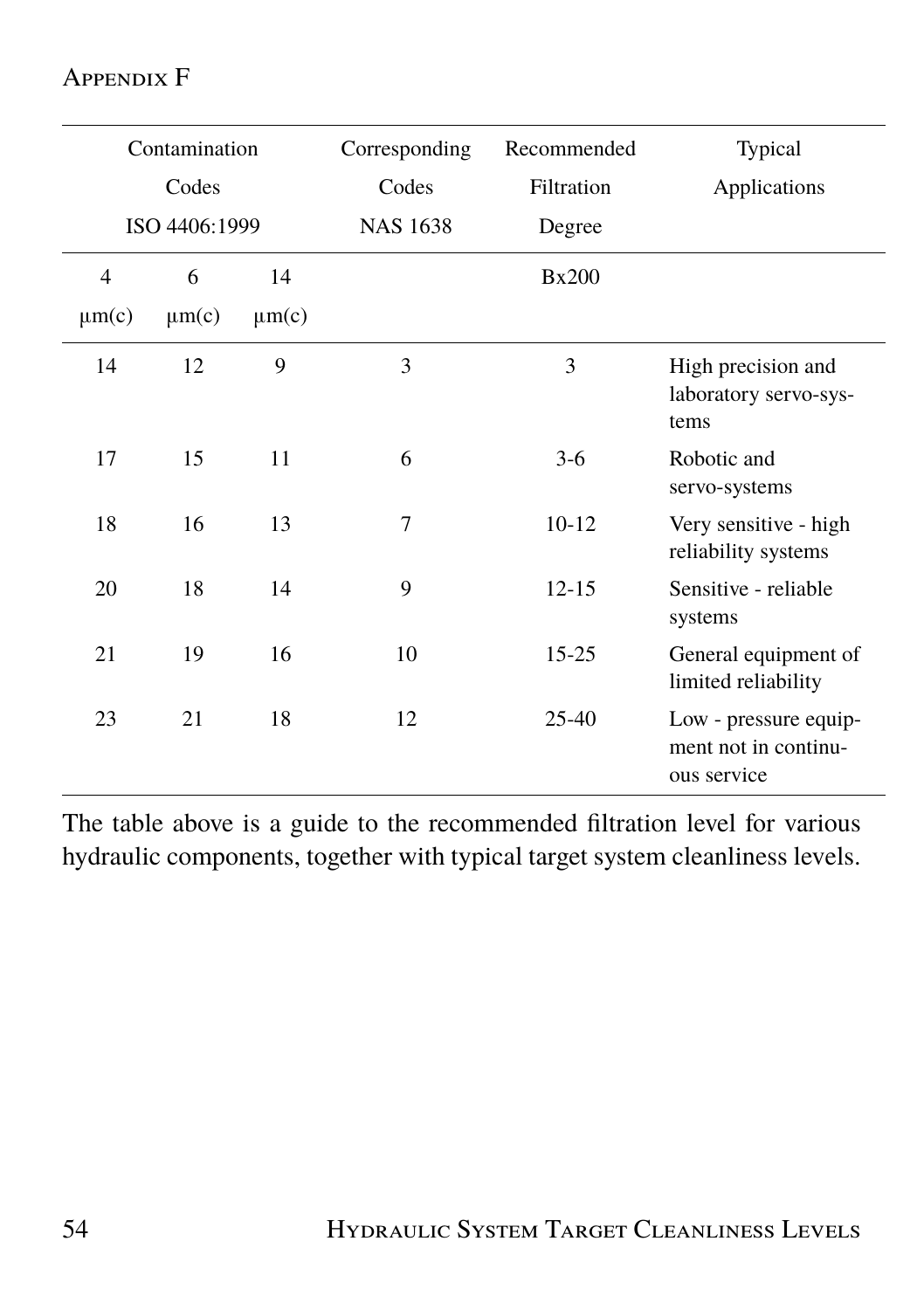# <span id="page-54-0"></span>**New ISO Medium Test Dust and its effect on ISO Contamination Control Standards**

When General Motors gave advance warning to the International Standards Organization (ISO) that it was intending to stop the production of AC Fine Test Dust (ACFTD), work commenced immediately on finding an improved replacement dust. ACFTD was used extensively within the fluid power and automotive industries for calibrating Automatic Particle Counters (APCs) and for the testing of components.

APCs are used for testing oil filters, and also for contaminant sensitivity testing of hydraulic components. For 25 years, APCs have been the main stay in the measurement of solid particles in hydraulic fluids. The growth in demand for measuring fluid cleanliness in a variety of industrial processes, including fluid power, has resulted in APCs moving from the laboratory environment out into the factory. In fact, they are now a critical part of many production processes. It is therefore essential that the data they provide is both accurate and consistent.

### **Calibration**

ACFTD has been used as an artificial contaminant since the 1960s and its original particle size distribution was determined using an optical microscope. This particle size distribution subsequently formed the basis of ISO 4402, the method for calibrating APCs. Due to the limitations of that method of measurement, the particle size distribution was questioned below about 5µm. It was also not traceable to any national standard of measurement - a critical requirement for today's quality management systems.

There was also an absence of formal controls over the distribution of the test dust, and batch-to-batch variability was much greater than is acceptable nowadays.

New ISO Medium Test Dust and its effect on ISO ... 55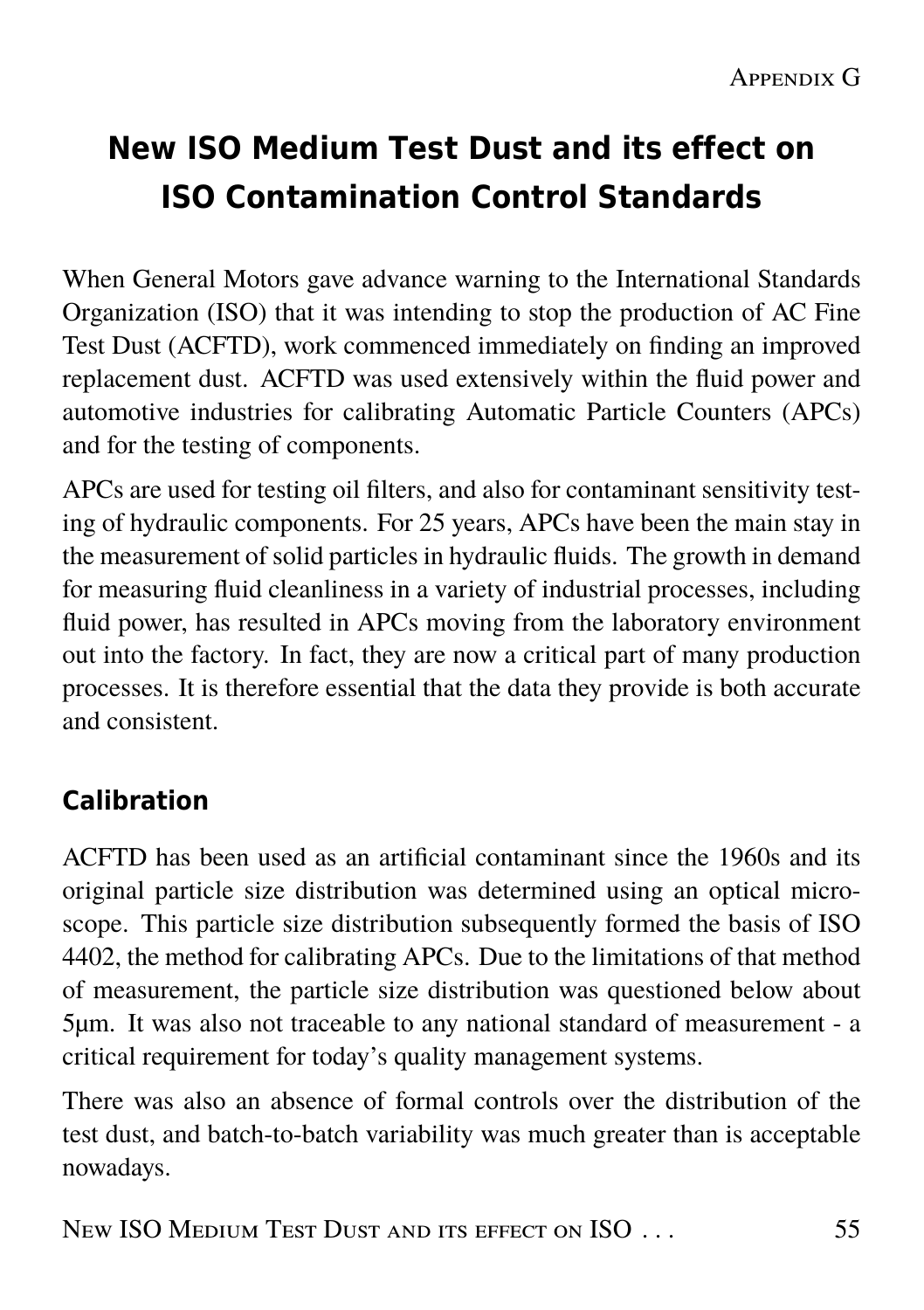<span id="page-55-0"></span>ISO therefore defined the requirements for the replacement for ACFTD and asked the National Institute of Standards and Technology (NIST) in the USA to produce a standard, traceable reference material. The new dust's particle size distribution has been accurately determined with the aid of modern scanning electron microscope and image analysis techniques.

### **New Test Dust Benefits**

The new ISO Medium Test Dust (ISO MTD) consists of similar materials to the old ACFTD, but to minimize particle counting errors, it is of a slightly coarser grade because ACFTD included too many particles smaller than 5µm which gave problems during testing.

ISO MTD is produced to a standard distribution and stringent quality control procedures, thereby ensuring excellent batch-to-batch repeatability. These procedures, combined with a revised ISO APC calibration method give:

- A traceable and controlled reference test dust with greatly reduced variation in particle size distribution. This gives the trace-ability required by ISO 9000, QS9000 and similar quality management systems.
- A procedure for determining the performance of APCs so that minimum acceptable levels can be set by the user.
- Improved calibration techniques and procedures.
- More accurate calibration.
- Improved levels of particle count reproducibility with different equipment.
- More accurate and consistent filter test results.

### **Effect on Industry**

The introduction of ISO MTD has necessitated changes to certain ISO standards.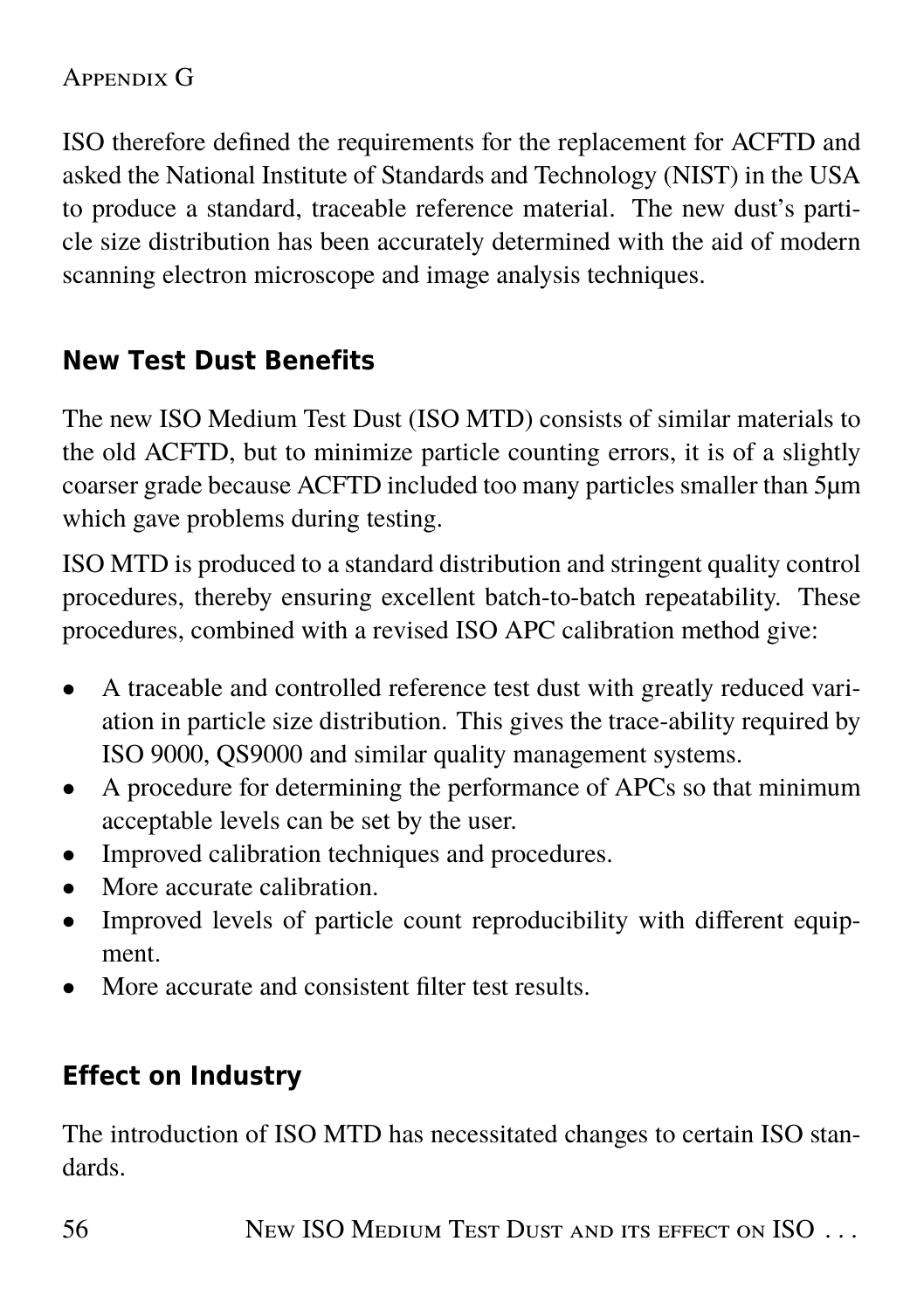The standards affected include:

|               | ISO 4402:1991 Hydraulic fluid power<br>Calibration of liquid automatic particle counters.                          |
|---------------|--------------------------------------------------------------------------------------------------------------------|
| ISO 4406:1987 | Hydraulic fluid power<br>Code for defining the level of contamination by solid par-<br>ticles.                     |
| ISO 4572:1981 | Hydraulic fluid power – Filters<br>Multi-pass method for evaluating filtration performance of<br>a filter element. |

In order that users are not confused by the changes to these standards, particularly by reference to them in technical literature, ISO is updating 4402 to ISO 11171, and 4572 to ISO 16889.

Two standards which concern our industry are the ISO 4406 coding system and the new ISO 16889 Multi-pass test. As APCs will henceforth count particles more accurately, there will now be a change in the way sizes are labelled.

In the new ISO 4406:1999, new calibration sizes are used to give the same cleanliness codes as the 'old' calibration sizes of 5 and 15 µm. In this way, there will be no necessity to change any system cleanliness specifications. It is proposed that the cleanliness codes (for APCs) will be formed from three VII particle counts at 4, 6 and 14  $\mu$ m, with 6 and 14  $\mu$ m corresponding very closely to the previous 5 and 15 µm measurements. This will ensure consistency in data reporting.

As the counts derived by microscope counting methods are not affected, the particle sizes used for microscopy will remain unchanged (i.e. at 5 and 15 µm).

 $\overline{VII}$  The option of quoting just two counts of 6um and 14um for APCs remains.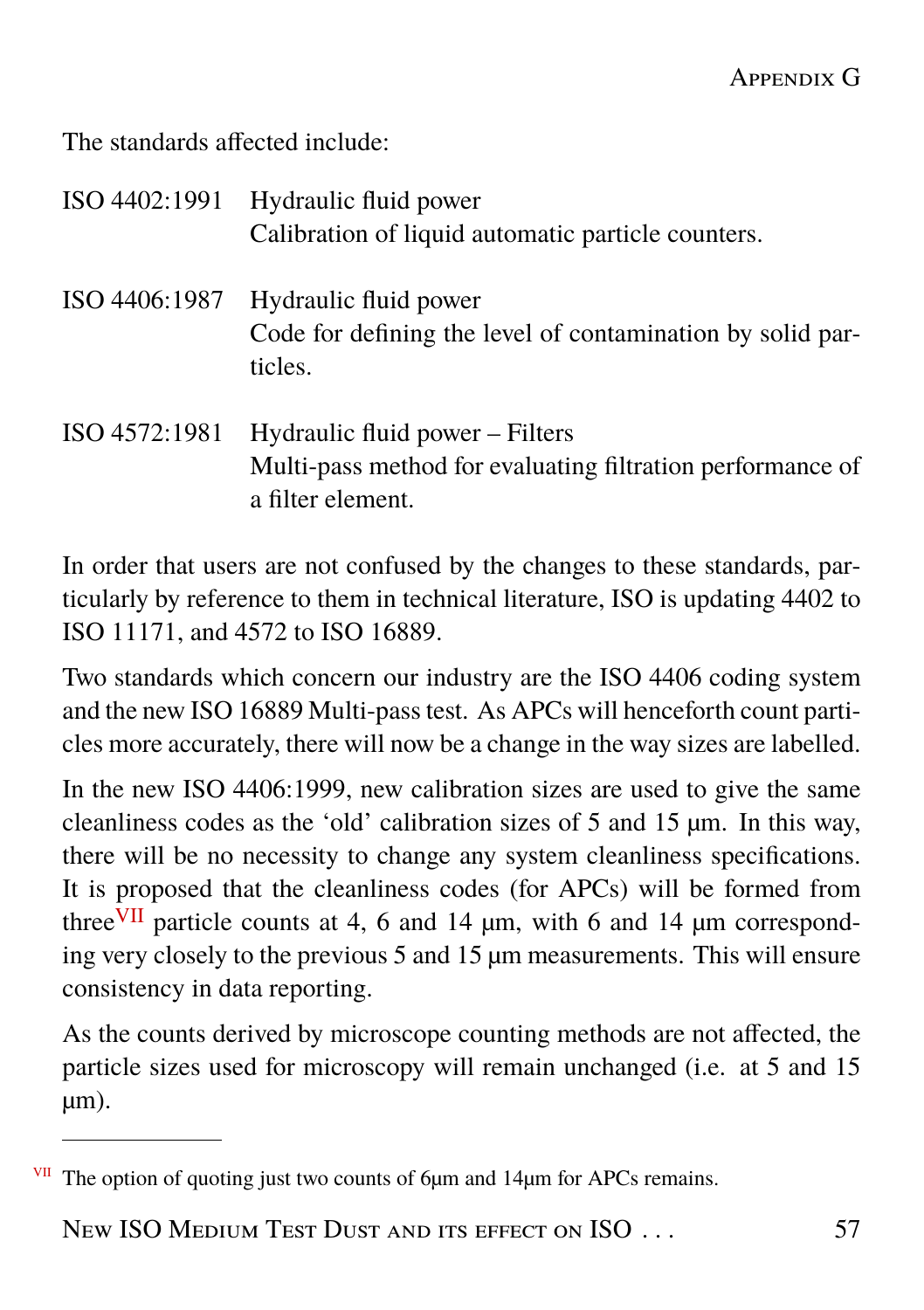To clarify matters still further, ISO standards written around the new test dust will utilize a new identifier,  $(c)$ . Hence  $\mu$ m sizes according to the new ISO 11171 will be expresses as ' $\mu$ m(c)' and Beta ratios according to ISO 16889 will be expressed as ' $Bx(c)$ ', e.g. ' $B5(c)$ '.

However, it must be stressed that the only real effect users will experience will be the improved accuracy in particle counts - there will be no change in the performance of filters, nor in the ISO cleanliness levels that they will achieve.

The following charts shows the correlation between the old ACFTD and the new ISO MTD.

The CML2 is calibrated with ISO Medium Test Dust (to ISO 11171). The correlation between particle sizes and the ACFTD (old standard) to the ISO MTD (new standard) is as follows :

| ACFTD <1 5 15 25 30 50 75 100                               |  |  |  |  |
|-------------------------------------------------------------|--|--|--|--|
| ISO MTD 4 6 14 21 25 38 50 <sup>VIII</sup> 70 <sup>IX</sup> |  |  |  |  |

VIII Not verified by NIST

 $IX$  acftd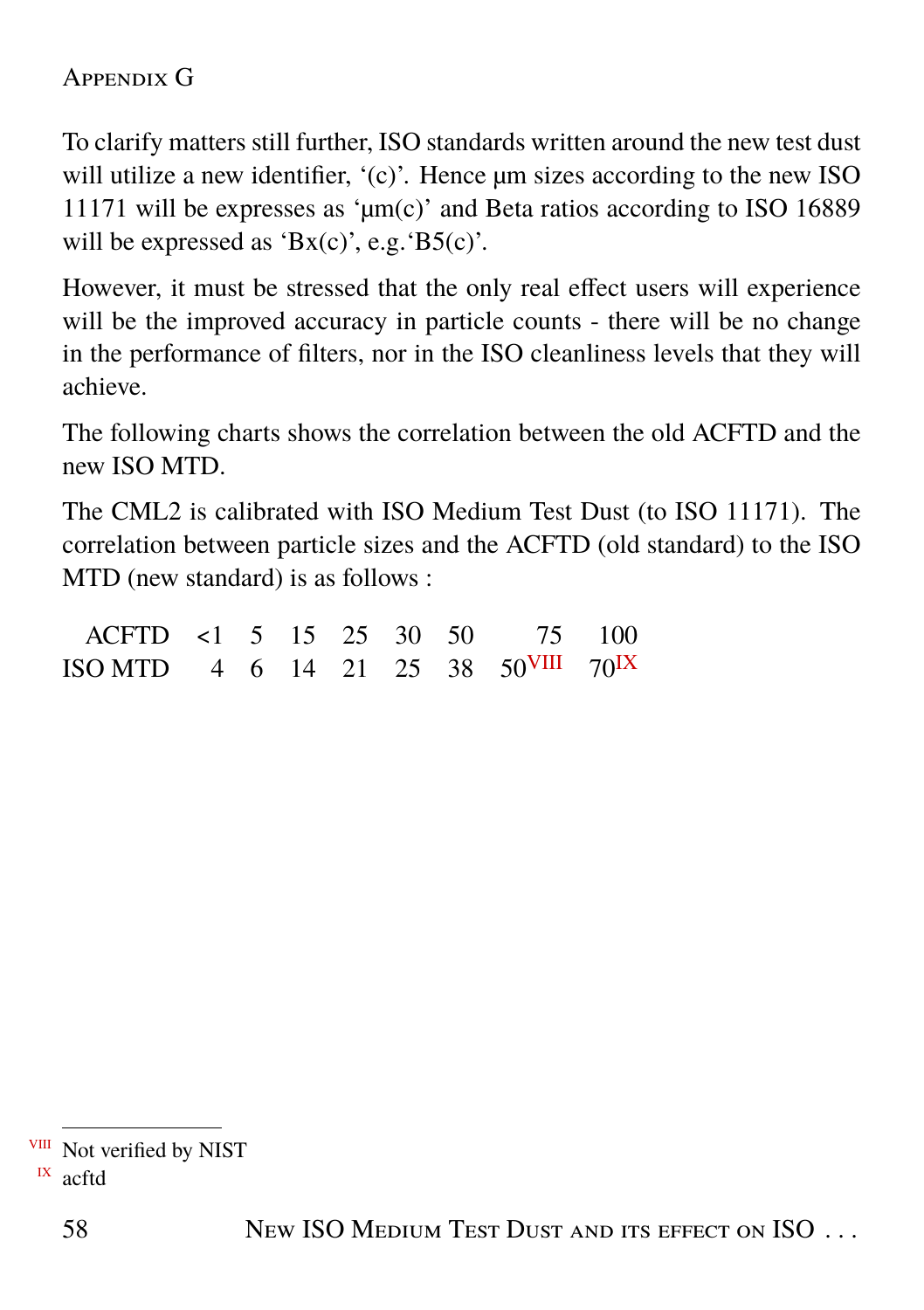### <span id="page-58-0"></span>**Correlation**

The table shows the correlation between Particle Sizes Obtained using ACFTD (ISO 4402:1991) and NIST (ISO 11171) Calibration Methods

*This table is only a guideline. The exact relationship between ACFTD sizes and the NIST sizes may vary from instrument to instrument depending on the characteristics of the particle counter and original ACFTD calibration.*

| Particle Size Obtained Using<br>ACFTD ISO/NIST<br>(ISO MTD |                                                                                                        |
|------------------------------------------------------------|--------------------------------------------------------------------------------------------------------|
|                                                            |                                                                                                        |
|                                                            |                                                                                                        |
| 4402:1991                                                  |                                                                                                        |
|                                                            | $(ISO 11171)$<br>$µm(c)$                                                                               |
|                                                            |                                                                                                        |
|                                                            | $\overline{.2}$<br>$\overline{4}$                                                                      |
|                                                            | $4.\overline{6}$                                                                                       |
|                                                            | $\cdot$                                                                                                |
|                                                            |                                                                                                        |
|                                                            | $\frac{5.8}{6.4}$                                                                                      |
|                                                            |                                                                                                        |
|                                                            | 7.1                                                                                                    |
|                                                            |                                                                                                        |
|                                                            |                                                                                                        |
|                                                            |                                                                                                        |
|                                                            | $7.7$<br>8.4<br>9.1<br>9.8                                                                             |
| T<br>12345678900112345678900112345677890012                | 10.6                                                                                                   |
|                                                            |                                                                                                        |
|                                                            |                                                                                                        |
|                                                            |                                                                                                        |
|                                                            |                                                                                                        |
|                                                            |                                                                                                        |
|                                                            | $\begin{array}{c} 11.3 \\ 12.1 \\ 12.9 \\ 13.6 \\ 14.4 \\ 15.2 \\ 15.9 \\ 16.7 \\ 17.5 \\ \end{array}$ |
|                                                            |                                                                                                        |
|                                                            |                                                                                                        |
|                                                            |                                                                                                        |
|                                                            |                                                                                                        |
|                                                            |                                                                                                        |
|                                                            |                                                                                                        |
|                                                            | $\begin{array}{c} \n 7 \\  18.2 \\  19.0 \\  19.7 \\  0.5\n \end{array}$                               |
|                                                            |                                                                                                        |
|                                                            |                                                                                                        |
|                                                            |                                                                                                        |
|                                                            |                                                                                                        |
|                                                            |                                                                                                        |
|                                                            | $\bar{3}$<br>4                                                                                         |
|                                                            |                                                                                                        |
|                                                            | $^{24}$                                                                                                |
|                                                            |                                                                                                        |
|                                                            | 26                                                                                                     |
|                                                            |                                                                                                        |
|                                                            |                                                                                                        |
|                                                            | 27.<br>28.<br>29.<br>29.                                                                               |
|                                                            |                                                                                                        |
|                                                            |                                                                                                        |
|                                                            | 9                                                                                                      |
|                                                            | 30                                                                                                     |
|                                                            | 1<br>1.                                                                                                |
| 40                                                         | $\bar{3}$<br>1<br>7                                                                                    |
|                                                            |                                                                                                        |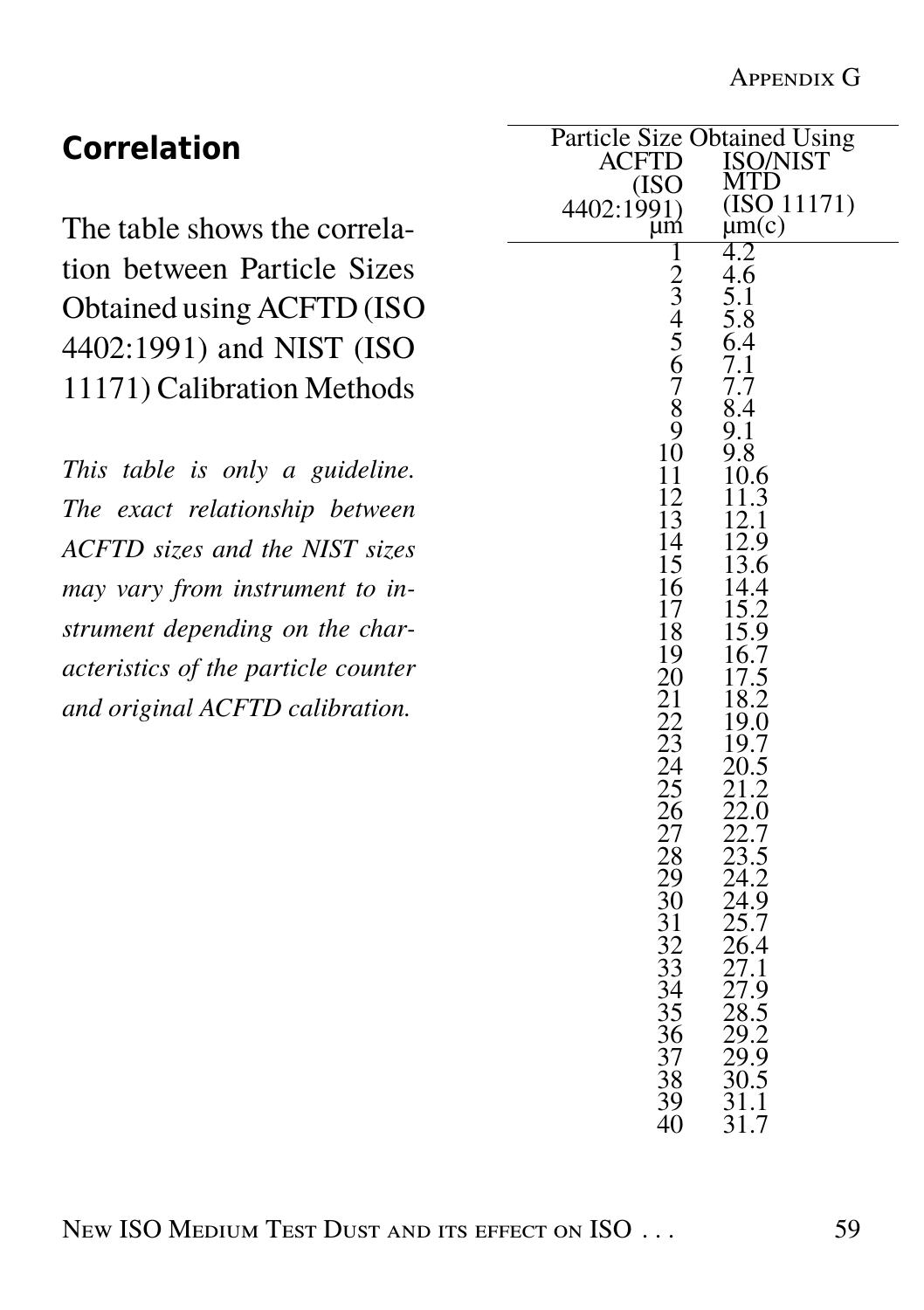### <span id="page-59-0"></span>**Other Standards**

Although the ISO 4406:1999 standard is being used extensively within the hydraulics industry other standards are occasionally required and a comparison may be requested. The following table gives a very general comparison but often no direct comparison is possible due to the different classes and sizes involved.

 $^{\text{x}}$  All section headings indicated with [] are reproduced by kind permission of British Fluid Power Association from BFPA/P5 1999 issue 3 Appendix 44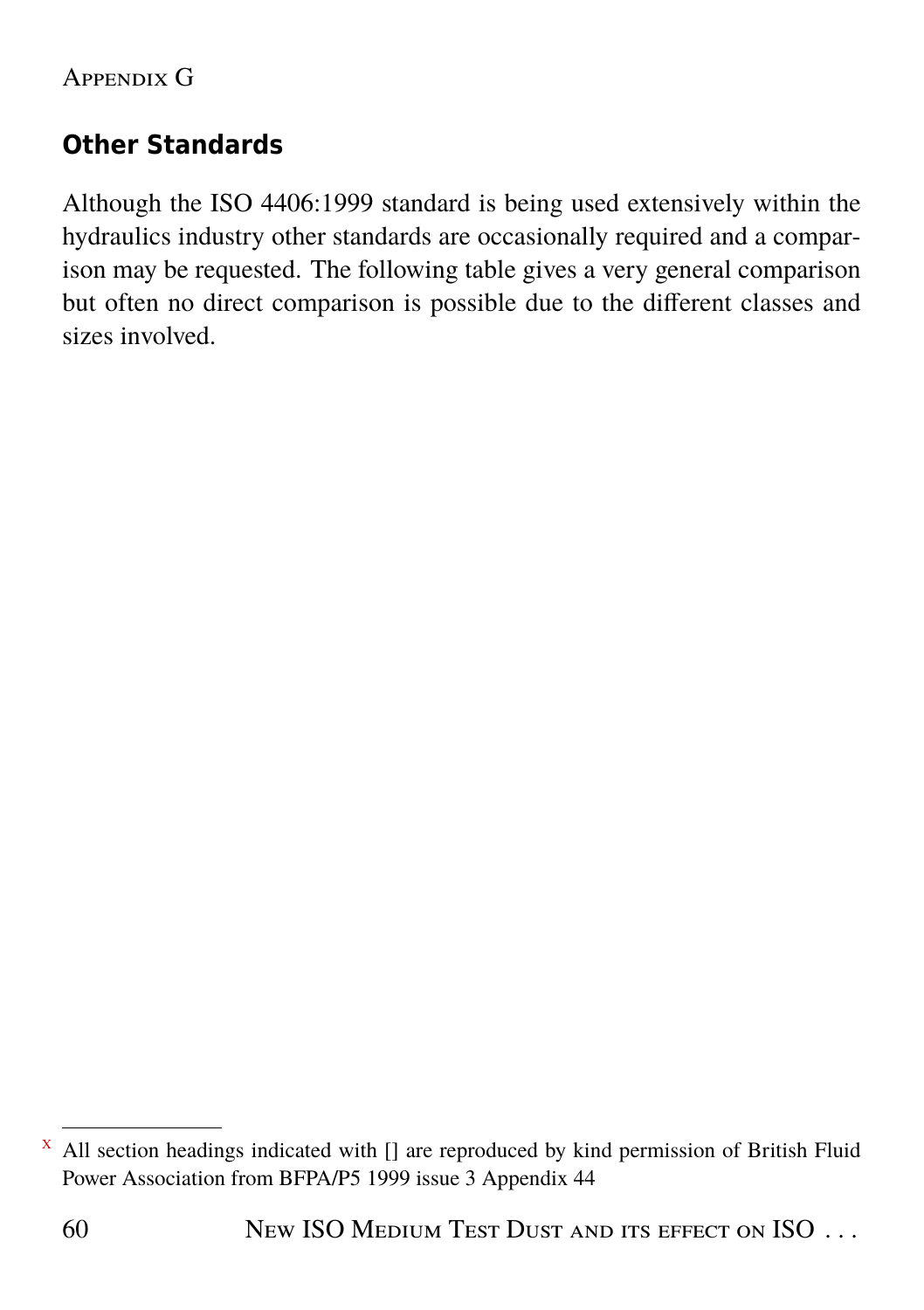<span id="page-60-0"></span>

| ISO 4406:1999 | DEF.STD $05/42$ [7] <sup>X</sup> |         | NAS 1638[5]    | SAE 749[8]       |
|---------------|----------------------------------|---------|----------------|------------------|
|               | Table A                          | Table B | ISO 11218[6]   |                  |
| 13/11/08      |                                  |         | $\mathfrak{2}$ |                  |
| 14/12/09      |                                  |         | 3              | $\boldsymbol{0}$ |
| 15/13/10      |                                  |         | $\overline{4}$ | $\mathbf{1}$     |
| 16/14/09      |                                  | 400F    |                |                  |
| 16/14/11      |                                  |         | 5              | $\overline{2}$   |
| 17/15/09      | 400                              |         |                |                  |
| 17/15/10      |                                  | 800F    |                |                  |
| 17/15/12      |                                  |         | 6              | 3                |
| 18/16/10      | 800                              |         |                |                  |
| 18/16/11      |                                  | 1,300F  |                |                  |
| 18/16/13      |                                  |         | $\tau$         | $\overline{4}$   |
| 19/17/11      | 1,300                            | 2000F   |                |                  |
| 19/17/14      |                                  |         | 8              | 5                |
| 20/18/12      | 2,000                            |         |                |                  |
| 20/18/13      |                                  | 4,400F  |                |                  |
| 20/18/15      |                                  |         | 9              | 6                |
| 21/19/13      | 4,400                            | 6,300F  |                |                  |
| 21/19/16      |                                  |         | 10             |                  |
| 22/20/13      | 6,300                            |         |                |                  |
| 22/20/17      |                                  |         | 11             |                  |
| 23/12/14      | 15,000                           |         |                |                  |
| 23/21/18      |                                  |         | 12             |                  |
| 24/22/15      | 21,000                           |         |                |                  |
| 25/23/17      | 100,000                          |         |                |                  |

### **Table I**

New ISO Medium Test Dust and its effect on ISO ... 61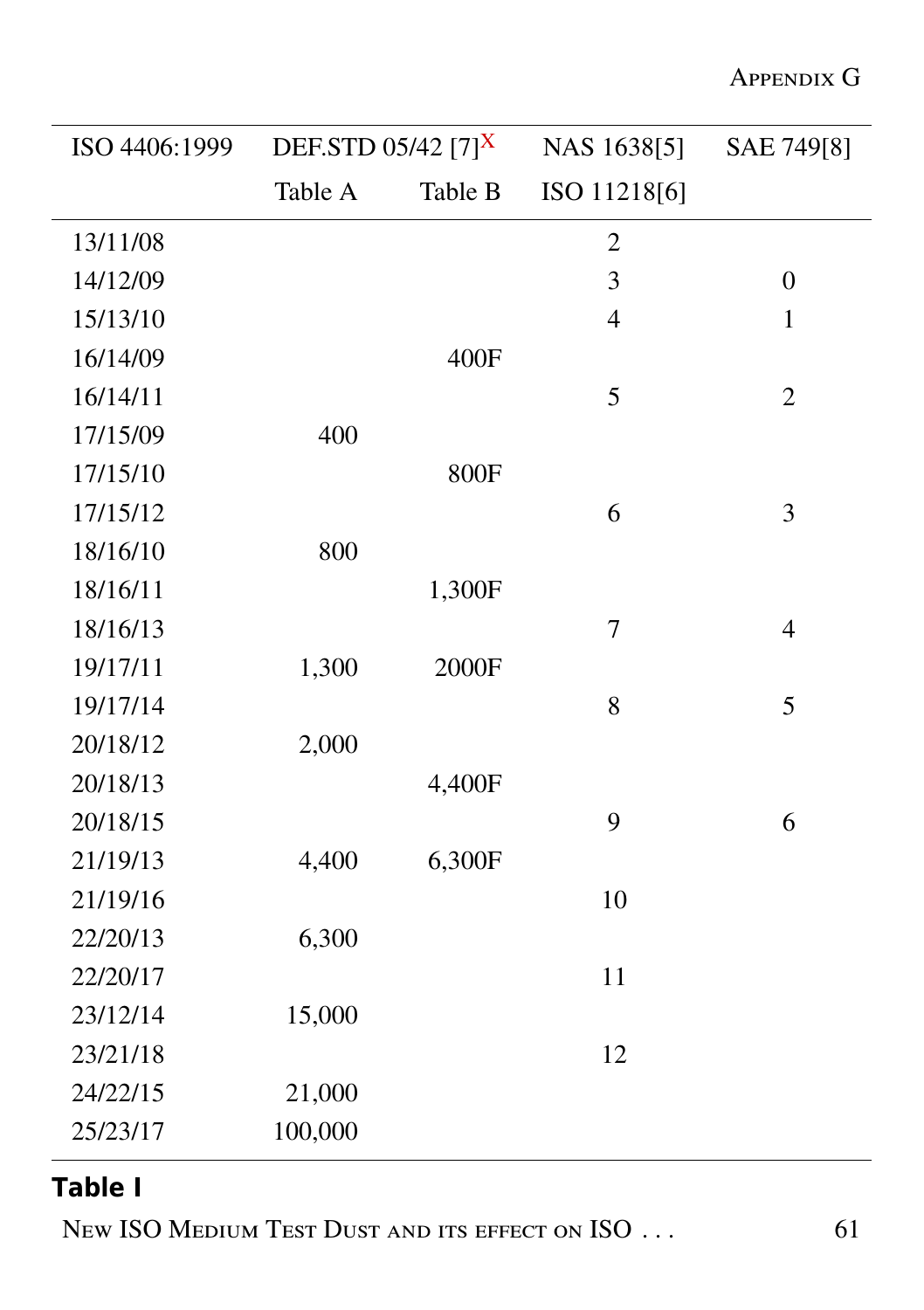#### <span id="page-61-0"></span>Appendix H

# **Clean working practises**

The majority of hydraulic systems require cleanliness which controls below around a 40 micron threshold (beyond the limit of human eyesight). When analysing particles down to levels of 4um, 6um & 14um you are talking about objects of a cellular/bacterial size. This creates various challenges, and is starting to drive better and cleaner working practices in industry. Our products are at the forefront of this challenge, and will help you to manage the quality and productivity of your systems.

### **Do's**

- Do use filter breathers on tank tops.
- Do use tank designs, which are self draining (sloped or conical).
- Do use tanks which can be sealed off from the surrounding environment.
- Do exercise care and use funnels when filling tanks with fluid.
- Do utilize stainless steel and methods such as electro-polishing in the design of system components upstream of your first filter set.
- Do perform off-line analysis in a controlled environment such as a laboratory which should contain fewer airborne contaminants that where the sample was taken from.
- Do use suitable, glass bottles (ideally certified clean) to take samples, along with a hand pump to reduce contamination ingress.
- Do filter your system thoroughly before using it in your production process.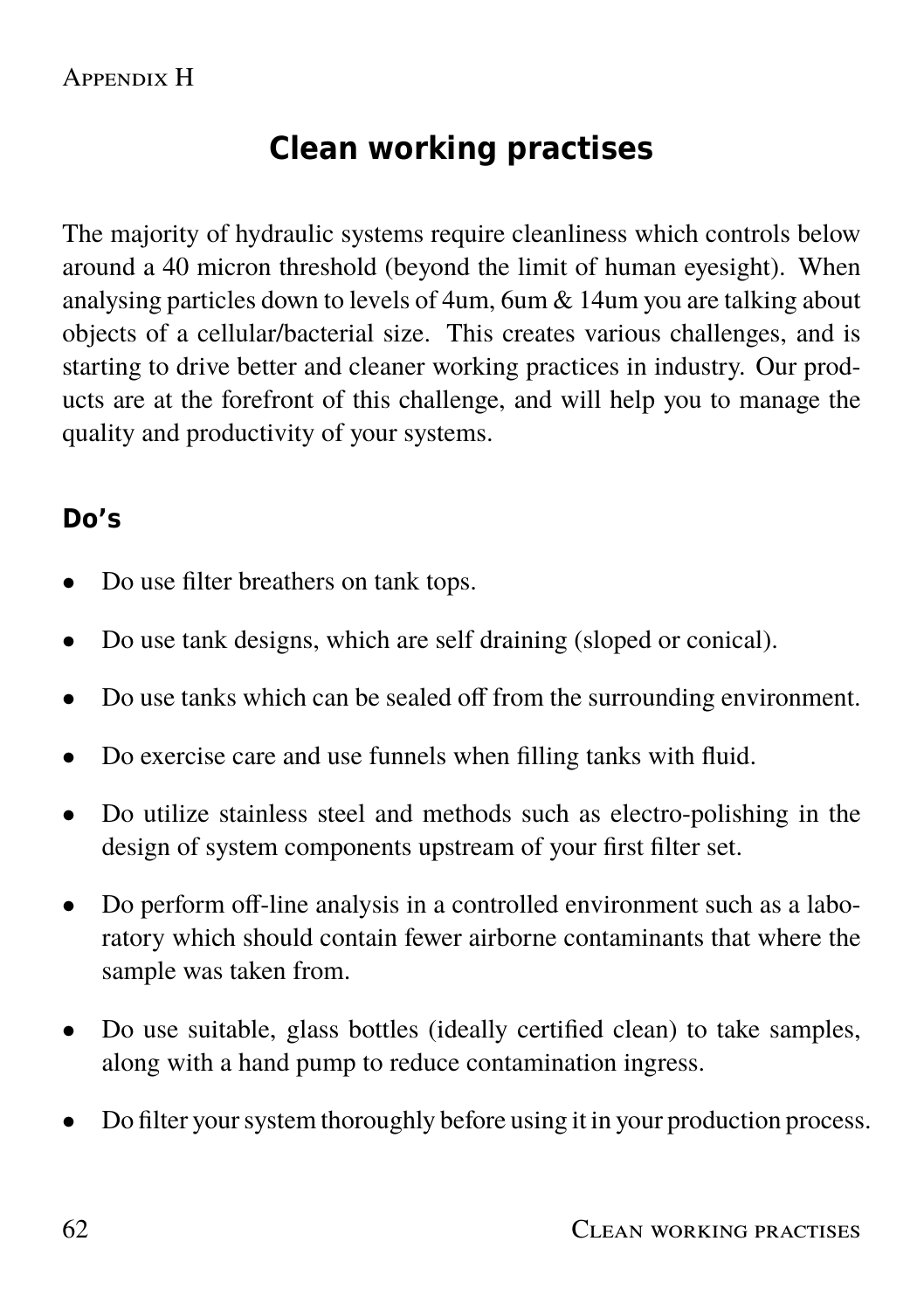- Do perform a statistically large enough sample of particle analysis results ( 25) to arrive at a base cleanliness level for your system.
- Do make sure that filters are correctly sized for your applications and cleanliness you are trying to achieve.

### **Don'ts**

- Don't eat, drink or smoke around critical systems/processes.
- Don't leave tools, objects, clothing or other materials etc. on surfaces or tanks of critical systems.
- Don't use open tanks on critical systems.
- Don't take samples or perform on-line analysis from the top of a reservoir/tank.
- Don't design/use tanks which contain crevices (internal corners etc).
- Don't assume that if a sample looks clean, that it is. You wont be able to see the contaminants.
- Don't perform off-line analysis in an "un-controlled" environment. E.g. workshop.
- Don't rely on a single test for a capable representation of your system.
- Don't start using your system/process until it has gone through a commissioning period whereby contamination levels are relatively stable.
- Don't mix fluids into the same system. They can emulsify and eliminate any chance of a reliable particle count.
- Don't use unsuitable containers to take a fluid sample.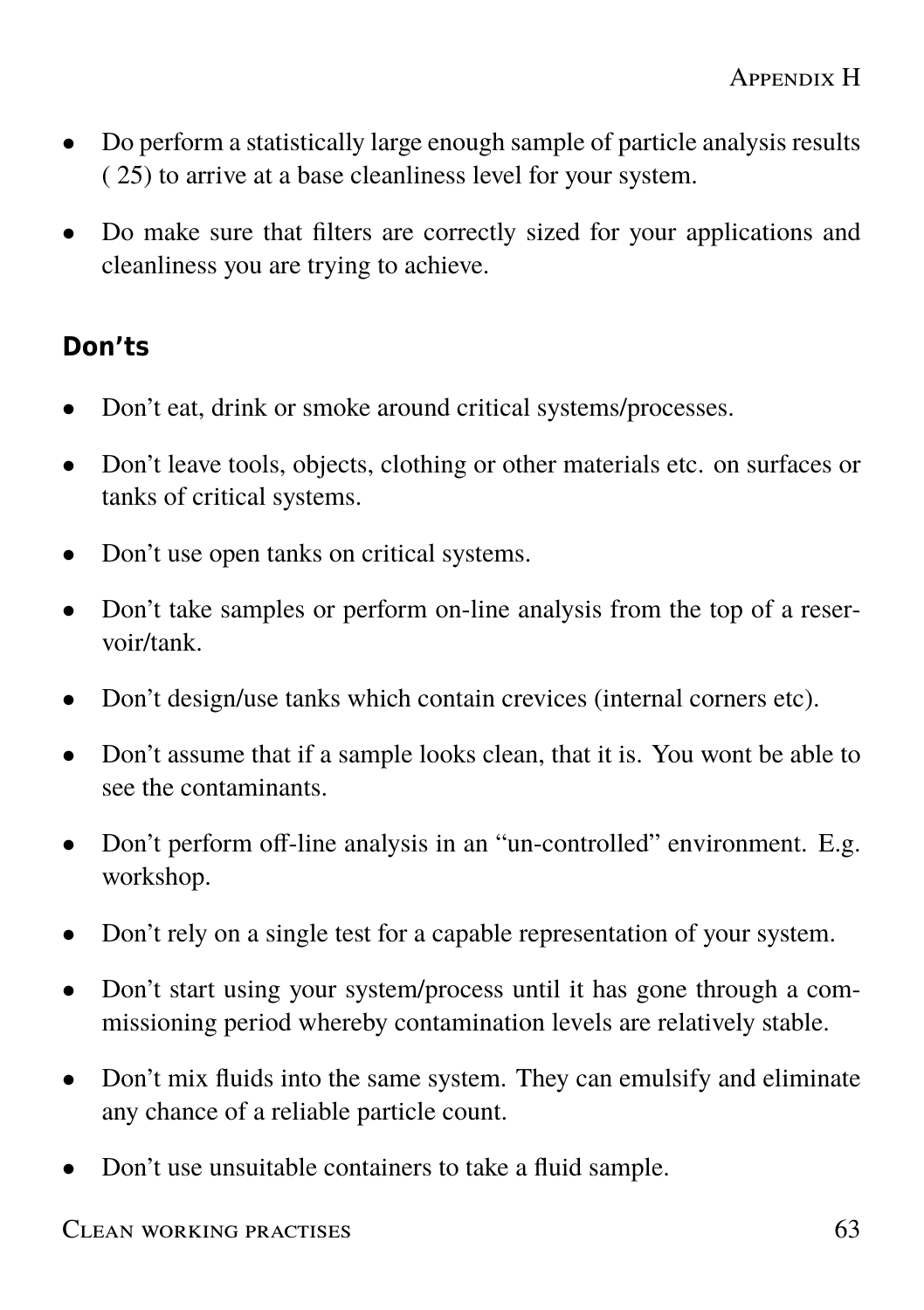# **Specification**

<span id="page-63-0"></span>*As a policy of continual improvement, MP Filtri UK reserve the right to alter the specification without prior notice.*

| <b>Optical Package</b>          | Twin Laser and Twin Optical Diode Detectors                                                                                                                                                          |
|---------------------------------|------------------------------------------------------------------------------------------------------------------------------------------------------------------------------------------------------|
| <b>Sensitivity</b>              | $>4,6,14,21,25,38,50,70 \mu m(c)$ sizes to revised ISO<br>4406: 1999 Standard                                                                                                                        |
| <b>Accuracy / repeatability</b> | Better than $3\%$ typical                                                                                                                                                                            |
| <b>Calibration</b>              | Each unit is individually calibrated with ISO Medium<br>Test Dust (MTD) based on ISO 11171: 1999 on<br>equipment certified by I.F.T.S.                                                               |
| <b>Analysis Range</b>           | ISO 8 to ISO 24 to ISO 4406: 1999<br>NAS 1638: 2 to 12<br>AS4059E Table 1: 2 to 12<br>AS4059E Table 2: Size Codes A: 000 to 12, B:<br>00 to 12, C: 00 to 12, D: 2 to 12, E: 4 to 12, F: 7<br>to $12$ |
| <b>CML2</b> Sample volume       | 15 ml. (normal) 30 ml. (dynamic) 24 ml. (bottle<br>sampler) 15 ml. (continuous) 8ml. (short)                                                                                                         |
| <b>Operation</b>                | Max. system working pressure: 400 bar.<br>Min. working pressure: 2 bar                                                                                                                               |
| <b>Viscosity range</b>          | to 400 centistokes                                                                                                                                                                                   |
| <b>Operating temperature</b>    | $+5$ to $+80^{\circ}$ C                                                                                                                                                                              |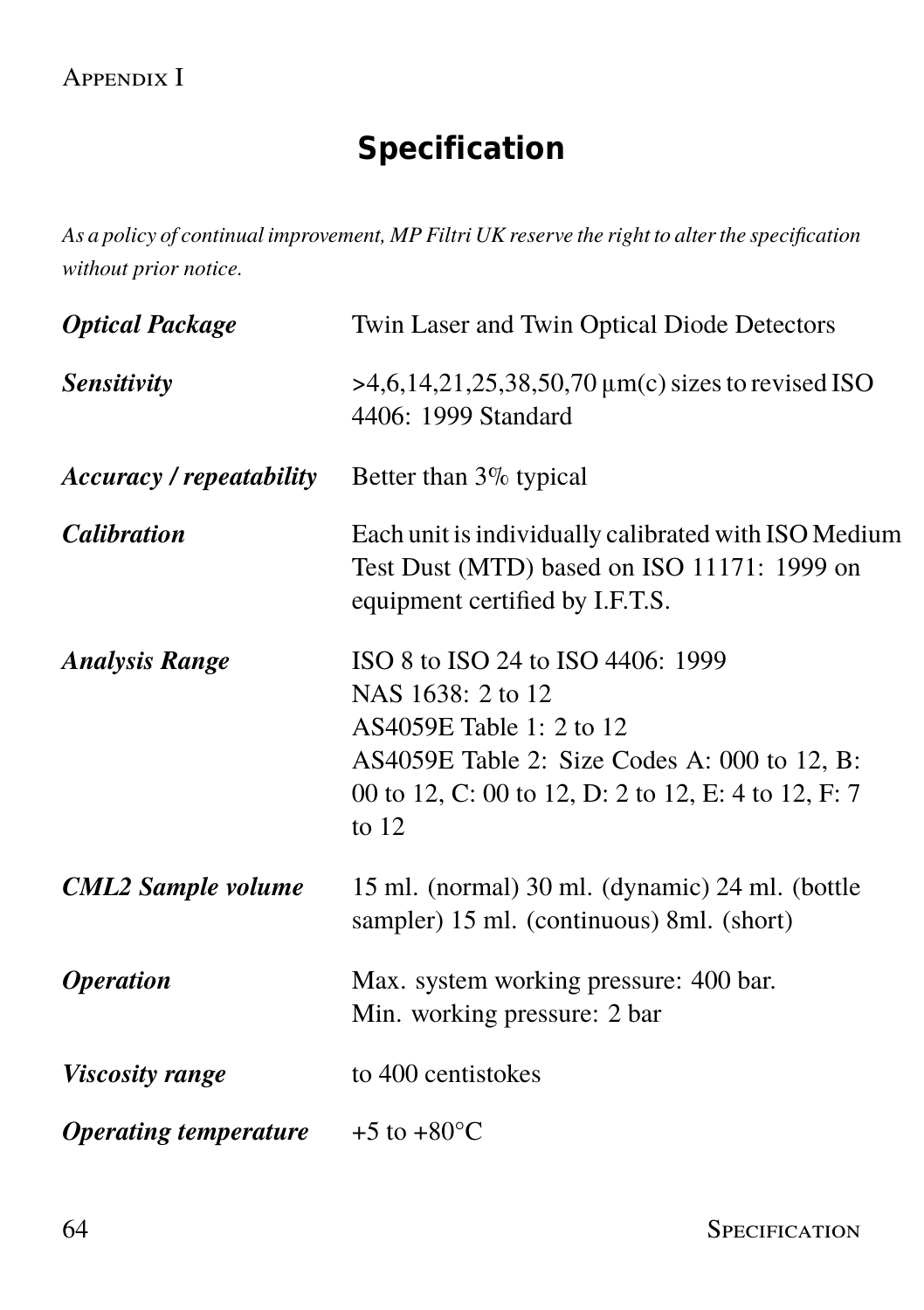#### Appendix I

| <b>Electrical Requirement</b>                    | 12 to 24V DC 1 amp max, (15V supplied with<br>series $35, 40$ (12V supplied with series 41) |
|--------------------------------------------------|---------------------------------------------------------------------------------------------|
| <b>Battery Life (Series 41)</b><br><i>only</i> ) | Internal battery pack performs approx. 60 tests<br>prior to recharge requirement.           |
| <i>Moisture &amp; Temp Meas.</i>                 | Included on CML2-W model                                                                    |
| <b>Fluid compatibility</b>                       | Mineral oil & petroleum based fluids (consult MP)<br>Filtri UK for other fluids)            |
| <b>Typical test time</b>                         | Result in $< 2.5$ mins. (normal test)                                                       |
| Data storage                                     | 600 tests                                                                                   |
| Computer interface                               | RS 232 communication port                                                                   |
| <b>Hose connections</b>                          | Minimess fittings<br>Microbore hose 1.5 metres long<br>Waste fluid hose                     |
| <b>Dimensions</b>                                | Height 152mm Length 340mm<br>Width 295mm Weight 5.9 kilos                                   |

### **CML2 Upper Contamination Limit**

The CML2 upper operating limit is set at 24/22/20. Tests that result in particle counts exceeding any scale number in the three part ISO upper limit has the scale number replaced by asterisk on the remote Display (optional equipment), example \*/\*/\*. Similarly for NAS1638/AS4059E-1 and AS4059E-2 the Display will show \*\* and \* respectively.

Within LPA-View, exceeding the upper contamination level is denoted by the use of code 25 in the case of ISO, and Class 15 for NAS1638/AS4059E-1 and AS4059E-2.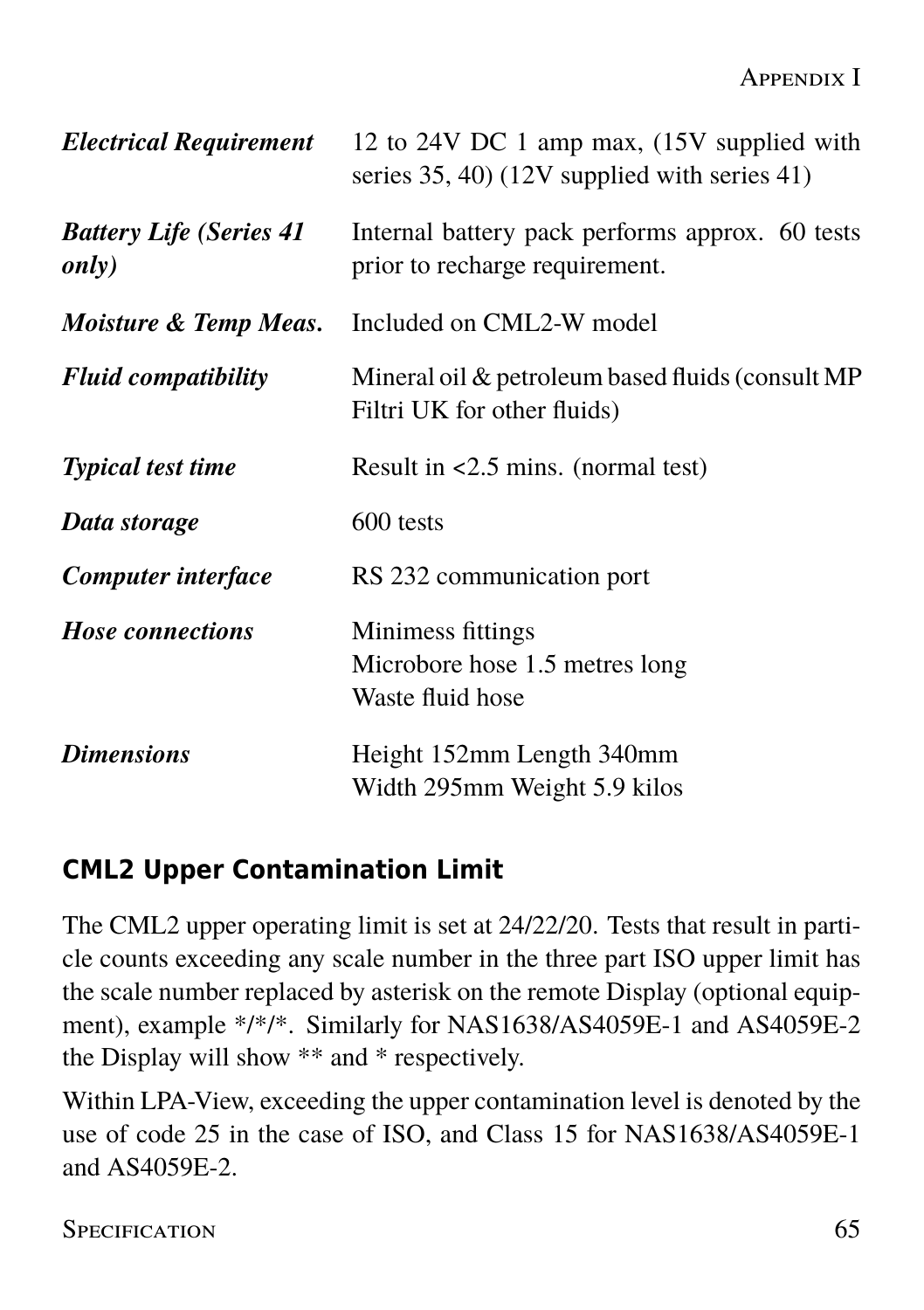<span id="page-65-0"></span>Appendix J

# **Spare Product / Part Numbers**

For spares and part numbers please see the website:

www.mpfiltri.co.uk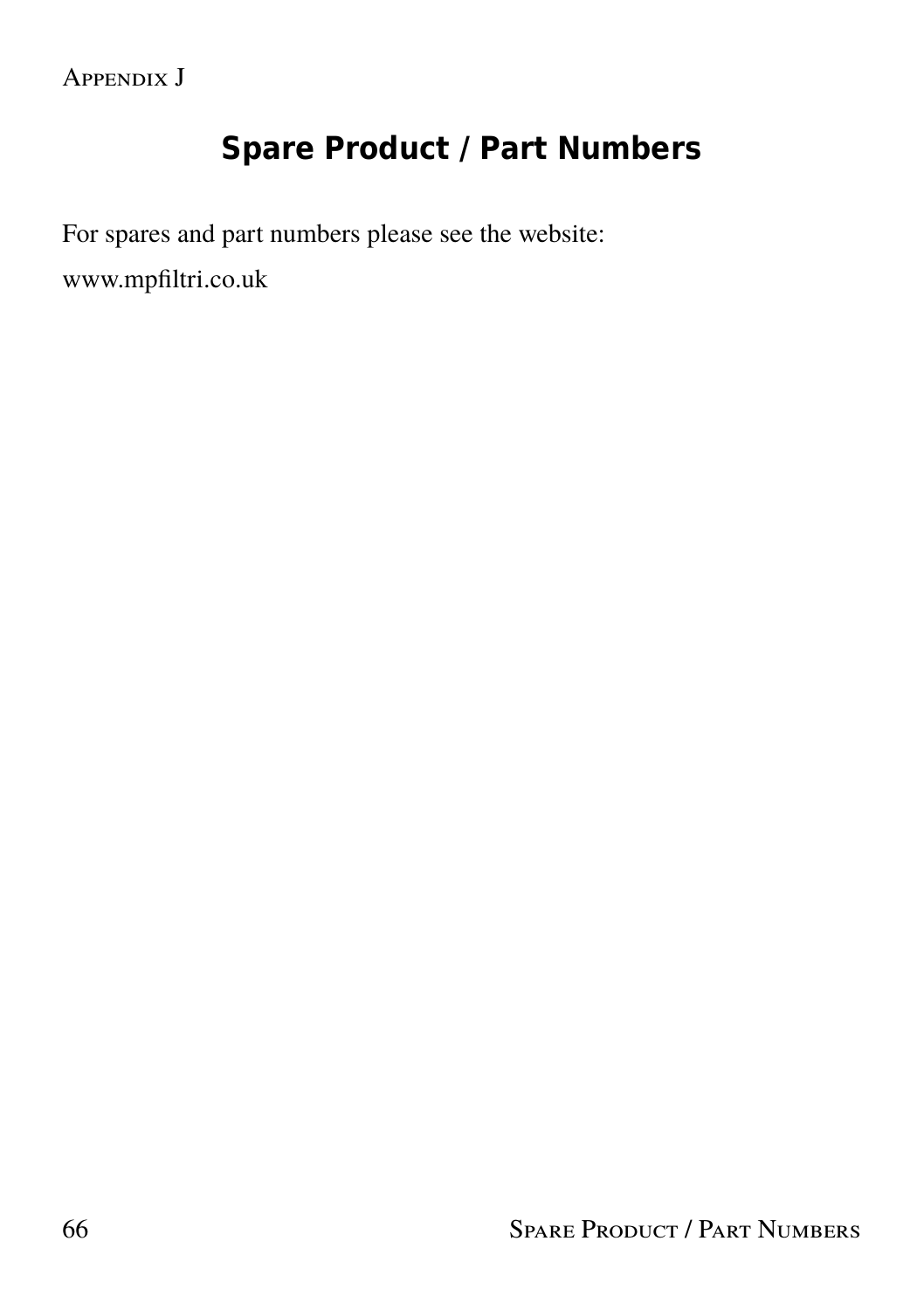# **Fault Finding**

<span id="page-66-0"></span>

| <b>CHECK</b>                                                                                                                       |
|------------------------------------------------------------------------------------------------------------------------------------|
| Check that the test hose has been fully connected<br>at both the system and the CML2 ends.                                         |
| Confirm that there is a free flow of fluid to the<br>CML2, by operating the flush valve and observ-<br>ing fluid passing to waste. |
| High water/aeration levels.                                                                                                        |
| Check that correct COM port has been selected<br>in the Remote Device dialogue.                                                    |
| Disconnect power supply to CML2 and then re-<br>connect it.                                                                        |
|                                                                                                                                    |

If excessive system contamination is suspected, flush out the CML2 using a Bottle Sampling Unit in conjunction with a suitable solvent. Please see website for flushing fluid information: www.mpfiltri.co.uk

### *DO NOT USE ACETONE*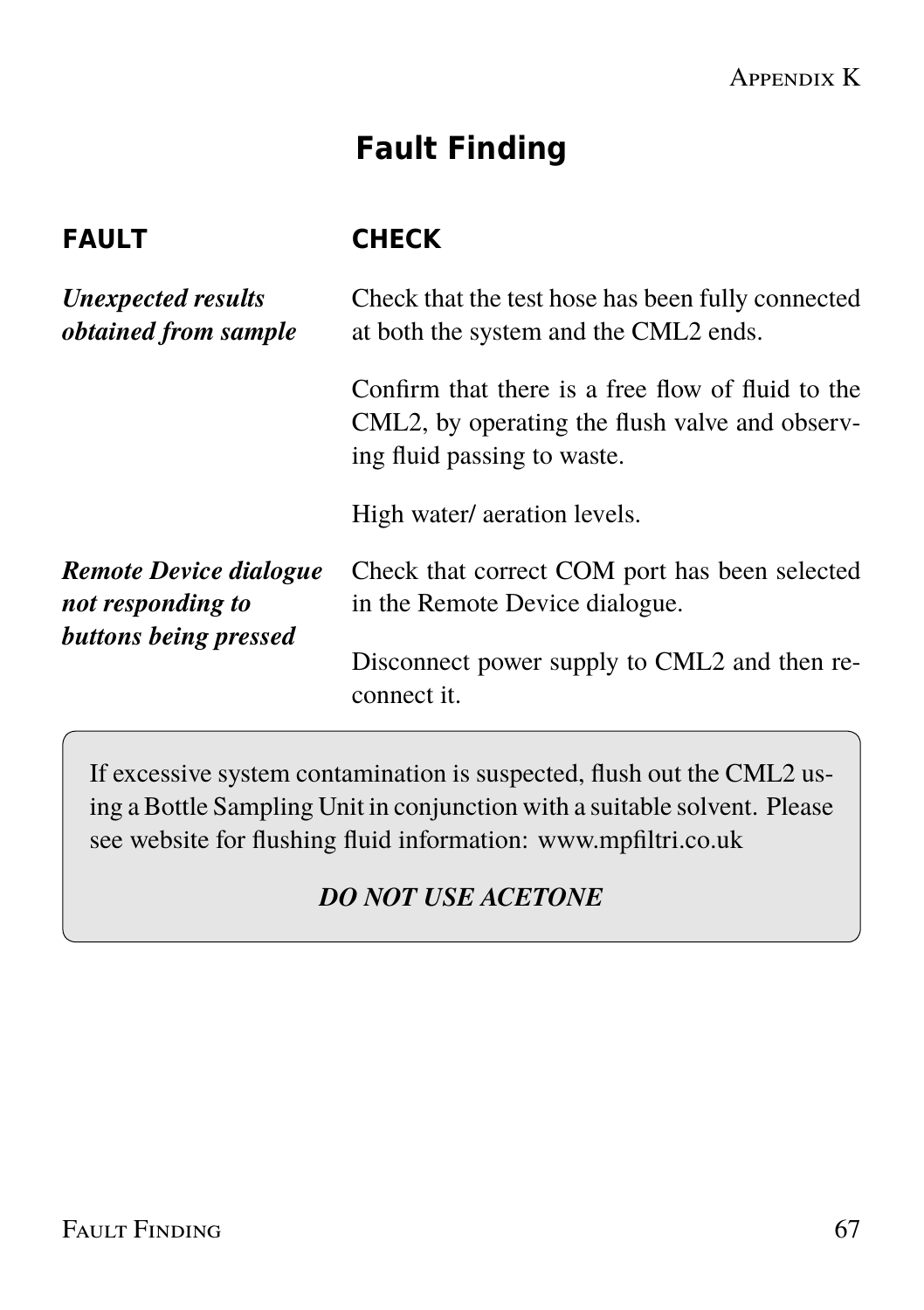### Appendix K